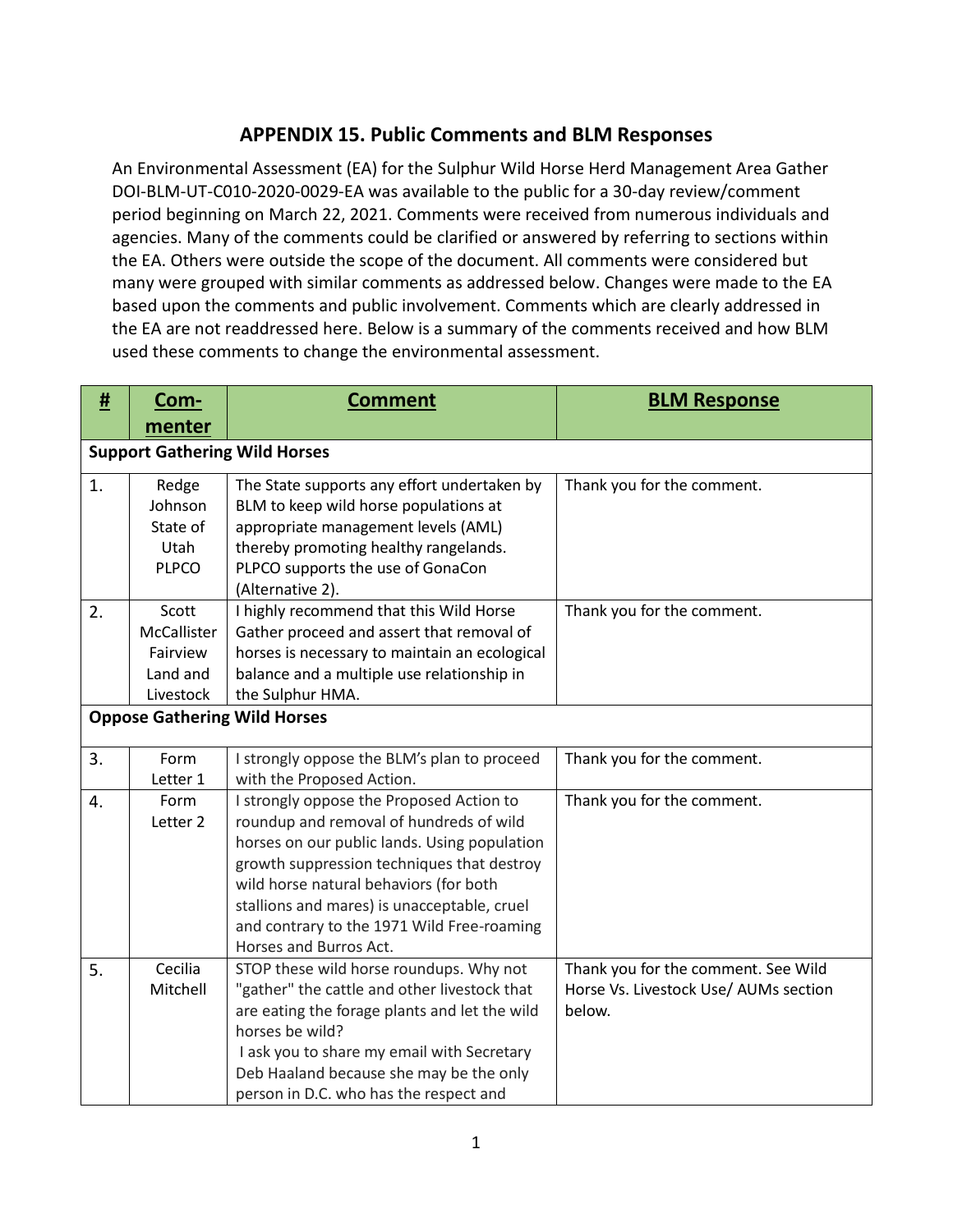| #   | <u>Com-</u>                                          | <b>Comment</b>                                                                                                                                                                                                                                               | <b>BLM Response</b>                                                                                                                                                                                                                                                                                                                                                                                                                                              |
|-----|------------------------------------------------------|--------------------------------------------------------------------------------------------------------------------------------------------------------------------------------------------------------------------------------------------------------------|------------------------------------------------------------------------------------------------------------------------------------------------------------------------------------------------------------------------------------------------------------------------------------------------------------------------------------------------------------------------------------------------------------------------------------------------------------------|
|     | menter                                               |                                                                                                                                                                                                                                                              |                                                                                                                                                                                                                                                                                                                                                                                                                                                                  |
|     |                                                      | wherewithal to know how important the<br>wild horses are to our heritage and the<br>land's legacy. These BLM activities must be<br>reviewed and hopefully stopped all together.                                                                              |                                                                                                                                                                                                                                                                                                                                                                                                                                                                  |
| 6.  | Mary E<br>Young                                      | I am writing to oppose the roundup of this<br>iconic Sulpher herd. All herds are unique<br>with the Sulpher having characteristics of<br>their own. Well, this is in an area we the<br>people dedicated to this protected by law<br>"Preservation Herd".     | Thank you for the comment.                                                                                                                                                                                                                                                                                                                                                                                                                                       |
| 7.  | Kathleen<br>Gregg                                    | I am absolutely against any capture,<br>removal, and any type of temporary or<br>permanent sterilization of these wild equids<br>who are legally living on their<br>congressionally designated herd area lands.                                              | Thank you for the comment.                                                                                                                                                                                                                                                                                                                                                                                                                                       |
| 8.  | American<br>Wild Horse<br>Campaign                   | AWHC strongly opposes the BLM's proposal<br>to roundup and permanently remove<br>roughly 249 federally protected wild horses<br>from the HMA.                                                                                                                | Thank you for the comment.                                                                                                                                                                                                                                                                                                                                                                                                                                       |
| 9.  | Janet Lynch                                          | I write to you today to protest, in the very<br>strongest terms possible, the proposal to<br>round up and remove 164 to 249 of the 414<br>remaining horses in this enormous Herd<br>Management Area, down to an AML range<br>of just 165 to 250 individuals. | Thank you for the comment.                                                                                                                                                                                                                                                                                                                                                                                                                                       |
| 10. | Deb<br>McBride                                       | It is a mistake to remove horses from the<br>wild.                                                                                                                                                                                                           | Thank you for the comment.                                                                                                                                                                                                                                                                                                                                                                                                                                       |
|     | <b>Fertility Control</b>                             |                                                                                                                                                                                                                                                              |                                                                                                                                                                                                                                                                                                                                                                                                                                                                  |
| 11. | Form<br>Letter 1                                     | The BLM must utilize PZP in the HMA in a<br>way that will ensure enough mares are<br>vaccinated in order to reduce population<br>growth rates and humanely reduce<br>population numbers, if necessary.                                                       | Use of PZP is considered under Alternative<br>1. Refer to Chapter 2 of the EA. Using PZP<br>exclusively to reach or achieve AML and a<br>TNEB is considered but not analyzed in<br>detail. Refer to Appendix 3 of the EA.                                                                                                                                                                                                                                        |
| 12. | Redge<br>Johnson<br>State of<br>Utah<br><b>PLPCO</b> | The BLM should consider use of intrauterine<br>devices (IUD).                                                                                                                                                                                                | This alternative was considered, but not<br>analyzed in detail in the EA. See Appendix<br>3. Alternatives Considered but not<br>Analyzed in Detail for further information.<br>Additionally, to provide more information<br>to the public about the method, SOPs for<br>IUD use and a literature review on the<br>effects of IUDs is now included in<br>Appendix 5. SOPs for Population Growth<br><b>Suppression Methods and Scientific</b><br>Literature Review |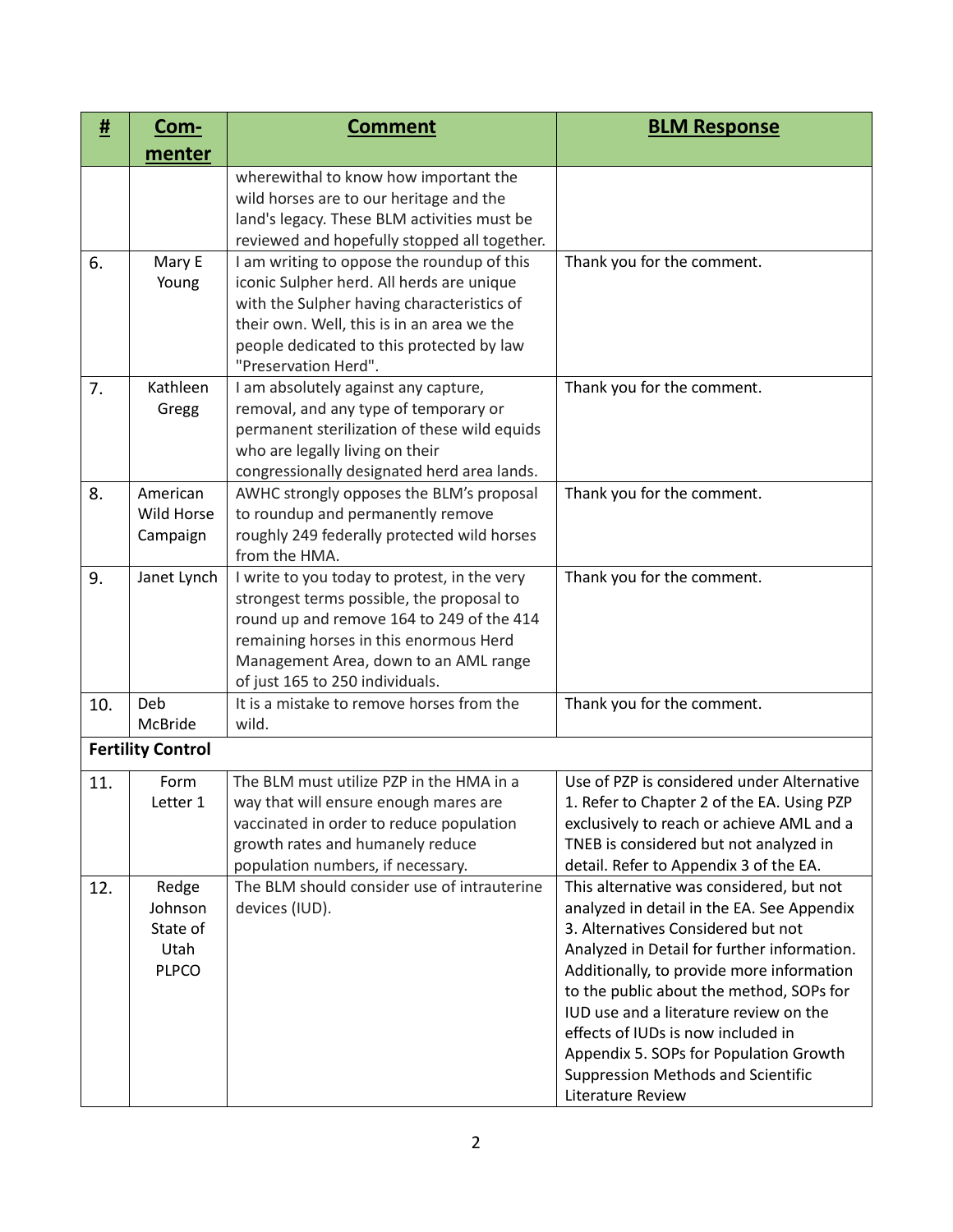| <u>#</u> | <u>Com-</u>                        | <b>Comment</b>                                                                                                                                                                                                                                                                                                                                                                                                                                                                                                                                                                                                                                                                                                                                                                                                         | <b>BLM Response</b>                                                                                                                                                                                 |
|----------|------------------------------------|------------------------------------------------------------------------------------------------------------------------------------------------------------------------------------------------------------------------------------------------------------------------------------------------------------------------------------------------------------------------------------------------------------------------------------------------------------------------------------------------------------------------------------------------------------------------------------------------------------------------------------------------------------------------------------------------------------------------------------------------------------------------------------------------------------------------|-----------------------------------------------------------------------------------------------------------------------------------------------------------------------------------------------------|
|          | menter                             |                                                                                                                                                                                                                                                                                                                                                                                                                                                                                                                                                                                                                                                                                                                                                                                                                        |                                                                                                                                                                                                     |
| 13.      | Mary E<br>Young                    | The herd does not need to be given birth<br>control. After the removal of most of the<br>livestock, this herd will rebalance its self. It<br>would be expected they will increase to a<br>point they begin to utilize their ancient<br>ability of self-regulation. (a trait deer, elk,<br>nor bison have) Self regulation has been<br>observed in other herds in Forest and BLM<br>lands but have not been fully appreciated as<br>being the cause of a herds population<br>growth leveling off. They know the<br>resources, the weather, the environmental<br>stressors that effect their own population.<br>Now, they know roundups and the stress of<br>it being to their own genetic demise                                                                                                                        | The EA considers but does not analyze in<br>detail alternatives that would control wild<br>horse numbers by natural means and<br>remove or reduce livestock within the<br>HMA. Refer to Appendix 3. |
| 14.      | Eileen<br>Hennessy                 | However, only SAFE, REVERSIBLE fertility<br>control should be used to prevent injury,<br>fatalities and permanent sterilization-- NOT<br>PZP-22, Gonacon or any other experimental,<br>untested methods of growth suppression<br>such as IUDs, as, at present, there is<br>insufficient data to ensure the efficacy and<br>safety of implanting IUDs in wild mares.                                                                                                                                                                                                                                                                                                                                                                                                                                                    | A thorough analysis of PZP's and<br>GonaCon-Equines's regulatory background<br>and effects is included in Appendix 5.<br>With respect to IUDs, refer to BLM's<br>response to Comment 12.            |
| 15.      | Bonnie<br>Kohleriter               | GonaCon affects the luteinizing hormone in<br>the pituitary gland ultimately preventing<br>ovulation. The pituitary gland is responsible<br>for a number of hormonal functions in the<br>body. As yet we don't know if GonaCon has<br>affects over other hormones in the pituitary<br>gland and we don't know what amount of<br>this drug causes infertility. Its potentially<br>precarious effect is dangerous given the low<br>number of horses proposed to be in this<br>herd. To maintain healthy horses, we need<br>to insure their physical and social behaviors<br>remain intact for their survival and we need<br>to allow for replacement reproduction of<br>themselves. For now this birth control<br>means needs to be taken off the table until<br>these issues are irrefutably addressed and<br>resolved. | See response to Comment 14.                                                                                                                                                                         |
| 16.      | American<br>Wild Horse<br>Campaign | The BLM must pursue a proposed action<br>that includes implementation of a<br>comprehensive humane, reversible, and<br>vaccine-based fertility control program                                                                                                                                                                                                                                                                                                                                                                                                                                                                                                                                                                                                                                                         | Use of PZP and GonaCon-Equine are<br>considered in Alternatives 1 and 2,<br>respectively. Refer to Chapter 2 of the EA.                                                                             |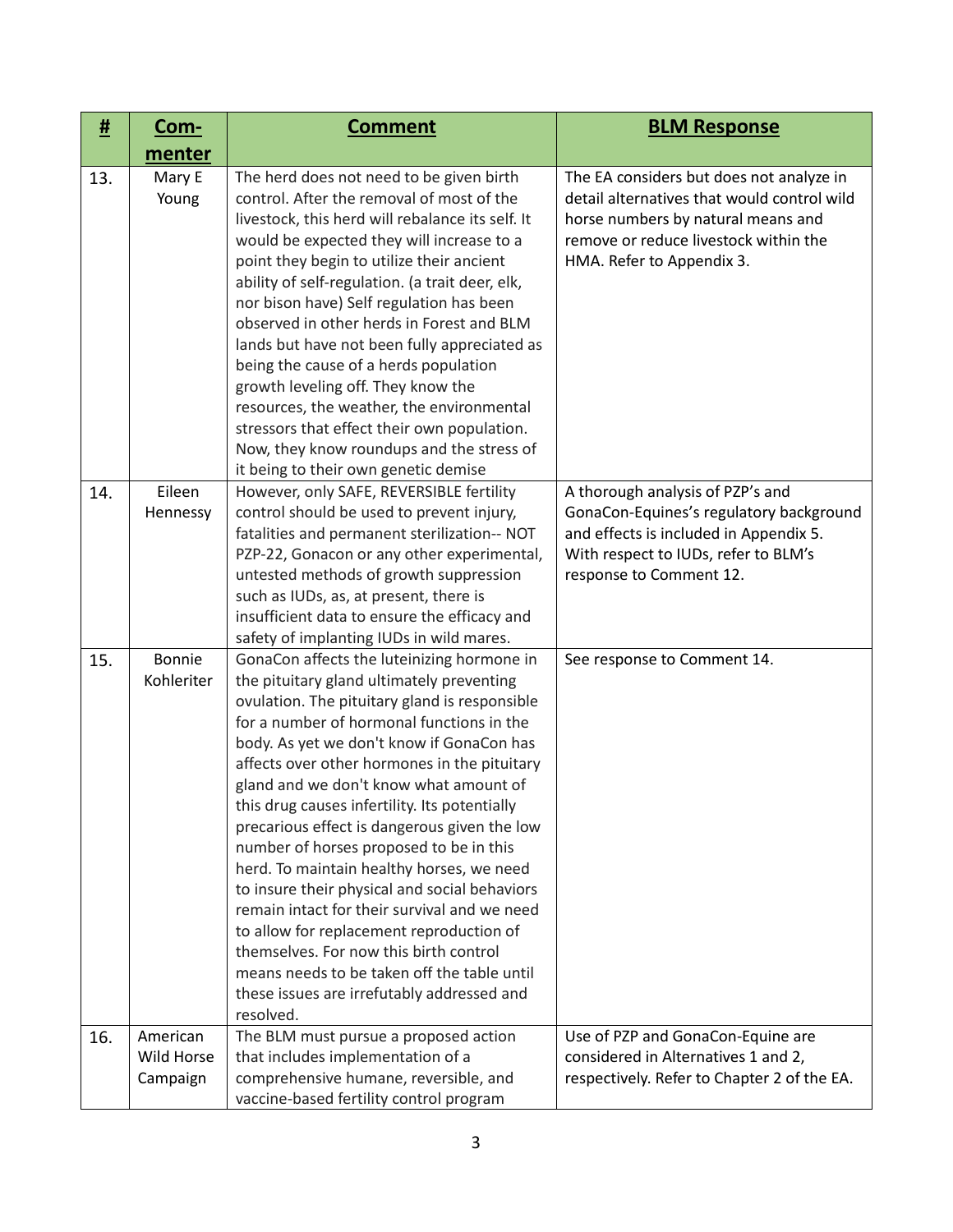| #   | <u>Com-</u>                        | <b>Comment</b>                                                                                                                                                                                                                                                                                                                                                                                                                                                                                                                                                                                                                       | <b>BLM Response</b>                                                                                                                                                                                                                                                                                                                                                                                                       |
|-----|------------------------------------|--------------------------------------------------------------------------------------------------------------------------------------------------------------------------------------------------------------------------------------------------------------------------------------------------------------------------------------------------------------------------------------------------------------------------------------------------------------------------------------------------------------------------------------------------------------------------------------------------------------------------------------|---------------------------------------------------------------------------------------------------------------------------------------------------------------------------------------------------------------------------------------------------------------------------------------------------------------------------------------------------------------------------------------------------------------------------|
|     | menter                             |                                                                                                                                                                                                                                                                                                                                                                                                                                                                                                                                                                                                                                      |                                                                                                                                                                                                                                                                                                                                                                                                                           |
|     |                                    | immediately. AWHC supports the BLM's<br>consideration of PZP-22to manage wild<br>horses in the HMA.                                                                                                                                                                                                                                                                                                                                                                                                                                                                                                                                  |                                                                                                                                                                                                                                                                                                                                                                                                                           |
| 17. | American<br>Wild Horse<br>Campaign | BLM should also consider implementing a<br>vigorous PZP program, at current population<br>levels, utilizing a Catch Treat and Release<br>("CTR") method for the vaccination of all<br>mares over 1 year of age with the PZP-22 or<br>native PZP fertility control vaccine.                                                                                                                                                                                                                                                                                                                                                           | See response to Comment 11.                                                                                                                                                                                                                                                                                                                                                                                               |
| 18. | American<br>Wild Horse<br>Campaign | AWHC asks that the BLM expand on its<br>review of GonaCon for potential<br>implementation in the HMA. Currently,<br>GonaCon is an experimental fertility control<br>vaccine that interferes with the production<br>of reproductive hormones, which drive<br>natural behaviors in wild horses. Before the<br>agency moves forward with this method<br>AWHC asks that the BLM add to its analysis<br>and state that not much is known about the<br>long-term safety, efficacy, and impacts to<br>wild horse behaviors and natural social<br>behaviors, which are the differentiating<br>factors for these federally protected animals. | See response to Comment 14.                                                                                                                                                                                                                                                                                                                                                                                               |
| 19. | American<br>Wild Horse<br>Campaign | According to current research, the efficacy of<br>GonaCon is 37%, then decreases from there<br>to 28% in the next year, and finally 0% in the<br>third year. (Baker et. al. 2018) Thus, for the<br>purposes of this proposed alternative, no<br>mare that received a treatment of GonaCon<br>in 2020 would be treated with PZP in the<br>next 5 years.                                                                                                                                                                                                                                                                               | The paper by Baker, et al. (2018) is<br>included in the literature review in<br>Appendix 5. This document identifies<br>potential effects of fertility control<br>methods. Mares initially treated with any<br>form of PZP vaccine will be subsequently<br>treated only with forms of PZP vaccine.<br>Mares initially treated with GonaCon<br>vaccine will be subsequently treated only<br>with forms of GonaCon vaccine. |
| 20. | American<br>Wild Horse<br>Campaign | The AWHC proposal (included in their<br>comment letter) accounted for the<br>treatment of 70% of the mares of breeding<br>age in year one (2021) and increasing that to<br>73% in the third, fourth and fifth years. This<br>approach maximized genetic diversity while<br>also providing a reduction in population<br>growth. Importantly, at 73% treated, the<br>growth rate hit zero percent. This means<br>that with the implementation of the PZP<br>program, the population growth rate in the<br>HMA will be stabilized in just two years. This                                                                               | See response to Comment 16.                                                                                                                                                                                                                                                                                                                                                                                               |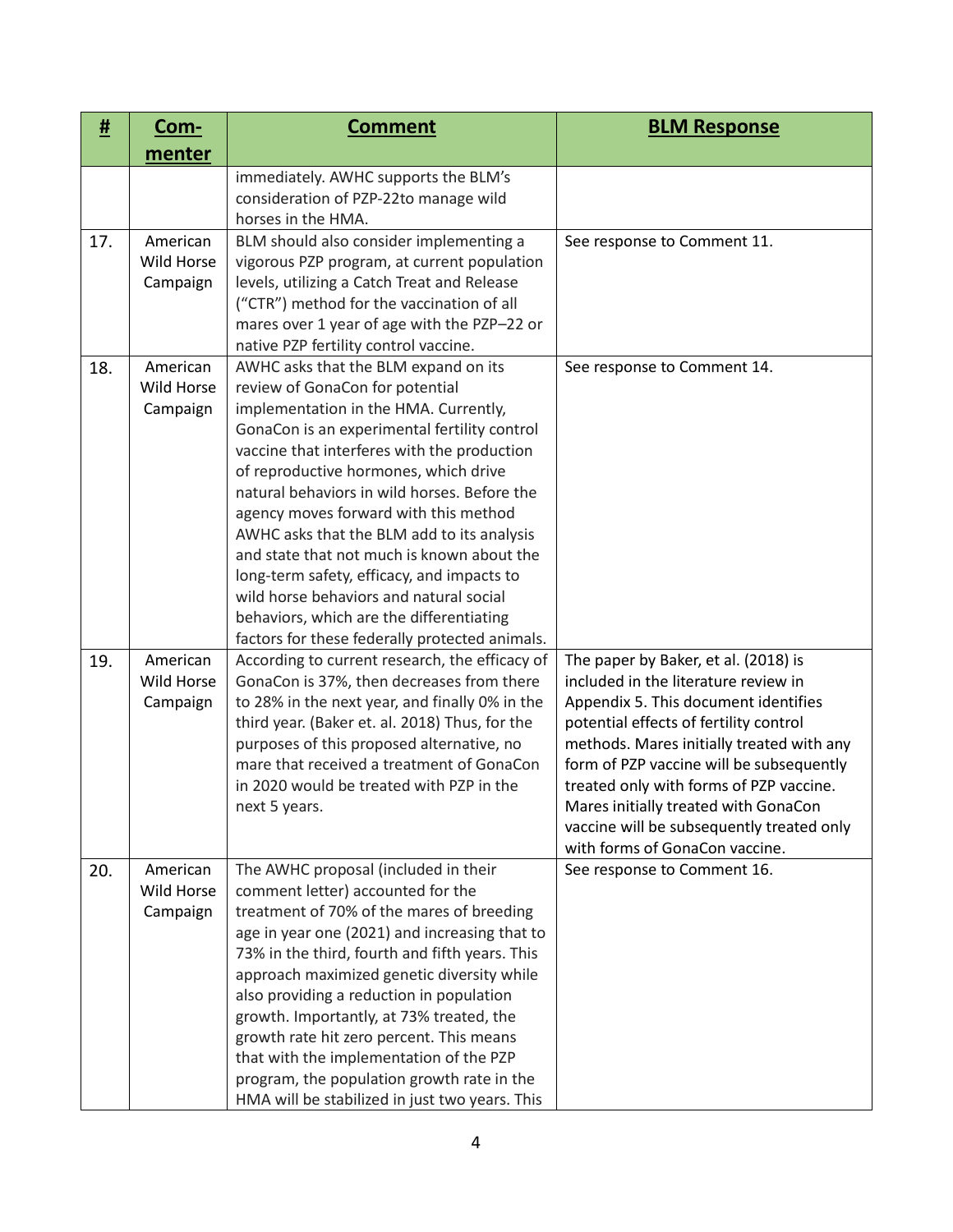| #   | <u>Com-</u>     | <b>Comment</b>                                                                                                                                                                                                                                                                                                                                                                                                                                                                                                                                                                                           | <b>BLM Response</b>                                                                                                                                                                                                                                                                                                                                                              |
|-----|-----------------|----------------------------------------------------------------------------------------------------------------------------------------------------------------------------------------------------------------------------------------------------------------------------------------------------------------------------------------------------------------------------------------------------------------------------------------------------------------------------------------------------------------------------------------------------------------------------------------------------------|----------------------------------------------------------------------------------------------------------------------------------------------------------------------------------------------------------------------------------------------------------------------------------------------------------------------------------------------------------------------------------|
|     | menter          |                                                                                                                                                                                                                                                                                                                                                                                                                                                                                                                                                                                                          |                                                                                                                                                                                                                                                                                                                                                                                  |
|     |                 | analysis was conducted with the assumption<br>that the 91.5% efficacy does not change over<br>time (in part because individuals should be<br>rotated, so they wouldn't build additional<br>contraception).                                                                                                                                                                                                                                                                                                                                                                                               |                                                                                                                                                                                                                                                                                                                                                                                  |
| 21. | Janet Lynch     | The EA also fails to utilize PZP (Porcine zona<br>pellucida) immunocontraceptive treatment,<br>despite the fact that PZP is well-studied,<br>safe, efficacious, cost-effective, and is<br>recommended by members of the National<br>Academy of Sciences as an effective means<br>of humanely managing wild ungulate<br>populations. Prioritize the management of<br>this population with PZP fertility control<br>rather than removals. The Cedar City FO<br>must make arrangements to vaccinate a<br>sufficient number of mares annually to<br>attain zero population growth as soon as<br>practicable. | See response to Comment 11.                                                                                                                                                                                                                                                                                                                                                      |
| 22. | Craig<br>Downer | PZP has many seriously harmful effects on<br>the wild horses, both individually and<br>collectively, and is a form of domestication<br>of the "wild" horses that is antithetical to<br>the true intent and spirit of the WFHBA!<br>Among the adverse effects are social<br>disruption, out-of-season births, lethargic<br>behavior and a progressive weakening of the<br>immune system.                                                                                                                                                                                                                  | See response to Comment 11. The<br>commenter's statement that PZP vaccine<br>use leads to lethargic behavior or a<br>progressive weakening of the immune<br>system in treated mares is not<br>substantiated by any scientific studies<br>known to the BLM.<br>For an extensive review on identified<br>potential effects of fertility control<br>methods, please see Appendix 5. |
| 23. | Craig<br>Downer | I greatly protest the use of GonaCon! It<br>produces some very serious effects on<br>mares. These are very inhumane and include<br>depression and mood swings, as it did in<br>women until it was outlawed.                                                                                                                                                                                                                                                                                                                                                                                              | See response to Comment 16.<br>Additionally, GonaCon-Equine has never<br>been an approved vaccine for use in<br>humans. For an extensive review on<br>identified potential effects of fertility<br>control methods, please see Appendix 5.                                                                                                                                       |
| 24. | Craig<br>Downer | Use of Gelding [and ovariectomy] to<br>Reduce Growth rate: I very much object to<br>this. It would be antithetical to the true and<br>core intent of the WFHBA and very<br>inhumane. Being more or less "harem" type<br>social animals, horses run the risk of low<br>male genetic heterogeneity. Gelding would<br>only exacerbate this tendency and result in<br>the serious decline of the wild horses over                                                                                                                                                                                            | Gelding and/or ovariectomy were not<br>included in any of the alternatives carried<br>forward for detailed analysis. See<br>Appendix 3. Alternatives Considered but<br>not Analyzed in Detail.                                                                                                                                                                                   |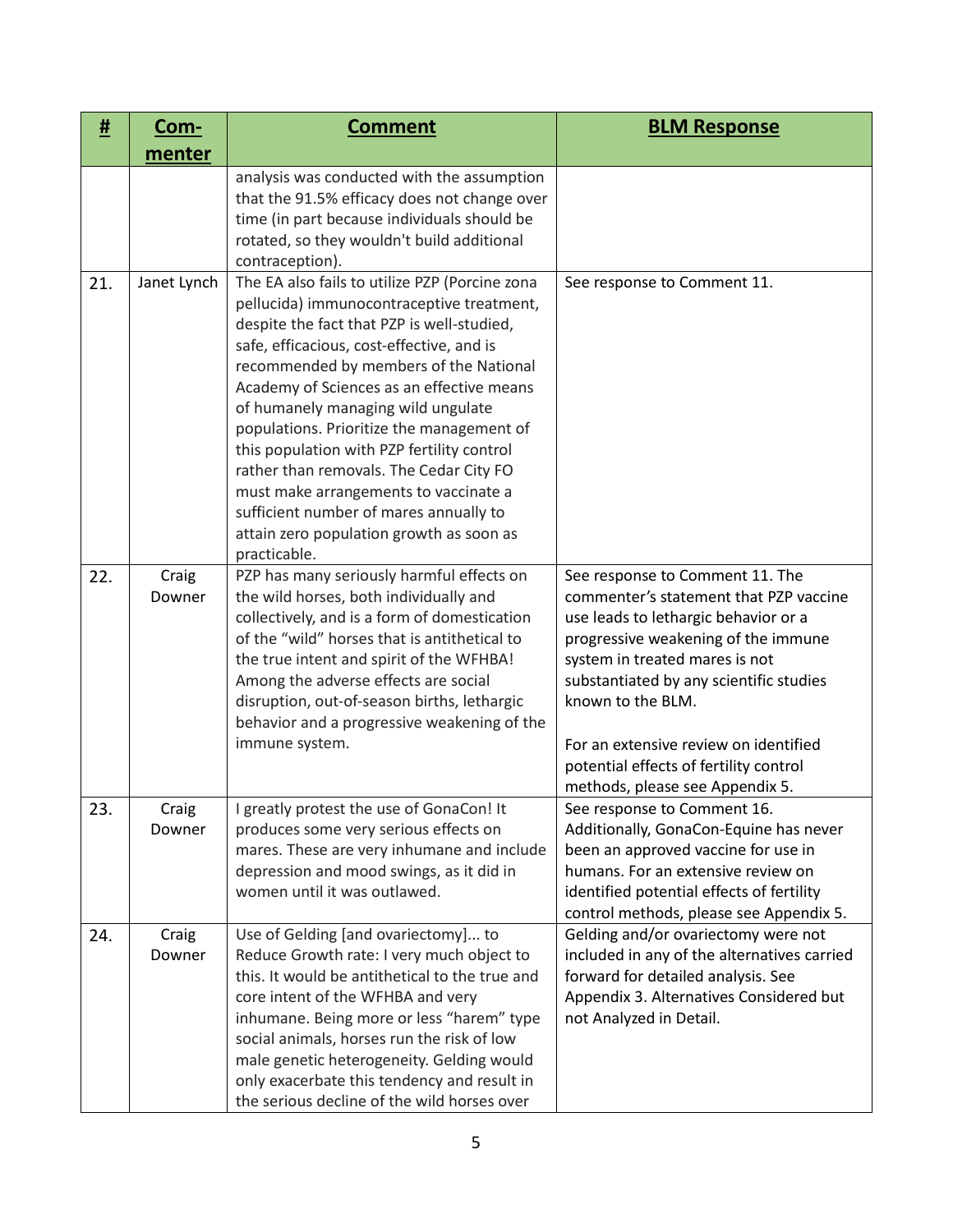| #   | Com-                          | <b>Comment</b>                                                                                                                                                                                                                                                                                                                                                                                                                                                                                                                                                                                                                                                                                                                                    | <b>BLM Response</b>                                                                                                                               |
|-----|-------------------------------|---------------------------------------------------------------------------------------------------------------------------------------------------------------------------------------------------------------------------------------------------------------------------------------------------------------------------------------------------------------------------------------------------------------------------------------------------------------------------------------------------------------------------------------------------------------------------------------------------------------------------------------------------------------------------------------------------------------------------------------------------|---------------------------------------------------------------------------------------------------------------------------------------------------|
|     | menter                        |                                                                                                                                                                                                                                                                                                                                                                                                                                                                                                                                                                                                                                                                                                                                                   |                                                                                                                                                   |
|     |                               | the generations. Ovariectomy of the mares is<br>extremely cruel and results in terrible<br>suffering and frequent death.                                                                                                                                                                                                                                                                                                                                                                                                                                                                                                                                                                                                                          |                                                                                                                                                   |
| 25. | The Cloud<br>Foundation       | Gonacon destroys natural wild horse<br>behaviors and with repeated application<br>permanently sterilizes mares. Currently<br>there is insufficient data to know the long-<br>term impacts of Gonacon on wild horses and<br>how many injections of Gonacon<br>permanently destroys ovaries.                                                                                                                                                                                                                                                                                                                                                                                                                                                        | See responses to comments 14 and 16.                                                                                                              |
| 26. | The Cloud<br>Foundation       | Castration (gelding) and Gonacon similarly<br>shut down the natural production of<br>hormones cause changes to wild horses'<br>natural behaviors including: • behavioral<br>disruption of social structure and band<br>integrity .physiological disruption of<br>hormones that play a vital role in survival<br>ability in the harsh and rugged wild<br>environments • environmental impacts<br>caused by sterilization procedures which<br>may alter the way horses utilize the land.<br>The EA fails to address that the WFRHBA<br>requires BLM to manage wild horses and<br>burros in a manner that protects their wild<br>and free-roaming behavior. Breeding<br>behaviors are not the only natural wild<br>behaviors that must be preserved. | See response to Comment 24.<br>For an extensive review on identified<br>potential effects of fertility control<br>methods, please see Appendix 5. |
|     | <b>Gather Methods/ Timing</b> |                                                                                                                                                                                                                                                                                                                                                                                                                                                                                                                                                                                                                                                                                                                                                   |                                                                                                                                                   |
| 27. | Jane Marsh                    | During late summer 2020, you gathered 620<br>horses from the Sulphur HMA and returned<br>only 46, presumably with mares who were<br>PZP darted. That roundup caused eight<br>immediate deaths and was a major assault<br>on the existing population from which the<br>remaining Sulphur mustangs are still<br>recovering. To follow this with another major<br>gather would constitute excessive<br>interference and further jeopardize the<br>ability of this herd to fill its ecological niche<br>and find its stabilized place within its own<br>legal habitat.                                                                                                                                                                                | Impacts to wild horses associated with the<br>action alternatives are described in<br>Chapter 3 of the EA.                                        |
| 28. | Eileen<br>Hennessy            | If deemed necessary, the NAS recommends<br>fertility control as a more humane and non-<br>invasive method of growth suppression                                                                                                                                                                                                                                                                                                                                                                                                                                                                                                                                                                                                                   | See responses to Comments 11 and 16.<br>Additionally, helicopter gathers have been<br>used since the late 1970s and have been                     |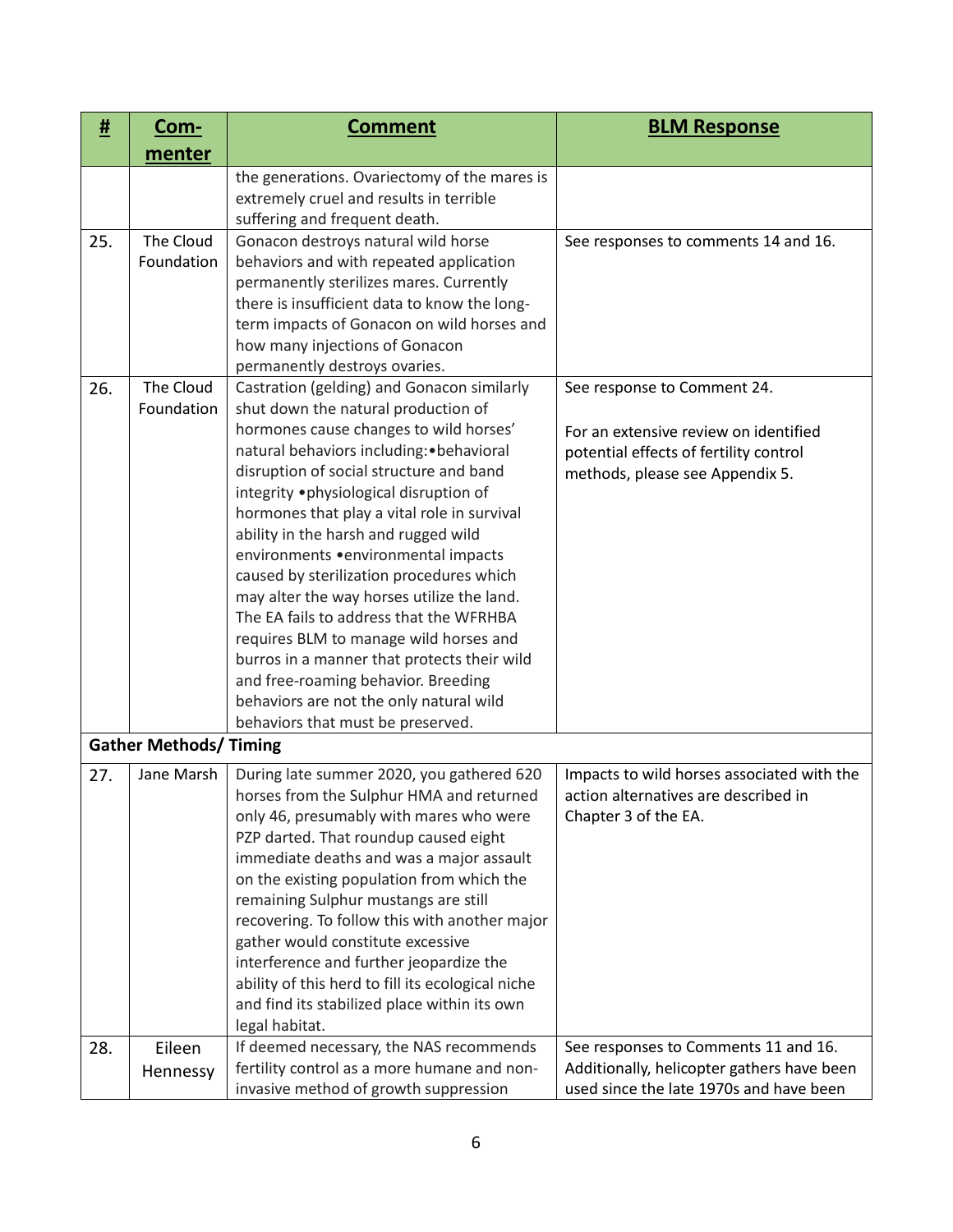| #   | <u>Com-</u>                               | <b>Comment</b>                                                                                                                                                                                                                                                                                                                                                                                 | <b>BLM Response</b>                                                                                                                                                                                                                                                                                                                                                                                                                                                                                                                                                                                                                                                                       |
|-----|-------------------------------------------|------------------------------------------------------------------------------------------------------------------------------------------------------------------------------------------------------------------------------------------------------------------------------------------------------------------------------------------------------------------------------------------------|-------------------------------------------------------------------------------------------------------------------------------------------------------------------------------------------------------------------------------------------------------------------------------------------------------------------------------------------------------------------------------------------------------------------------------------------------------------------------------------------------------------------------------------------------------------------------------------------------------------------------------------------------------------------------------------------|
|     | menter                                    |                                                                                                                                                                                                                                                                                                                                                                                                |                                                                                                                                                                                                                                                                                                                                                                                                                                                                                                                                                                                                                                                                                           |
|     |                                           | which can be implemented on the range, for<br>going cruel, stressful, and sometimes deadly,<br>helicopter stampedes.                                                                                                                                                                                                                                                                           | shown to be a safe and humane method<br>for gathering wild horses. According to<br>Scasta (2019), BLM's helicopter-based<br>gathers lead to lower rates of injury and<br>mortality than most other ungulate<br>capture operations.                                                                                                                                                                                                                                                                                                                                                                                                                                                        |
| 29. | American<br><b>Wild Horse</b><br>Campaign | The EA must analyze impacts of drastic<br>reduction of population size on population<br>growth rate; direct impacts of helicopter<br>drive trapping to the environment and the<br>horses; and economic and welfare concerns<br>related to increasing the off-range holding<br>population of wild horses.                                                                                       | Impacts associated with the action<br>alternatives are analyzed in Chapter 3 of<br>the EA. The economic concerns of off-<br>range holding is outside the scope of this<br>EA. The welfare concerns of off-range<br>holding are covered in BLM's<br>Comprehensive Animal Welfare Program<br>(CAWP), which is available on the<br>ePlanning website for this project<br>(https://eplanning.blm.gov/eplanning-<br>ui/project/1505407/510).                                                                                                                                                                                                                                                   |
| 30. | <b>Bonnie</b><br>Kohleriter               | Then the EA seems to seek money to put<br>collars and tags on wild horses to spy on<br>their characteristics, movement, interactions<br>and habitat use. The purpose of these collars<br>and tags are not clearly stated. I have<br>concerns this tracking will result in harm to<br>the wild horses. Then the collars and tags<br>have been known to fall off so the cost is<br>questionable. | EAs are not a budgetary tool or a<br>budgetary request. This EA does not<br>procure money for the action alternatives.<br>The purpose and use of global positioning<br>system (GPS) and very high frequency<br>(VHF) collars is discussed in Chapter 2 of<br>the EA.<br>Potential harm to wild horses from collars<br>has been added to Chapter 3 and is<br>addressed in the Appendix 7. Affixing<br>Radio Collars.                                                                                                                                                                                                                                                                       |
| 31. | American<br>Wild Horse<br>Campaign        | The EA should disclose results, rather than<br>just provide a summary, of the use of radio<br>collars and other methods in the BLM's<br>other HMAs, like Frisco and Conger.<br>Specifically, any safety data (including<br>number if injuries, deaths, etc. - if any) that<br>occurred as a result of the collars should be<br>disclosed in full.                                              | The radio collar and tail tag studies that<br>occurred on horses in the Frisco and<br>Conger HMAs has been published in<br>Schoenecker, et al., (2020). According to<br>this study, the tags themselves did not<br>cause any direct effects on horses;<br>however, it is possible that individuals may<br>form an irritation should vegetation get<br>tangled in the tail. In this case, it is<br>expected that the tag would ultimately<br>pull out of the hair (resulting in no injury)<br>as the horse rubs it. Serious neck<br>abrasions or sores have not been reported<br>in studies where equids have been<br>collared (e.g., Collins, et al. 2014;<br>Schoenecker, et al., 2020). |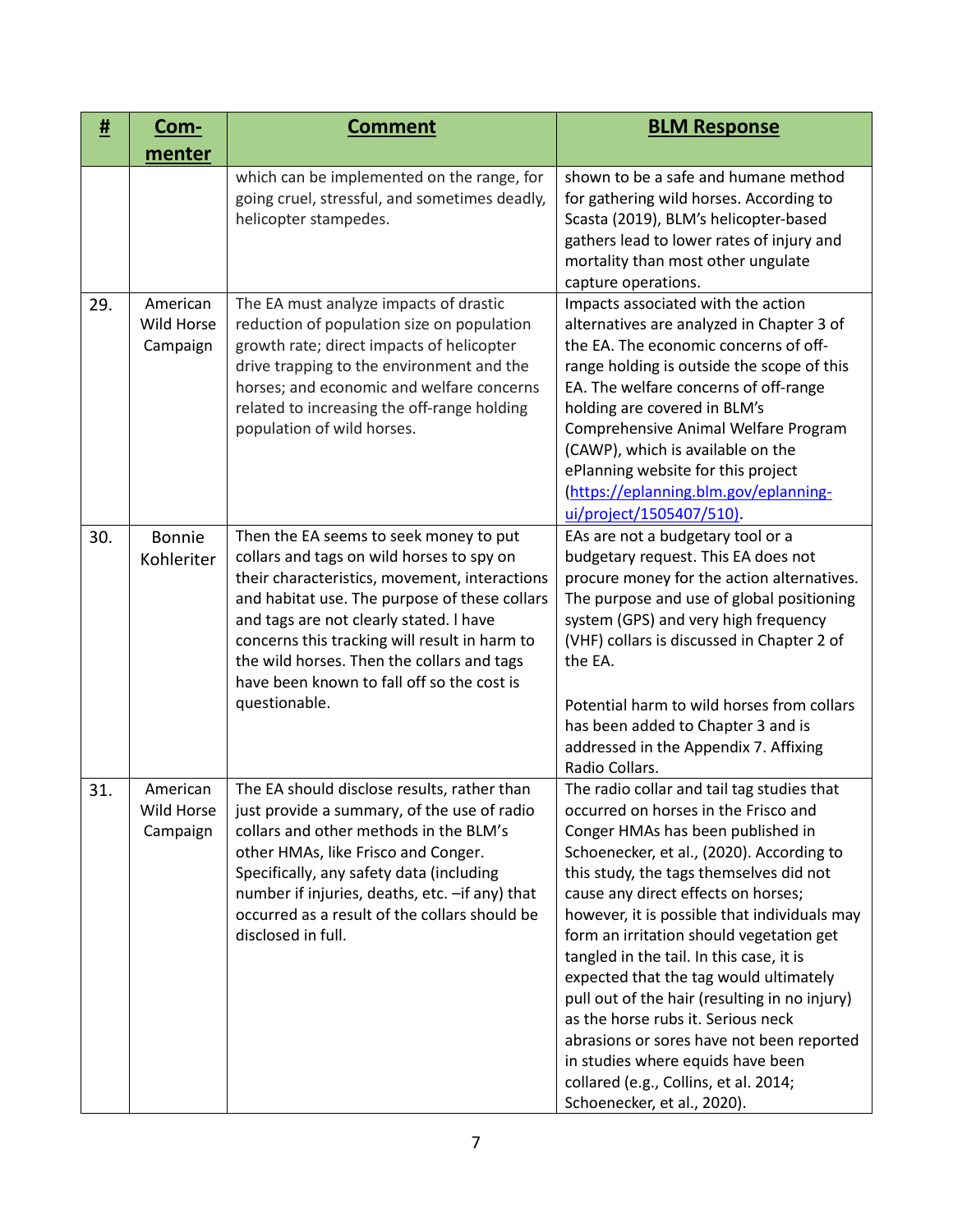| #   | <u>Com-</u>                               | <b>Comment</b>                                                                                                                                                                                                                                                                                                                                                                                                                                                                                                                                      | <b>BLM Response</b>                                                                                                                                                                                                                                                                                                                                                                                                                                                                                                                                                                                                                                                                                                                       |
|-----|-------------------------------------------|-----------------------------------------------------------------------------------------------------------------------------------------------------------------------------------------------------------------------------------------------------------------------------------------------------------------------------------------------------------------------------------------------------------------------------------------------------------------------------------------------------------------------------------------------------|-------------------------------------------------------------------------------------------------------------------------------------------------------------------------------------------------------------------------------------------------------------------------------------------------------------------------------------------------------------------------------------------------------------------------------------------------------------------------------------------------------------------------------------------------------------------------------------------------------------------------------------------------------------------------------------------------------------------------------------------|
|     | menter                                    |                                                                                                                                                                                                                                                                                                                                                                                                                                                                                                                                                     |                                                                                                                                                                                                                                                                                                                                                                                                                                                                                                                                                                                                                                                                                                                                           |
|     |                                           |                                                                                                                                                                                                                                                                                                                                                                                                                                                                                                                                                     | BLM is currently using this technology on<br>the Sulphur HMA to monitor free-roaming<br>horses to better understand their resource<br>use, habitat preference, home range, and<br>movement patterns. BLM has also used it<br>to monitor individuals that have been<br>treated with fertility control vaccines. Such<br>information about animal movements,<br>survival, and foaling rates may be useful<br>for future management decisions within<br>the HMA.                                                                                                                                                                                                                                                                             |
| 32. | American<br><b>Wild Horse</b><br>Campaign | If radio collars are to be used, then a<br>breakaway design must be chosen, and all<br>collars must first be tested and found safe in<br>a controlled field trial conducted in an area<br>much smaller than the expansive Sulphur<br>HMA.                                                                                                                                                                                                                                                                                                           | Chapter 2 of the EA discusses how the GPS<br>and VHF collars would be released in<br>emergency circumstances and after the<br>conclusion of the monitoring period.<br>The BLM has added a reference in the EA<br>to a recent publication documenting a<br>general lack of concerning health effects of<br>collars or tags (Schoenecker, et al., 2020).<br>In addition to the inclusion of manual-<br>release and timed-release mechanisms<br>that would be required for any wild horse<br>radio collar, modern collars can be made<br>with materials that degrade over time;<br>these act as another form of timed release<br>for the collars. Collars with this type of<br>material will be used when possible (refer<br>to Appendix 7). |
| 33. | American<br>Wild Horse<br>Campaign        | Removals, if they occur, should be<br>incremental and over time. This alternative<br>should include managing this population at<br>the high AML. The BLM must consider all<br>information it has available about the need<br>to keep horse herds at certain population<br>levels on the range in order to prevent<br>adverse genetic harm to the population<br>including inbreeding. In other words, the<br>number of horses in an HMA should be<br>relative to the number of acres and the<br>ability of the land to accommodate large<br>grazers. | Alternative 1 states: "The BLM would<br>conduct gathers over a 10-year period to<br>remove excess wild horses until the<br>Sulphur HMA wild horse population is at<br>the lower AML (see Table 1.1). Based on<br>past gather success in the Sulphur HMA<br>area, only 60-70% of the population can<br>be gathered in a single gather operation,<br>thus requiring multiple gathers over more<br>than a one-year period to achieve AML.<br>The gather, removal and fertility treatment<br>numbers would vary each year over the<br>10-year period to accomplish the objective<br>of achieving and maintaining the wild<br>horse population to within AML." Gather<br>and removal of wild horses to the AML                                 |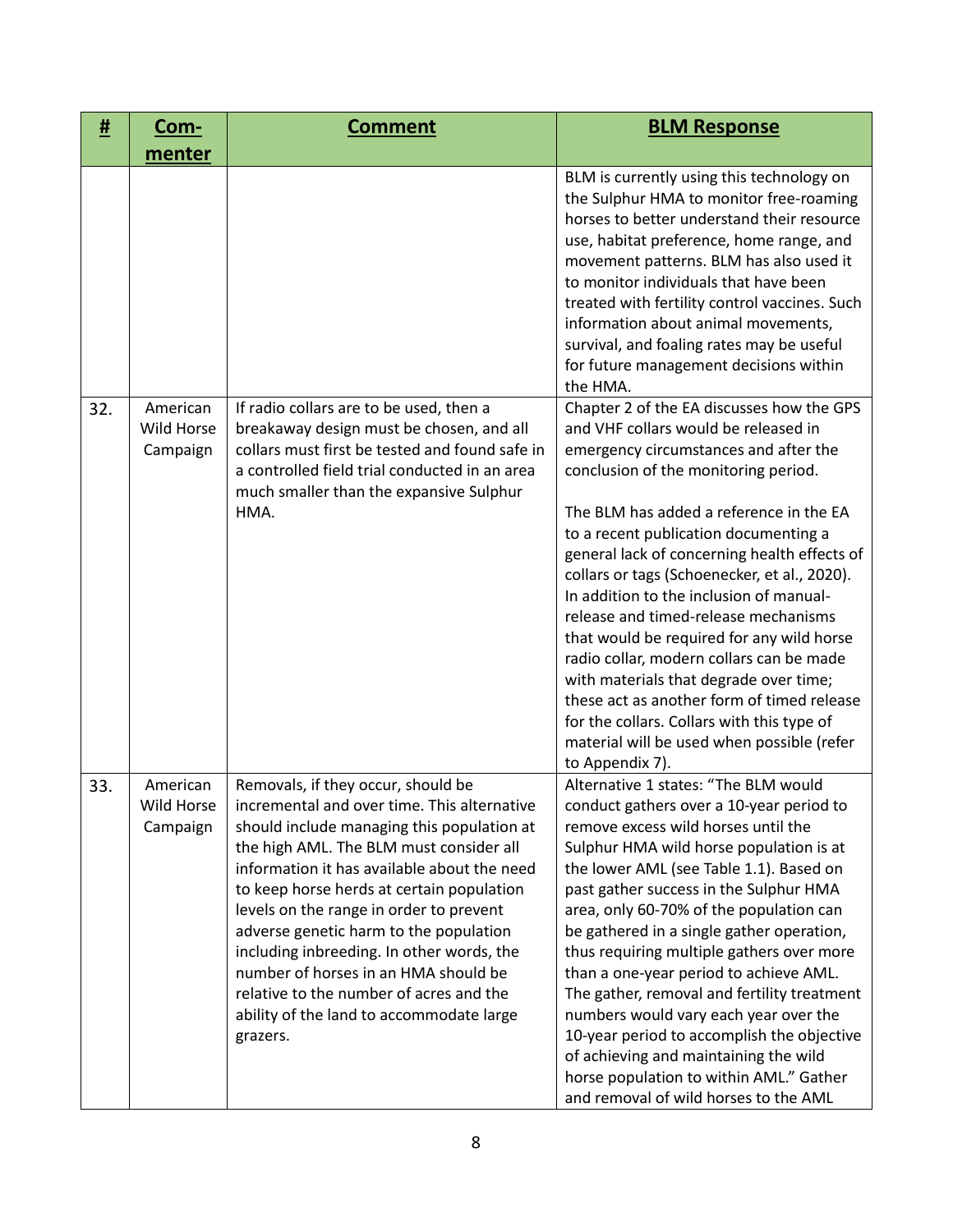| #   | <u>Com-</u>                        | <b>Comment</b>                                                                                                                                                                                                                                                                                                                                                                                                                                                                                                                                                                                                     | <b>BLM Response</b>                                                                                                                                                                                                                                                                                                                                                                                                                                                                                                                                                                                                                                                                                                                                                                                            |
|-----|------------------------------------|--------------------------------------------------------------------------------------------------------------------------------------------------------------------------------------------------------------------------------------------------------------------------------------------------------------------------------------------------------------------------------------------------------------------------------------------------------------------------------------------------------------------------------------------------------------------------------------------------------------------|----------------------------------------------------------------------------------------------------------------------------------------------------------------------------------------------------------------------------------------------------------------------------------------------------------------------------------------------------------------------------------------------------------------------------------------------------------------------------------------------------------------------------------------------------------------------------------------------------------------------------------------------------------------------------------------------------------------------------------------------------------------------------------------------------------------|
|     | menter                             |                                                                                                                                                                                                                                                                                                                                                                                                                                                                                                                                                                                                                    |                                                                                                                                                                                                                                                                                                                                                                                                                                                                                                                                                                                                                                                                                                                                                                                                                |
|     |                                    |                                                                                                                                                                                                                                                                                                                                                                                                                                                                                                                                                                                                                    | upper limit was considered but not carried<br>forward for detailed analysis; see<br>Appendix 3 for more information.                                                                                                                                                                                                                                                                                                                                                                                                                                                                                                                                                                                                                                                                                           |
|     |                                    |                                                                                                                                                                                                                                                                                                                                                                                                                                                                                                                                                                                                                    | Appendix 13. Genetic Analysis for the<br>Sulphur HMA states: "Genetic variability of<br>this herd in general is on the high side but<br>there is a high percentage of variation that<br>is at risk. The levels of allelic diversity are<br>essentially the same as seen in previous<br>years. To some extent the higher allelic<br>diversity seen this year could be explained<br>by the large sample size compared to<br>previous years and this could be related to<br>the high percentage of alleles at risk.<br>Genetic variability levels also are similar to<br>those seen in 2009. The data indicates<br>that the herd is fairly stable genetically.<br>Genetic similarity results suggest a herd<br>with mixed ancestry and the similarity<br>results have been consistent over the past<br>11 years." |
| 34. | American<br>Wild Horse<br>Campaign | AWHC asks that the EA further analyze<br>alternative methodologies for wild horse<br>removal including the exclusive use of bait<br>and water trapping. The consideration of<br>bait and water trapping over helicopter<br>drive trapping is especially crucial for use in<br>the Sulphur HMA given that the last time<br>BLM conducted a helicopter removal in this<br>HMA there were humane handling concerns<br>during the operation.                                                                                                                                                                           | See Appendix 3. Alternatives Considered<br>but Not Analyzed in Detail.                                                                                                                                                                                                                                                                                                                                                                                                                                                                                                                                                                                                                                                                                                                                         |
| 35. | American<br>Wild Horse<br>Campaign | If a helicopter roundup is selected as part of<br>the proposed action, the BLM must include<br>improvements, to minimize stress and injury<br>to horses during roundups such as: Limit the<br>distance horses/burros may be chased by a<br>helicopter to no more than five (5)miles;<br>require all barbed wire fencing be flagged or<br>that flight paths do not take wild horses<br>towards fencing in the first place; require<br>that the helicopter not chase/move horses<br>at a pace that exceeds the natural rate of<br>movement of the slowest animal in the<br>band. Every effort should be made to keep | Amending the CAWP and national policies<br>on public viewing is outside the scope of<br>this document. The CAWP is available on<br>the ePlanning website:<br>https://eplanning.blm.gov/eplanning-<br>ui/project/1505407/510.                                                                                                                                                                                                                                                                                                                                                                                                                                                                                                                                                                                   |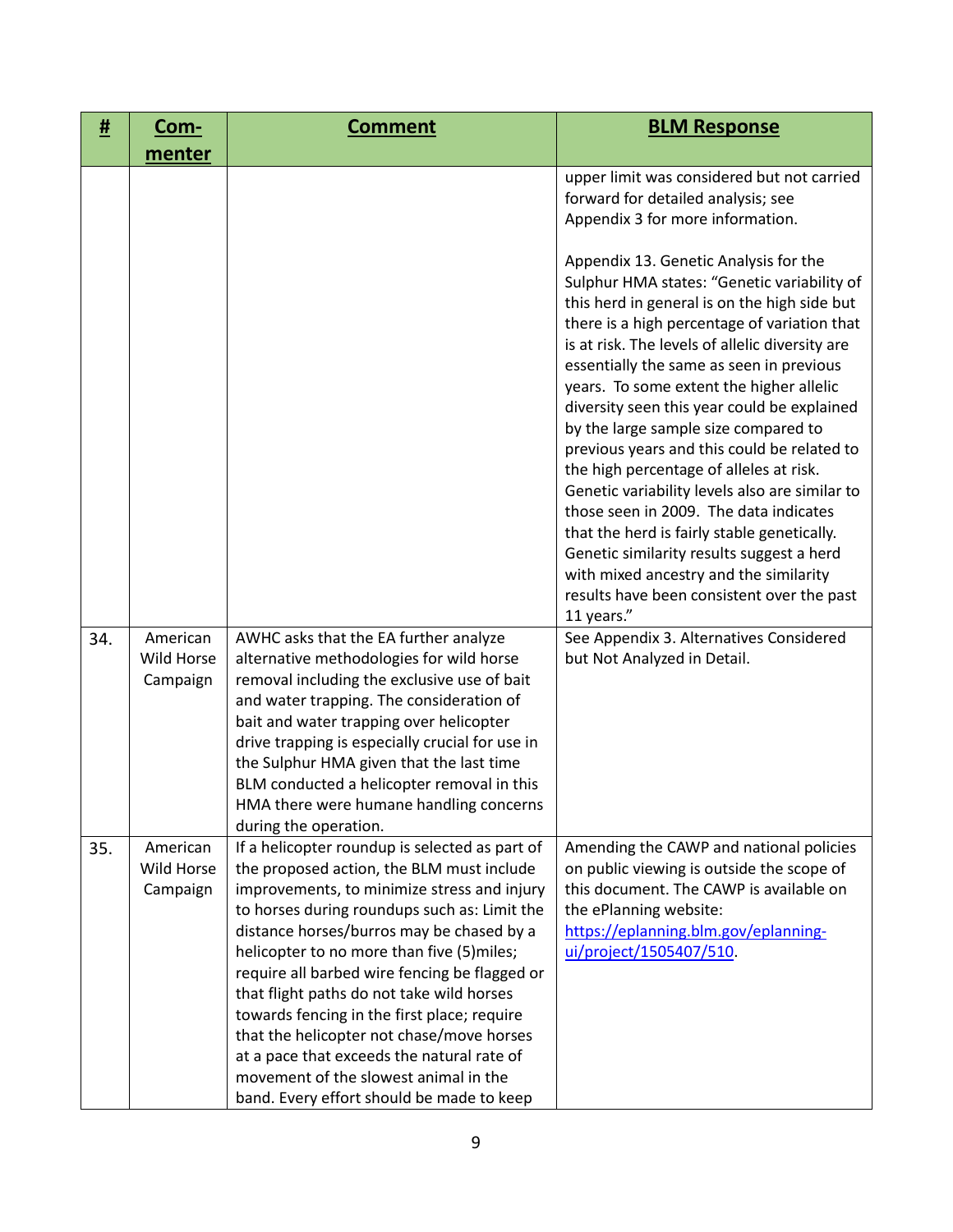| #   | <u>Com-</u>             | <b>Comment</b>                                                                                                                                                                                                                                                                                                                                                                                                                                                                                                                                                                                                                    | <b>BLM Response</b>                                                                                                                                                                                                                                                                                                                                                                                                                                                                                                                                                                                                                                                                                               |
|-----|-------------------------|-----------------------------------------------------------------------------------------------------------------------------------------------------------------------------------------------------------------------------------------------------------------------------------------------------------------------------------------------------------------------------------------------------------------------------------------------------------------------------------------------------------------------------------------------------------------------------------------------------------------------------------|-------------------------------------------------------------------------------------------------------------------------------------------------------------------------------------------------------------------------------------------------------------------------------------------------------------------------------------------------------------------------------------------------------------------------------------------------------------------------------------------------------------------------------------------------------------------------------------------------------------------------------------------------------------------------------------------------------------------|
|     | menter                  |                                                                                                                                                                                                                                                                                                                                                                                                                                                                                                                                                                                                                                   |                                                                                                                                                                                                                                                                                                                                                                                                                                                                                                                                                                                                                                                                                                                   |
|     |                         | older, sick and young animals together with<br>their bands as they are moved into the trap.<br>If there are compromised, old, weak or<br>young animals in a small band -the<br>helicopter should not move or capture those<br>animals; and establish strict parameters for<br>suspending helicopter roundup operations<br>in temperatures below freezing (32 degrees<br>F) or over 95 degrees F.                                                                                                                                                                                                                                  |                                                                                                                                                                                                                                                                                                                                                                                                                                                                                                                                                                                                                                                                                                                   |
| 36. | Janet Lynch             | The BLM must refrain from the use of<br>helicopters to round up wild equines. As<br>early as the 1950s, it has been widely<br>acknowledged that using aircraft to round<br>up wild equines is inherently dangerous and<br>inhumane. Flying helicopters close to the<br>ground, as often happens in wild horse<br>roundups, is not only dangerous and<br>inhumane for the horses; it also raises<br>clouds of dust and otherwise disturbs<br>sensitive ecosystems unnecessarily.                                                                                                                                                   | The use of helicopters to gather wild<br>horses and burros is in compliance with<br>the Federal Land Policy and Management<br>Act of 1976 (FLPMA) and the Wild Free-<br>Roaming Horses and Burros Act of 1971<br>(WFRHBA).<br>Helicopter gathers have been used since<br>the late 1970s and have been shown to be<br>a safe and humane method for gathering<br>wild horses. Appendix 5 reviews potential<br>impacts of gathers and includes reference<br>to a study concluding that BLM's<br>helicopter-based gathers lead to lower<br>rates of injury and mortality than most<br>other ungulate capture operations.<br>Impacts to wild horses from gather<br>operations are discussed in Chapter 3 of<br>the EA. |
| 37. | Craig<br>Downer         | I have noticed serious effects of helicopter<br>roundups even years after they occurred.<br>These are similar to PTSD among humans.<br>And as concerns the foals, again you<br>understate the harmful, long-lasting and<br>adverse effects of roundups on these<br>innocents. As concerns the orphans who are<br>left after the roundups including out on the<br>range, BLM could do a lot more to prevent<br>this by providing a much fairer share of the<br>survival resources for the wild horses<br>including forage, water and shelter than it<br>does at present and by adopting the sound<br>principles of Reserve Design. | See response to comments 35 and 36.                                                                                                                                                                                                                                                                                                                                                                                                                                                                                                                                                                                                                                                                               |
| 38. | The Cloud<br>Foundation | The EA must consider the following<br>information to minimize trauma and injury<br>to wild horses during a roundup: a) Limit the                                                                                                                                                                                                                                                                                                                                                                                                                                                                                                  | See response to Comment 36.                                                                                                                                                                                                                                                                                                                                                                                                                                                                                                                                                                                                                                                                                       |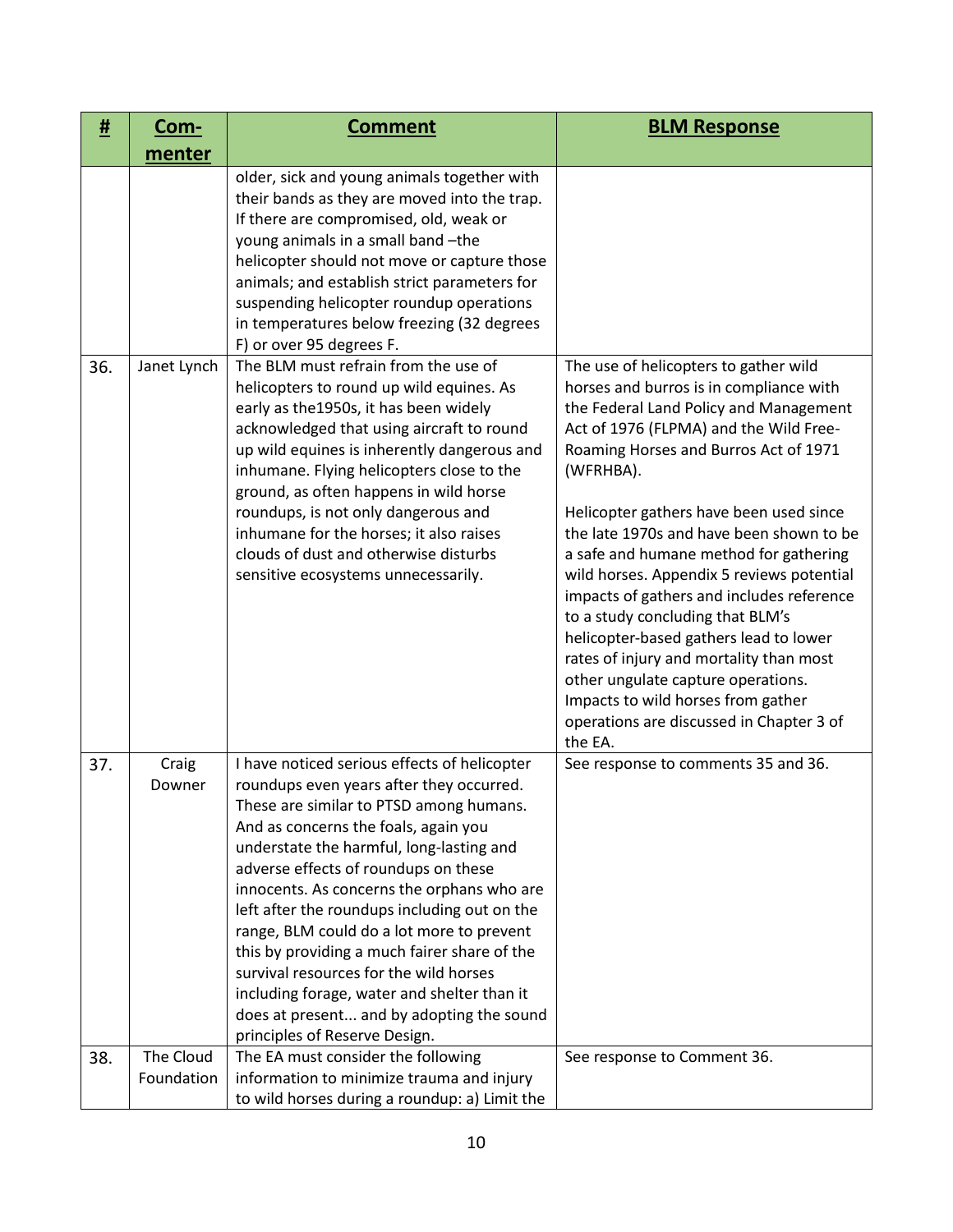| #   | <u>Com-</u>             | <b>Comment</b>                                                                                                                                                                                                                                                                                                                                                                                                                                                                                                                                                                                                                                                                                                                                                                                                                                                                                                                                                                                                                                                                                                                                                                                  | <b>BLM Response</b>                                                                                                                                                                                                                                                                                                                                                                                                                                                                                                                                                                                                                                                                                                                                                                                                                                                                                                                                         |
|-----|-------------------------|-------------------------------------------------------------------------------------------------------------------------------------------------------------------------------------------------------------------------------------------------------------------------------------------------------------------------------------------------------------------------------------------------------------------------------------------------------------------------------------------------------------------------------------------------------------------------------------------------------------------------------------------------------------------------------------------------------------------------------------------------------------------------------------------------------------------------------------------------------------------------------------------------------------------------------------------------------------------------------------------------------------------------------------------------------------------------------------------------------------------------------------------------------------------------------------------------|-------------------------------------------------------------------------------------------------------------------------------------------------------------------------------------------------------------------------------------------------------------------------------------------------------------------------------------------------------------------------------------------------------------------------------------------------------------------------------------------------------------------------------------------------------------------------------------------------------------------------------------------------------------------------------------------------------------------------------------------------------------------------------------------------------------------------------------------------------------------------------------------------------------------------------------------------------------|
|     | menter                  |                                                                                                                                                                                                                                                                                                                                                                                                                                                                                                                                                                                                                                                                                                                                                                                                                                                                                                                                                                                                                                                                                                                                                                                                 |                                                                                                                                                                                                                                                                                                                                                                                                                                                                                                                                                                                                                                                                                                                                                                                                                                                                                                                                                             |
|     |                         | distance wild horses may be chased by a<br>helicopter to no more than five (5) miles. b)<br>Require that the helicopter not chase/move<br>wild horses at a pace that exceeds the<br>natural rate of movement of the slowest<br>animal. This means that if an animal begins<br>to lag behind, the helicopter must lift<br>pressure off the band so as to bring them in<br>together. Keep older, sick and young animals<br>together with their companions, bands or<br>mothers as they are moved to the trap. The<br>helicopter should not move or capture<br>compromised, old, weak or young animals<br>.c) Establish strict requirements for<br>suspending helicopter roundup operations<br>in temperatures below 32 degrees F<br>(freezing) or over 90 degrees F. Roundups<br>outside of this temperature range would be                                                                                                                                                                                                                                                                                                                                                                       |                                                                                                                                                                                                                                                                                                                                                                                                                                                                                                                                                                                                                                                                                                                                                                                                                                                                                                                                                             |
| 39. | The Cloud<br>Foundation | blatantly inhumane.<br>the EA must consider and implement the<br>following with regards to CAWP: . Improved<br>public observation of all agency actions.<br>There is significant public interest in the<br>agency's management of wild horses and<br>burros and its management of these<br>protected animals. The NAS specifically<br>recommended to the BLM to improve the<br>transparency of its management of the Wild<br>Horse and Burro Program (Attachment1).<br>The treatment of the wild horses and agency<br>transparency are paramount. . All removal<br>operations must be located on public lands<br>to allow public observation of all activities.<br>No government operations should be<br>located on private lands for which the<br>owners will not give permission for public<br>observation of activities. . Real-time<br>cameras with GPS should be installed on all<br>aircraft and/or helicopters used in<br>operations and video should be live<br>streamed on the Internet. This will improve<br>the transparency and accountability of<br>roundup operations and enable the BLM and<br>public to monitor the direct impact<br>motorized vehicle usage has on wild horses | See response to Comment 35.<br>Refer to Appendix 4. Standard Operating<br>Procedures for Wild Horse Gathers,<br>Appendix 5. SOPs for Population Growth<br><b>Suppression Methods and Scientific</b><br>Literature Review, and Appendix 9.<br><b>Observation Protocol and Ground Rules.</b><br>The comment supporting cameras on<br>aircrafts has been noted, but falls outside<br>the scope of this EA. In accordance with<br>WO IM 2013-058: "The public/media are<br>prohibited from riding or placing<br>equipment in the helicopters contracted<br>for a gather. The National Gather Contract<br>§3.1.i specifies that "No cameras,<br>including video cameras will be placed on<br>the Contractor's drive trapping<br>equipment." The BLM and the helicopter<br>pilot must also comply with 14 CFR Part 91<br>of the Federal Aviation Regulations, which<br>determines the minimum safe altitudes<br>and distance people must be from the<br>aircraft. |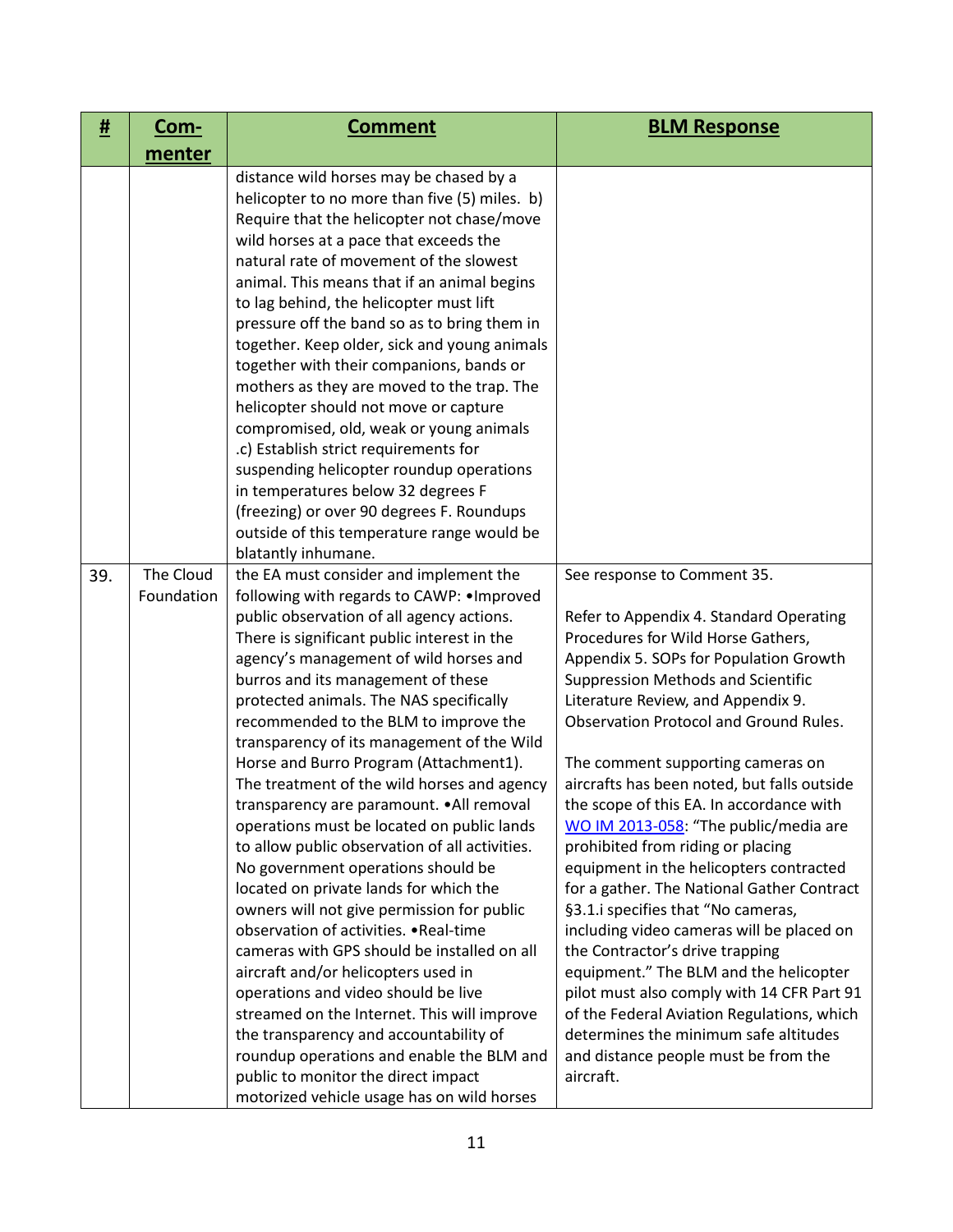| #   | <u>Com-</u>             | <b>Comment</b>                                                                                                                                                                                                                                                                                                                                                                                                                                                                                                                                                                                                                                                                                                                                                                                                                                                                                                                                                                                                                  | <b>BLM Response</b>                                                                                                                                                                                                                                                                                                                                                                                                                                                                               |
|-----|-------------------------|---------------------------------------------------------------------------------------------------------------------------------------------------------------------------------------------------------------------------------------------------------------------------------------------------------------------------------------------------------------------------------------------------------------------------------------------------------------------------------------------------------------------------------------------------------------------------------------------------------------------------------------------------------------------------------------------------------------------------------------------------------------------------------------------------------------------------------------------------------------------------------------------------------------------------------------------------------------------------------------------------------------------------------|---------------------------------------------------------------------------------------------------------------------------------------------------------------------------------------------------------------------------------------------------------------------------------------------------------------------------------------------------------------------------------------------------------------------------------------------------------------------------------------------------|
|     | menter                  |                                                                                                                                                                                                                                                                                                                                                                                                                                                                                                                                                                                                                                                                                                                                                                                                                                                                                                                                                                                                                                 |                                                                                                                                                                                                                                                                                                                                                                                                                                                                                                   |
|     |                         | and the environment. . Real-time cameras<br>should be installed on any traps, corrals and<br>temporary holding pens, again, so that BLM<br>personnel, public and media can monitor<br>the entire roundup operation and treatment<br>of the horses.                                                                                                                                                                                                                                                                                                                                                                                                                                                                                                                                                                                                                                                                                                                                                                              |                                                                                                                                                                                                                                                                                                                                                                                                                                                                                                   |
| 40. | The Cloud<br>Foundation | While the Proposed Action does not include<br>mention of the use of radio collars, the EA<br>and accompanying documents do. The EA<br>fails to consider the use of tail tags which<br>are a far safer alternative to neck collars<br>which are known to cause problems for wild<br>horses. The EA fails to provide any evidence<br>that neck collar's "remote-release function"<br>have successfully been deployed on the<br>range. Given the lack of sufficient safety<br>information and the inability to have non-<br>motorized break-away safety features, neck<br>collars should not be used on wild horses<br>who are not observed on a daily basis.<br>Alternatively, neck collars should not be<br>used until a safety break-away feature is<br>incorporated in the neck collar.                                                                                                                                                                                                                                        | The use of collars and tags are in the<br>Proposed Action (Alternative 1),<br>Alternative 2, and Alternative 3. Remote<br>release and time wear release are a part of<br>the collars proposed to be used. Potential<br>impacts of collars and tags are discussed in<br>Chapter 3. The procedures to be followed<br>for affixing radio collars may be found in<br>Appendix 7.                                                                                                                      |
| 41. | The Cloud<br>Foundation | The EA fails to disclose and analyze all<br>details of BLM data, information and<br>research that resulted from implementing<br>radio collar research on wild horses in<br>Nevada in the 1980s and other BLM radio<br>collar projects. The EA fails to disclose and<br>analyze that BLM-sourced data-including<br>the resulting harm that occurred to the<br>collared horses, deaths, euthanasia, etc. The<br>EA fails to address how such deleterious<br>effects of neck radio collaring of mares will<br>be addressed or prevented given that mares<br>also move their necks in manners that may<br>allow the collar to become imbedded in the<br>neck tissue, get caught on forage or fencing,<br>be bitten by other horses, and cause<br>discomfort or injury to the horse. The EA<br>fails to consider and disclose the reason<br>radio tail trackers are not used in mares as<br>they are proposed to be used on stallions.<br>The EA fails to take a hard look at existing<br>scientific data that outlines natural wild | The use of and data on the use of modern<br>collars that are proposed to be used are<br>addressed in Chapter 3 and in Appendix 7.<br>Affixing Radio Collars. Recent studies<br>completed on the Frisco and Conger HMAs<br>show little to no impacts to horses that<br>have been collared. The EA now includes a<br>reference to a recently published study on<br>collar and tag effects (Schoenecker, et al.,<br>2020) and potential impacts of collars and<br>tags have been added to Chapter 3. |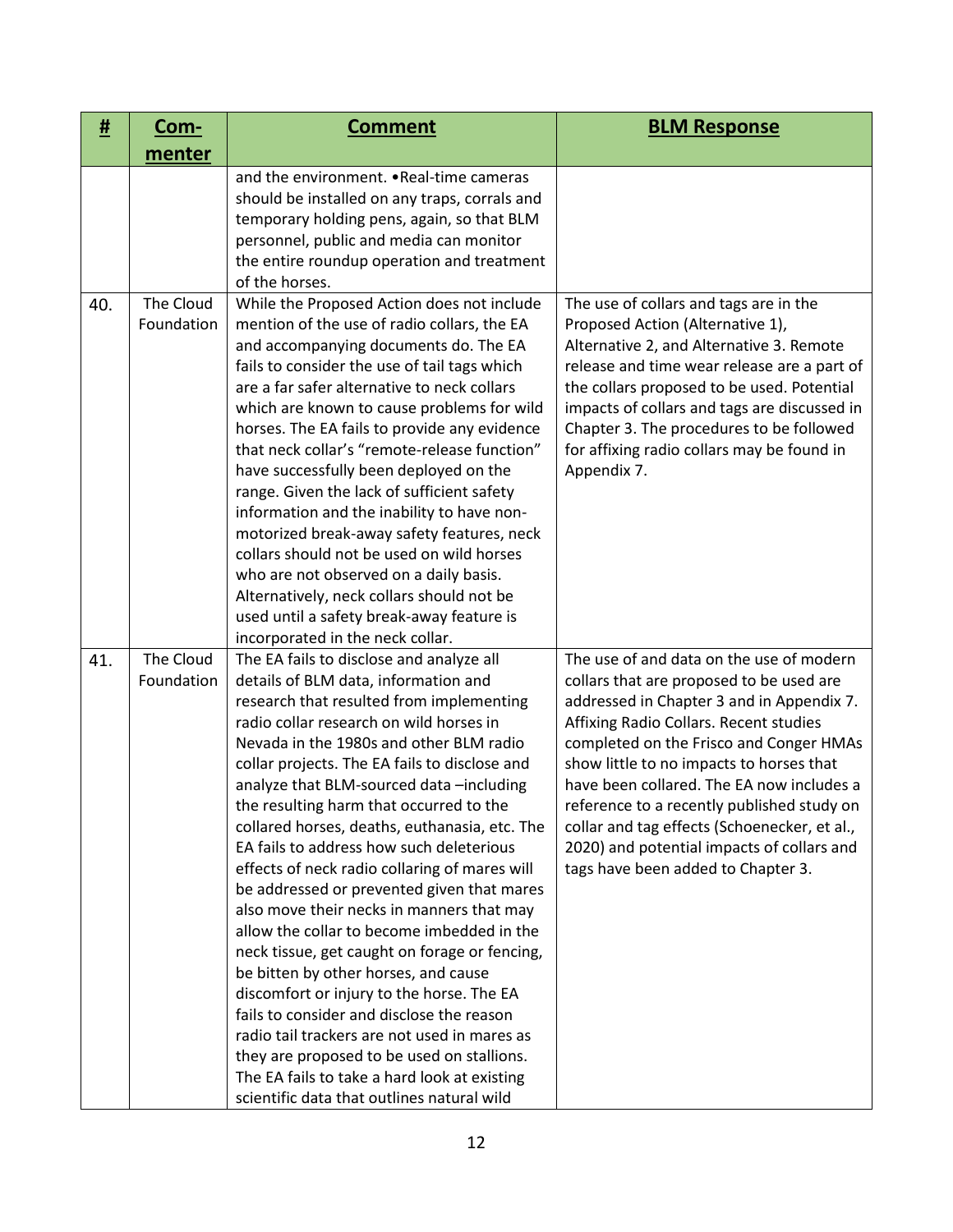| #   | <u>Com-</u>        | <b>Comment</b>                                                                                                                                                                                                                                                                                                                                                                                                                                                                                           | <b>BLM Response</b>                                                                                                                                                                                                                                                                                                                                                                                                                                                                                                                                                                                                                                                                                                                                                                   |
|-----|--------------------|----------------------------------------------------------------------------------------------------------------------------------------------------------------------------------------------------------------------------------------------------------------------------------------------------------------------------------------------------------------------------------------------------------------------------------------------------------------------------------------------------------|---------------------------------------------------------------------------------------------------------------------------------------------------------------------------------------------------------------------------------------------------------------------------------------------------------------------------------------------------------------------------------------------------------------------------------------------------------------------------------------------------------------------------------------------------------------------------------------------------------------------------------------------------------------------------------------------------------------------------------------------------------------------------------------|
|     | menter             |                                                                                                                                                                                                                                                                                                                                                                                                                                                                                                          |                                                                                                                                                                                                                                                                                                                                                                                                                                                                                                                                                                                                                                                                                                                                                                                       |
|     |                    | mare movements, behaviors, activities that<br>may or likely will cause radio collars to move<br>and tighten on the horses' necks. The EA<br>fails to disclose all safety measures that<br>must include regular weekly or daily<br>monitoring of mares fitted with radio collars.<br>While it states that the collars will have a<br>"remote-release function" yet the EA fails to<br>disclose the technology and its reliability<br>which is necessary for the public to question<br>or provide comment. |                                                                                                                                                                                                                                                                                                                                                                                                                                                                                                                                                                                                                                                                                                                                                                                       |
|     |                    | <b>Number of Horses Gathered/AML</b>                                                                                                                                                                                                                                                                                                                                                                                                                                                                     |                                                                                                                                                                                                                                                                                                                                                                                                                                                                                                                                                                                                                                                                                                                                                                                       |
| 42. | Form<br>Letter 1   | The proposed action would roundup and<br>unnecessarily remove hundreds of federally-<br>protected wild horses in order to achieve the<br>unscientifically low "Appropriate"<br>Management Level,                                                                                                                                                                                                                                                                                                         | Establishing or modifying the AML is<br>outside the scope of this analysis. AMLs<br>were established through prior separate<br>decision-making processes. See Chapter 1<br>of the EA. Available data confirms that<br>wild horse numbers are currently in excess<br>of the level at which a thriving natural<br>ecological balance can be maintained, and<br>the data does not support an increase in<br>the wild horse AMLs. See Appendix 11.<br>Utilization Studies, Appendix 12, Sulphur<br>HMA 2021 Population Modeling, Appendix<br>14, Population Inventory and the Sulphur<br>Monitoring Report May 2021 located at<br>(https://eplanning.blm.gov/eplanning-<br>ui/project/1505407/570).<br>No data exists to indicate that increases to<br>the AML is warranted at this time. |
| 43. | Form<br>Letter 1   | Adjust the allowable number of horses<br>(AML) in this HMA to, for example,<br>accommodating the current population<br>level, making forage adjustments, if<br>necessary, pursuant to CFR 43C.F.R.<br>4710.5(a) to ensure that wild horses are<br>given equitable usage of our public lands.                                                                                                                                                                                                             | See response to comments 42 and 59.                                                                                                                                                                                                                                                                                                                                                                                                                                                                                                                                                                                                                                                                                                                                                   |
| 44. | Eileen<br>Hennessy | I strongly oppose Proposed Action to<br>roundup and remove 100s of federally-<br>protected wild horses from their legal<br>habitat in the Sulphur HMA in Utah to<br>achieve the low AML of 165-250 where the<br>BLM claims a "guesstimated" population of                                                                                                                                                                                                                                                | See response to comments 33, 42 and 59.<br>The most recently available genetic<br>monitoring report (Cothran, 2017) is now<br>included in Appendix 13. Genetic Analysis<br>of the Sulphur, UT448. The EA includes<br>new text commenting on available                                                                                                                                                                                                                                                                                                                                                                                                                                                                                                                                 |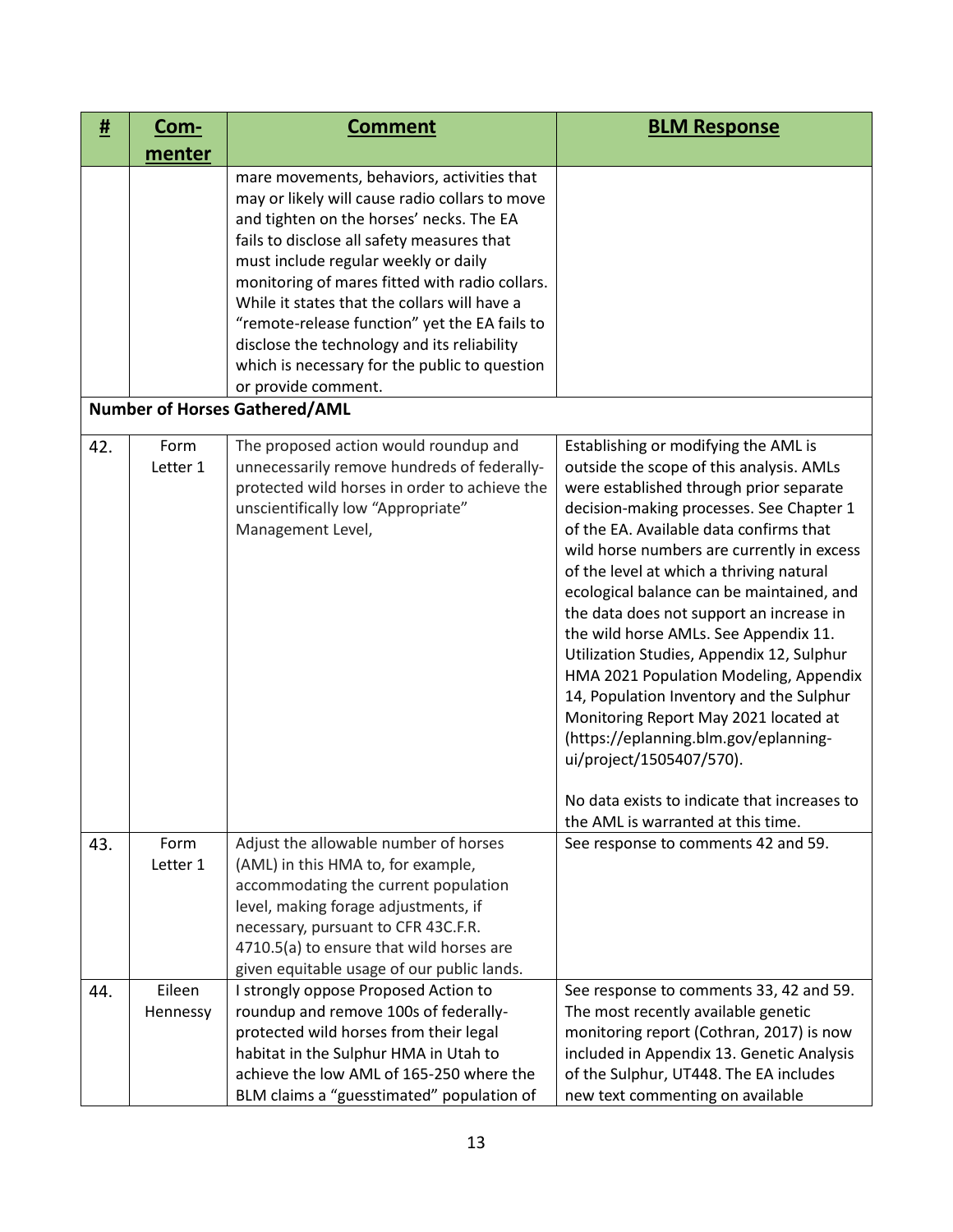| <u>#</u> | <u>Com-</u>        | <b>Comment</b>                                                                                                                                                                                                                                                                                                                                                                                                                                                                                                                                                                                           | <b>BLM Response</b>                                                                                                                                                                                                                                                                                                                                                                                                                                                                                                                                                                                                                                                                                                                                                                                                                                                                                                                                                                                                                                                                                                                                                                                                          |
|----------|--------------------|----------------------------------------------------------------------------------------------------------------------------------------------------------------------------------------------------------------------------------------------------------------------------------------------------------------------------------------------------------------------------------------------------------------------------------------------------------------------------------------------------------------------------------------------------------------------------------------------------------|------------------------------------------------------------------------------------------------------------------------------------------------------------------------------------------------------------------------------------------------------------------------------------------------------------------------------------------------------------------------------------------------------------------------------------------------------------------------------------------------------------------------------------------------------------------------------------------------------------------------------------------------------------------------------------------------------------------------------------------------------------------------------------------------------------------------------------------------------------------------------------------------------------------------------------------------------------------------------------------------------------------------------------------------------------------------------------------------------------------------------------------------------------------------------------------------------------------------------|
|          | menter             |                                                                                                                                                                                                                                                                                                                                                                                                                                                                                                                                                                                                          |                                                                                                                                                                                                                                                                                                                                                                                                                                                                                                                                                                                                                                                                                                                                                                                                                                                                                                                                                                                                                                                                                                                                                                                                                              |
|          |                    | around 414 mustangs exist. This massive<br>removal would not only reduce the<br>population to below genetic viability but<br>would clear the way for thousands of<br>invasive, destructive sheep and cattle to<br>graze within this legal wild horse habitat<br>where, apparently, the horses themselves,<br>for whom this habitat was created, are not<br>welcome! In fact, after the majority of<br>mustangs are nearly eradicated, the<br>equivalent of one mustang for every 1,600<br>acres would be allowed to remain on<br>roughly 265,711 acres of public and private<br>land!                    | evidence about genetic diversity in this<br>herd. As discussed in Appendix 13, the<br>animals of the Sulphur HMA appear to be<br>genetically well connected to a number of<br>other managed wild horse herds, and<br>current observed heterozygosity levels are<br>at acceptably high levels. Periodic<br>monitoring of genetic diversity, using<br>samples obtained during gather<br>operations, will indicate whether or not<br>introduction of additional wild horses<br>from another HMA would be prudent, to<br>increase genetic diversity in this herd.                                                                                                                                                                                                                                                                                                                                                                                                                                                                                                                                                                                                                                                                |
| 45.      | Eileen<br>Hennessy | Across the western landscape, there are a<br>mere 4,000 or so wild burros left (with<br>20,000-35,000 or so wild horses), not the<br>outrageous guesstimated numbers claimed<br>by the BLM to justify removals. Shockingly,<br>the AMLs of at least 83% of wild horse herds<br>and 90% of wild burro herds are being<br>managed at levels below genetic viability<br>contrary to the minimum-viable population<br>(MVP) guidelines deemed necessary by<br>genetic experts for the survival of the<br>species. Wild equines are allocated less than<br>16% of forage on less than 12% of public<br>lands. | National population estimates are outside<br>the scope of this document.<br>The estimated wild horse population for<br>the Sulphur HMA is based on an aerial<br>population inventory completed in March<br>2020 minus horses gathered in September<br>2020. The Simultaneous Double Observer<br>Method was used, in keeping with<br>standard operating procedures published<br>by the U.S. Geological Survey (Griffin, et<br>al., 2020). A total direct count of 901<br>horses were recorded before the 2020<br>gather. Photos of each band of horses was<br>taken during each transect along with<br>additional data. Horses were identified as<br>individuals or as a band by their color, leg<br>markings, face markings, and finally<br>area/time recorded. The photos were used<br>to eliminate any horses that were<br>observed more than once. The planned<br>flight paths were loaded into a GPS and<br>followed. The actual fight paths were<br>recorded by GPS. Based on the National<br>Academy of Science (NAS) report released<br>in 2013, the estimated population could<br>be 20%-30% lower than the actual<br>population.<br>See response to comments 42, 44, and 59.<br>The NAS (2013) recommended that the |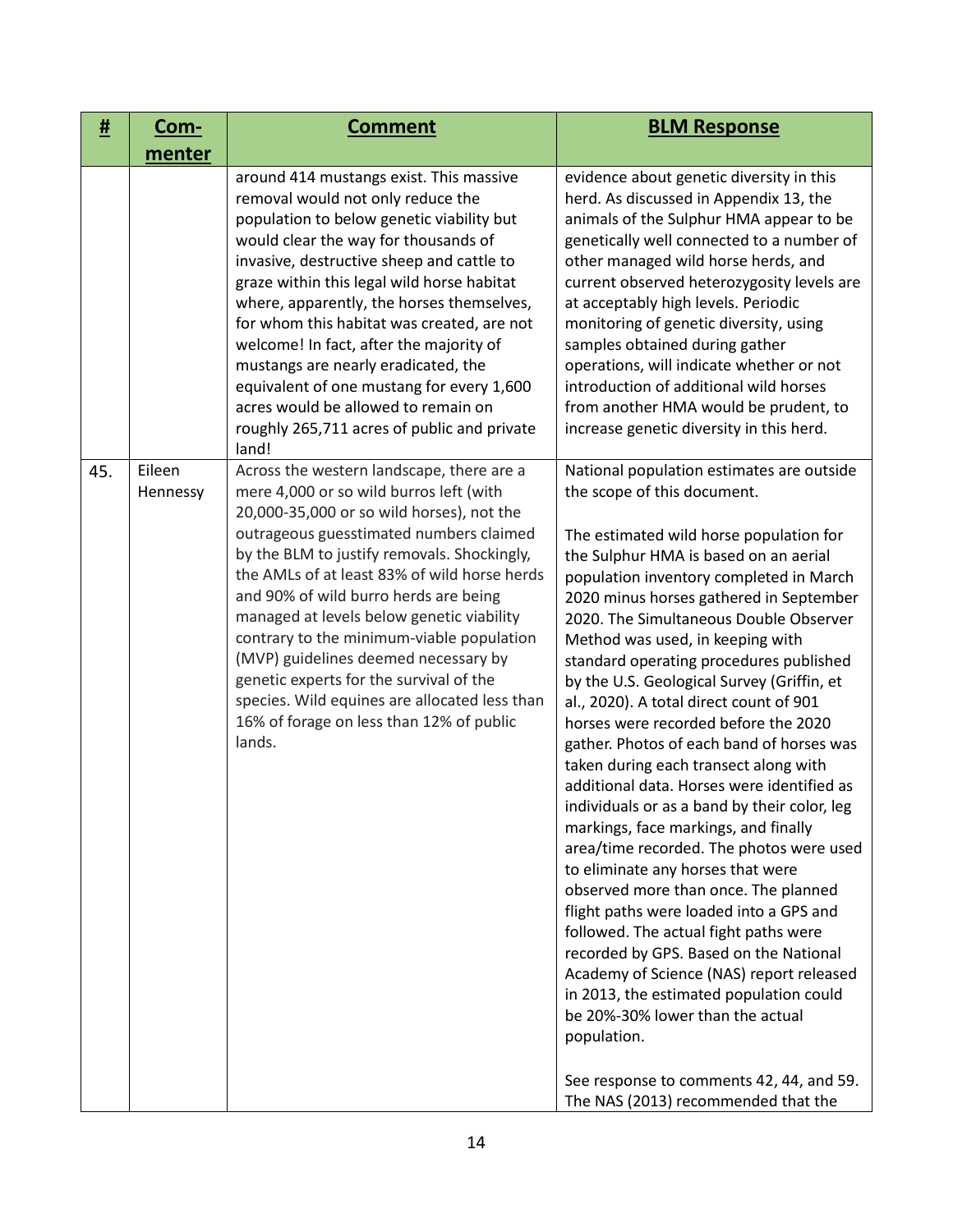| #   | <u>Com-</u>                 | <b>Comment</b>                                                                                                                                                                                                                                                                                                                                                                                                                                                                                                                                                                                                                                                                                                                                                                                                                                                                                                                 | <b>BLM Response</b>                                                                                                                                                                                                                                                                                                                                                                                                                                                                                                                                                                                                                                                                                              |
|-----|-----------------------------|--------------------------------------------------------------------------------------------------------------------------------------------------------------------------------------------------------------------------------------------------------------------------------------------------------------------------------------------------------------------------------------------------------------------------------------------------------------------------------------------------------------------------------------------------------------------------------------------------------------------------------------------------------------------------------------------------------------------------------------------------------------------------------------------------------------------------------------------------------------------------------------------------------------------------------|------------------------------------------------------------------------------------------------------------------------------------------------------------------------------------------------------------------------------------------------------------------------------------------------------------------------------------------------------------------------------------------------------------------------------------------------------------------------------------------------------------------------------------------------------------------------------------------------------------------------------------------------------------------------------------------------------------------|
|     | menter                      |                                                                                                                                                                                                                                                                                                                                                                                                                                                                                                                                                                                                                                                                                                                                                                                                                                                                                                                                |                                                                                                                                                                                                                                                                                                                                                                                                                                                                                                                                                                                                                                                                                                                  |
|     |                             |                                                                                                                                                                                                                                                                                                                                                                                                                                                                                                                                                                                                                                                                                                                                                                                                                                                                                                                                | BLM consider wild horse herds (and wild<br>burro herds) to be components of<br>genetically connected metapopulations.<br>Handbook H-4700-1, Wild Horses and<br><b>Burros Management Handbook suggests</b><br>the introduction of animals if ever there is<br>cause for concern about local levels of<br>genetic diversity. Considering the<br>documented levels of genetic diversity in<br>the herd, and the apparent high levels of<br>connectedness with other herds (as<br>indicated by pairwise Fst values<br>documented in the 2013 NAS report)<br>having herds in the Sulphur HMA at levels<br>within AML is not expected to lead to any<br>concern about the adequacy of the herd's<br>genetic diversity. |
| 46. | Eileen<br>Hennessy          | Dr. Gus Cothran, the BLM's own equine<br>geneticist, has clearly stated in no uncertain<br>terms that, due to the small number of wild<br>horses and burros the agency permits on<br>public lands, these federally-protected herds<br>are facing a GENETIC CRISIS of epic<br>proportions. Cothran states that wild horse<br>numbers must never be reduced to levels<br>below the minimal population level of 150-<br>200 effective adult breeders of standard<br>reproductive age (not counting foals,<br>yearlings or bachelors) that is necessary for<br>long-term genetic viability and the<br>preservation of healthy, self-sustaining wild<br>horse populations. Furthermore, the 1971<br>Act clearly states that wild horses "shall be<br>managed as self-sustaining populations."<br>Therefore, increasing the low AML the<br>agency has arbitrarily set for the Sulphur<br>Herd wild horses would seem to be in order. | See response to comments 33 and 44.<br>Dr. Gus Cothran stated in his 2017 genetic<br>report on the Sulphur wild horses<br>(Appendix 13): "Current variability levels<br>are high enough that no action is needed<br>at this point and the apparent genetic<br>stability suggest that recent management<br>strategies are working well to maintain<br>diversity."<br>The NAS (2013) indicated that the BLM<br>should consider genetic management of<br>wild horses at the scale of<br>metapopulations, not at the scale of single<br>HMAs. The Sulphur HMA is evidently<br>connected, genetically, to other herds,<br>based on available evidence as now noted<br>in the EA.                                      |
| 47. | <b>Bonnie</b><br>Kohleriter | The BLM Handbook 2010 and the recently<br>retired BLM geneticist, Dr. Gus Cothran,<br>suggests a "MINIMUM" of 150-200 with 50<br>effective breeding animals need to be in an<br>HMA to have the possibility of long term but<br>not indefinite viability. 135 adults are NOT a<br>thriving herd.                                                                                                                                                                                                                                                                                                                                                                                                                                                                                                                                                                                                                               | See response to Comment 46.<br>Under the action alternatives the<br>minimum breeding population size would<br>be greater than needed to maintain an<br>acceptable level of genetic diversity within<br>the HMA. The overall number of animals<br>in the genetically-interacting                                                                                                                                                                                                                                                                                                                                                                                                                                  |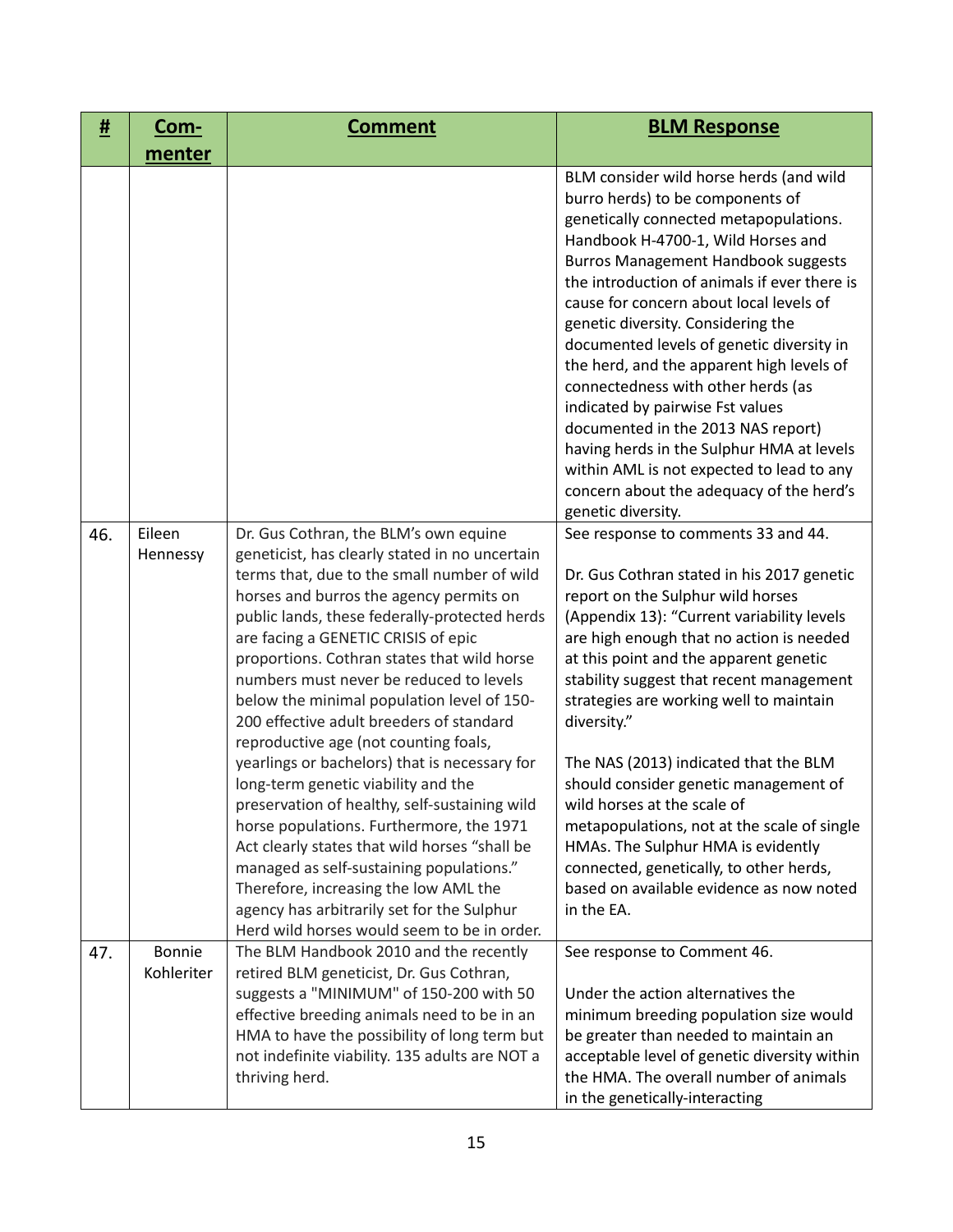| #   | <u>Com-</u>                               | <b>Comment</b>                                                                                                                                                                                                                                                                                                                                                                                                                                                                                     | <b>BLM Response</b>                                                                                                                         |
|-----|-------------------------------------------|----------------------------------------------------------------------------------------------------------------------------------------------------------------------------------------------------------------------------------------------------------------------------------------------------------------------------------------------------------------------------------------------------------------------------------------------------------------------------------------------------|---------------------------------------------------------------------------------------------------------------------------------------------|
|     | menter                                    |                                                                                                                                                                                                                                                                                                                                                                                                                                                                                                    |                                                                                                                                             |
|     |                                           |                                                                                                                                                                                                                                                                                                                                                                                                                                                                                                    | metapopulation that the Sulphur HMA<br>wild horses are part of is larger than the<br>number of animals present in the Sulphur<br>HMA alone. |
| 48. | American<br><b>Wild Horse</b><br>Campaign | The BLM must pursue a proposed action<br>that includes utilization of incremental<br>removals over time, if necessary, to reduce<br>populations to modified AML numbers and<br>limit to adoptable animals that do not<br>exceed adoption demand.                                                                                                                                                                                                                                                   | See response to Comment 33.                                                                                                                 |
| 49. | Janet Lynch                               | AML of 165 to 260 individuals is not rooted<br>in science or indeed anything other than<br>agency fiat. It is not a genetically sustainable<br>number and represents a draconian<br>reduction in population numbers from just<br>two years ago. As there are only<br>approximately 414 wild horses remaining in<br>this vast HMA, removing even 50% of them<br>as proposed would make no ameliorative<br>effect on the range itself, as numbers of wild<br>horses there are already insignificant. | See response to comments 33, 42, 44, 45,<br>and 46.                                                                                         |
| 50. | Janet Lynch                               | AMLs are not supported by science, are well<br>below the barest minima to ensure genetic<br>health of populations, and appear to be<br>determined arbitrarily and capriciously by<br>agency fiat, without benefit of scientific<br>input or participation by members of the<br>concerned public                                                                                                                                                                                                    | See response to comments 33, 42, 44, 45,<br>and 46.                                                                                         |
| 51. | Deb<br>McBride                            | The Appropriate Management Level you<br>have assigned for acceptable wild horse<br>numbers within their legal HMA is grossly<br>unjust and represents a betrayal of duty to<br>defend the rights of the wild horses. Your<br>assigned AML is 165 low to 250 high for a<br>mean of 207.5 wild horses when all ages are<br>included, or 135 to 180 if only the adults are<br>included, if I understand your document<br>correctly.                                                                   | See response to comments 33 and 42.                                                                                                         |
| 52. | Craig<br>Downer                           | The Appropriate Management Level you<br>have assigned for acceptable wild horse<br>numbers within their legal HMA is grossly<br>unjust and represents a betrayal of duty to<br>defend the rights of the wild horses.                                                                                                                                                                                                                                                                               | See response to comments 33 and 42.                                                                                                         |
| 53. | Craig<br>Downer                           | You claim that wild horses increase from 15<br>to 20% per year based on statements from                                                                                                                                                                                                                                                                                                                                                                                                            | BLM has conducted population inventories<br>at the Sulphur HMA every 2-3 years for the                                                      |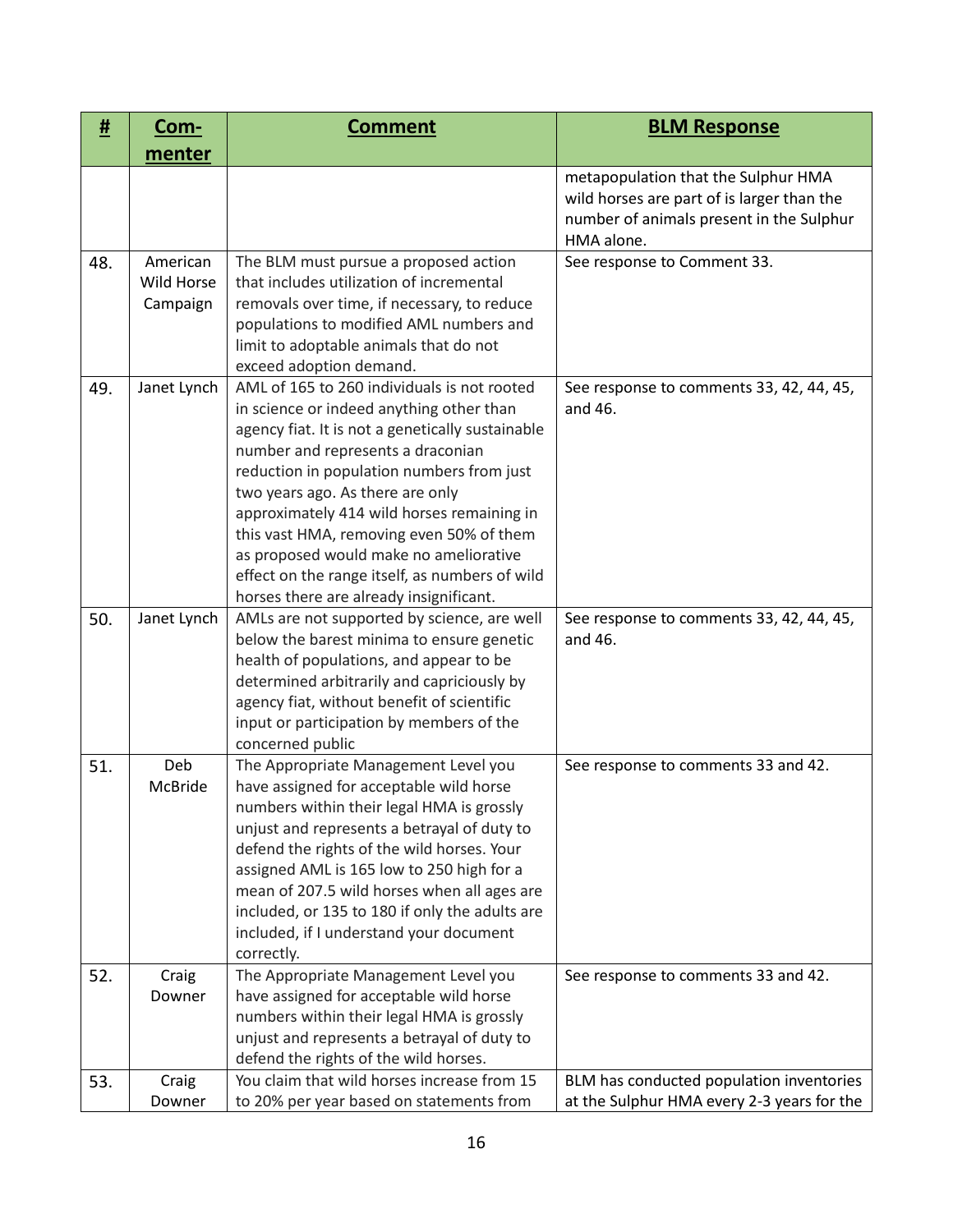| <u>#</u> | <u>Com-</u>     | <b>Comment</b>                                                                                                                                                                                                                                                                                                                                                                                                                                                                                                                                                                          | <b>BLM Response</b>                                                                                                                                                                                                                                                                                      |
|----------|-----------------|-----------------------------------------------------------------------------------------------------------------------------------------------------------------------------------------------------------------------------------------------------------------------------------------------------------------------------------------------------------------------------------------------------------------------------------------------------------------------------------------------------------------------------------------------------------------------------------------|----------------------------------------------------------------------------------------------------------------------------------------------------------------------------------------------------------------------------------------------------------------------------------------------------------|
|          | menter          |                                                                                                                                                                                                                                                                                                                                                                                                                                                                                                                                                                                         |                                                                                                                                                                                                                                                                                                          |
|          |                 | the NAS 2013 report and that they double<br>every 3 years. This claim is extreme and fails<br>to factor in several major mortality factors                                                                                                                                                                                                                                                                                                                                                                                                                                              | past 20 years and additional ones before<br>that. These inventories show population<br>growth in the HMA between 17%-25%. We<br>use the information from the NAS 2013<br>report because it represents a growth rate<br>for all HMAs.                                                                     |
|          |                 |                                                                                                                                                                                                                                                                                                                                                                                                                                                                                                                                                                                         | See response to Comment 45.                                                                                                                                                                                                                                                                              |
|          |                 |                                                                                                                                                                                                                                                                                                                                                                                                                                                                                                                                                                                         | The final EA has been changed to reflect<br>the mathematical result that those<br>expected growth rates can lead a<br>population to double every "3-4" years. A<br>more recent review of wild equid<br>demography also substantiated the<br>conclusions of the NAS 2013 report.<br>(Ransom et al. 2016). |
| 54.      | Craig<br>Downer | During late summer 2020, you gathered 620<br>horses from the Sulphur HMA and returned<br>only 46, presumably with mares who were<br>PZP darted, and this roundup caused eight<br>immediate deaths. This roundup was a<br>major assault on the existing population<br>from which the remaining Sulphur mustangs<br>are still recovering. For this to be followed by<br>another major gather would constitute<br>excessive interference and further<br>jeopardize the ability of this herd to fill its<br>ecological niche and find its stabilized place<br>within its own legal habitat. | See response to Comment 45.                                                                                                                                                                                                                                                                              |
| 55.      | Craig<br>Downer | Again, there is no recognition of the negative   See response to comments 22 and 45, and<br>effects of PZP on wild horses nor any<br>recognition of the wild horses' ability to limit<br>their own population growth as they come<br>to fill their ecological niche within the HMA.<br>By allowing the establishment of mature                                                                                                                                                                                                                                                          | the more complete assessment of effects<br>of fertility control vaccines in Appendix 5.<br>Data currently available to BLM, as well as<br>the National Academies of Sciences (2013)                                                                                                                      |
|          |                 | social units, or bands, an intrinsic repression<br>of reproduction by younger horses would<br>occur-but the draconian roundups that<br>disrupt these bands prevents this! The<br>horse species is a climax species that is<br>capable of self-limitation; to state otherwise<br>is misleading!                                                                                                                                                                                                                                                                                          | report, shows that wild horses are not self-<br>limiting and would in fact destroy their<br>habitat if left unregulated. Controlling the<br>Sulphur population by natural means was<br>an alternative considered but not analyzed<br>in detail (Appendix 3). See response to<br>Comment 13.              |
| 56.      | Craig<br>Downer | Population Modeling criteria: I question the<br>validity of these modeling projects when                                                                                                                                                                                                                                                                                                                                                                                                                                                                                                | See response to comments 13 and 55.                                                                                                                                                                                                                                                                      |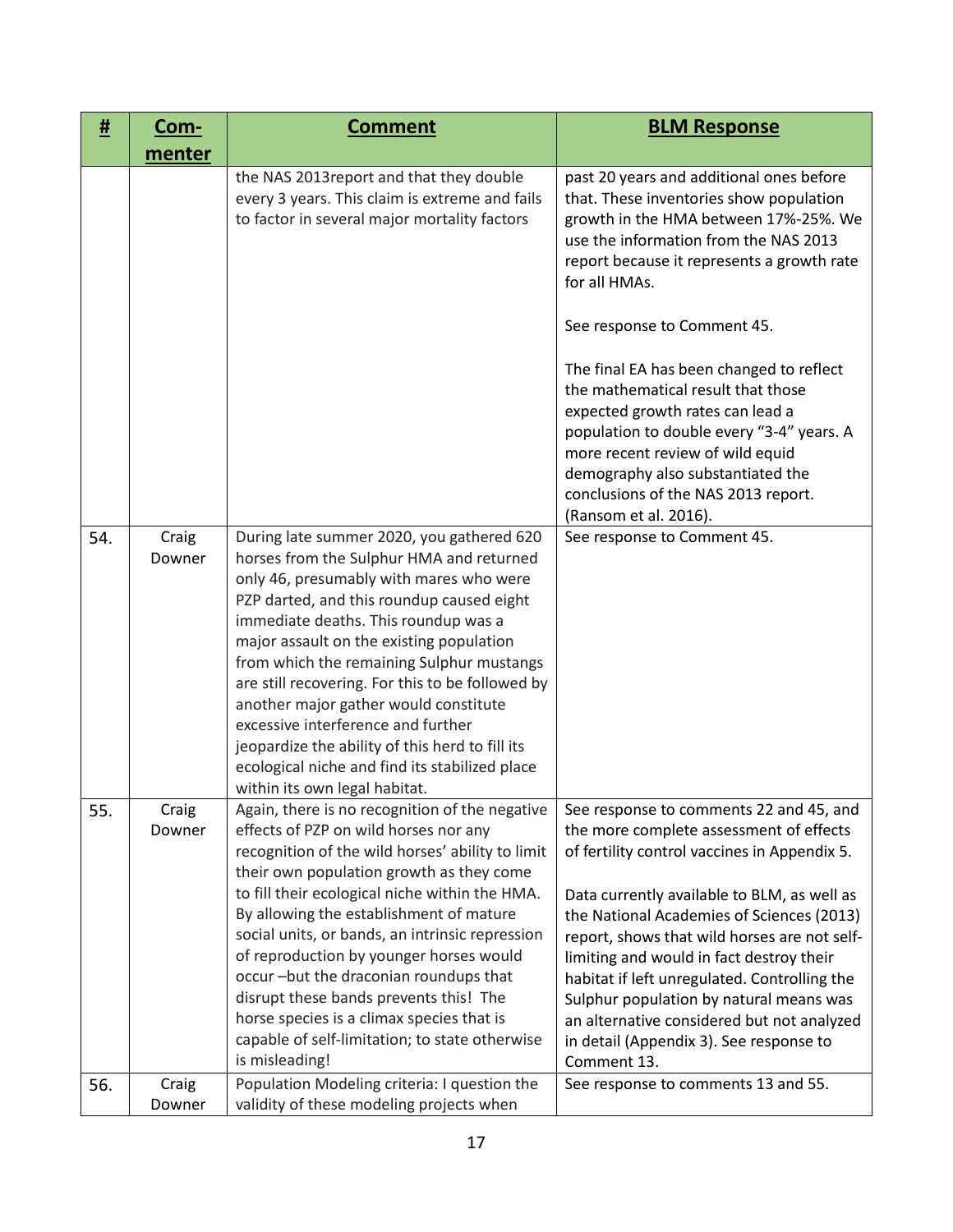| <u>#</u> | <u>Com-</u>      | <b>Comment</b>                                                                                                                                                                                                                                                                                                                                                                                                                                                                                                                                                                                                                                  | <b>BLM Response</b>                                                                                                                                                                                                                                                                                                                                                                                                                                                                                                                                                                                                                                                                                                                                                                                                                                             |
|----------|------------------|-------------------------------------------------------------------------------------------------------------------------------------------------------------------------------------------------------------------------------------------------------------------------------------------------------------------------------------------------------------------------------------------------------------------------------------------------------------------------------------------------------------------------------------------------------------------------------------------------------------------------------------------------|-----------------------------------------------------------------------------------------------------------------------------------------------------------------------------------------------------------------------------------------------------------------------------------------------------------------------------------------------------------------------------------------------------------------------------------------------------------------------------------------------------------------------------------------------------------------------------------------------------------------------------------------------------------------------------------------------------------------------------------------------------------------------------------------------------------------------------------------------------------------|
|          | menter           |                                                                                                                                                                                                                                                                                                                                                                                                                                                                                                                                                                                                                                                 |                                                                                                                                                                                                                                                                                                                                                                                                                                                                                                                                                                                                                                                                                                                                                                                                                                                                 |
|          |                  | they fail to take into consideration important<br>factors such as the wild horses' ability to<br>self-limit their population. Such models have<br>a disturbing tendency to be overly simplistic.<br>As with any such models, much depends<br>upon how one uses them, including how<br>results can be skewed.                                                                                                                                                                                                                                                                                                                                    |                                                                                                                                                                                                                                                                                                                                                                                                                                                                                                                                                                                                                                                                                                                                                                                                                                                                 |
| 57.      | Craig<br>Downer  | Aerial Wild Horse Counts: This methodology<br>needs to give more attention to the<br>possibility of double-or multiple-counting of<br>the same horses who could move over to<br>different transect lines being overflown by<br>the censusing airplane. I have conducted<br>such censusing counts myself. For this<br>reason, I recommend exact, positive<br>identification of individual wild horses that is<br>so important to getting accurate census<br>estimates. I also recommend conducting the<br>aerial count as quickly as possible over the<br>entire area to be censused.                                                            | See response to Comment 45.                                                                                                                                                                                                                                                                                                                                                                                                                                                                                                                                                                                                                                                                                                                                                                                                                                     |
|          |                  | Wild Horse vs. Livestock Use / AUMs                                                                                                                                                                                                                                                                                                                                                                                                                                                                                                                                                                                                             |                                                                                                                                                                                                                                                                                                                                                                                                                                                                                                                                                                                                                                                                                                                                                                                                                                                                 |
| 58.      | Form<br>Letter 1 | The EA should contain an alternative that<br>maintains the current wild horse population<br>without removals by implementing<br>reductions in livestock grazing pursuant to<br>43 C.F.R. 4710.5(a). The BLM has a statutory<br>mandate to protect wild horses, while<br>livestock grazing is permitted only at the<br>discretion of the Interior Department.<br>Livestock grazing is not required to fulfill the<br>agency's "multiple use" mandate. Further, it<br>is far more cost effective to curtail taxpayer -<br>subsidized commercial livestock grazing in<br>this area than it is to permanently remove<br>wild horses from the range. | This was addressed in Appendix 3.<br>Alternatives Considered but Not Analyzed<br>in Detail and multiple other areas in the<br>EA.<br>Livestock grazing can only be increased,<br>reduced, or eliminated if the BLM follows<br>regulations at 43 CFR Part 4100 and must<br>be consistent with multiple use allocations<br>set forth in the land-use plan. Yearly<br>adjustments of livestock use are made<br>through coordination with the livestock<br>permittees and the yearly application<br>process. Forage allocations are addressed<br>at the planning level. Such changes to<br>livestock grazing cannot be made through<br>a wild horse gather decision or through 43<br>CFR 4710.5(a) and are only possible if BLM<br>first revises the land-use plans to allocate<br>livestock forage to wild horses and to<br>eliminate or reduce livestock grazing. |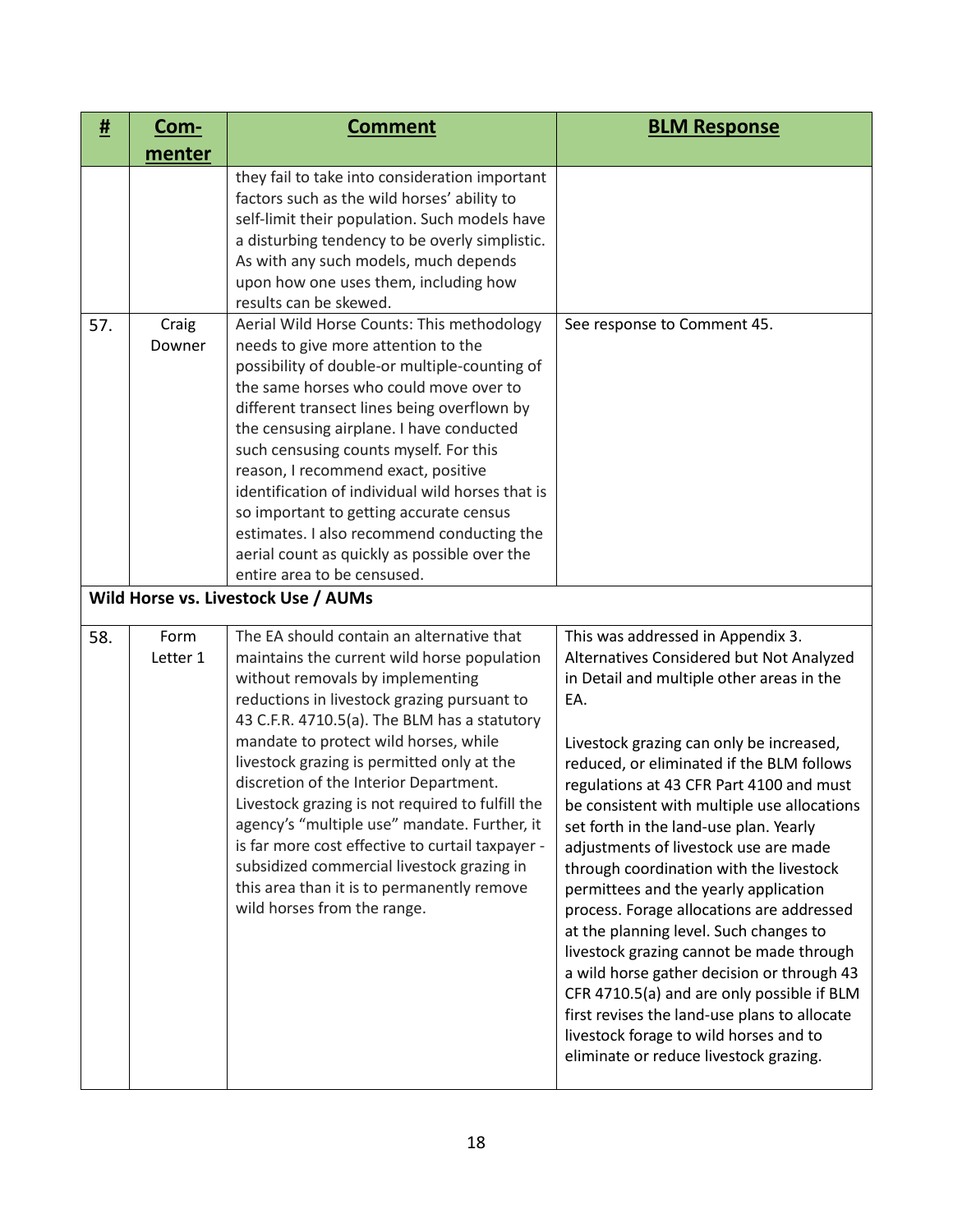| #   | <u>Com-</u>      | <b>Comment</b>                                                                                                                                                                                                                                                                                                                                                                                                                                                                                                                                                                         | <b>BLM Response</b>                                                                                                                                                                                                                                                                                                                                                                                                                                                                                                                                                                   |
|-----|------------------|----------------------------------------------------------------------------------------------------------------------------------------------------------------------------------------------------------------------------------------------------------------------------------------------------------------------------------------------------------------------------------------------------------------------------------------------------------------------------------------------------------------------------------------------------------------------------------------|---------------------------------------------------------------------------------------------------------------------------------------------------------------------------------------------------------------------------------------------------------------------------------------------------------------------------------------------------------------------------------------------------------------------------------------------------------------------------------------------------------------------------------------------------------------------------------------|
|     | menter           |                                                                                                                                                                                                                                                                                                                                                                                                                                                                                                                                                                                        |                                                                                                                                                                                                                                                                                                                                                                                                                                                                                                                                                                                       |
|     |                  |                                                                                                                                                                                                                                                                                                                                                                                                                                                                                                                                                                                        | BLM monitoring data also indicate that<br>wild horses are causing resource<br>degradation, including in areas where<br>there has been no livestock grazing. There<br>are utilization studies that show heavy to<br>severe use on the Mountain Home<br>allotment, which excludes livestock use.<br>This allotment is 45,470 acres (17%) of the<br>total 265,569 acres of the Sulphur HMA.                                                                                                                                                                                              |
|     |                  |                                                                                                                                                                                                                                                                                                                                                                                                                                                                                                                                                                                        | Not only would removal or reduction of<br>livestock not be in conformance with the<br>existing Pinyon Management Framework<br>Plan (MFP) approved in 1983 and the<br>Warm Springs Resource Area Resource<br>Management Plan/Record of Decision<br>(RMP/ROD) approved in 1987, but it is<br>also contrary to the BLM's multiple-use<br>mission as outlined in the FLPMA and<br>PRIA, and would be inconsistent with the<br>WFRHBA, which directs the Secretary to<br>immediately remove excess wild horses<br>when such removal is necessary $-$ as is the<br>case in the Sulphur HMA. |
|     |                  |                                                                                                                                                                                                                                                                                                                                                                                                                                                                                                                                                                                        | The WFRHBA requires that wild horses be<br>managed in balance with other multiple<br>uses such as livestock and wildlife - not as<br>an exclusive use of the public lands. The<br>Sulphur HMA is not a Secretarially<br>designated wild horse "range" in the sense<br>of section 1333(a) of the Act.                                                                                                                                                                                                                                                                                  |
| 59. | Form<br>Letter 2 | The wild horse Allowable Management Level<br>(AML) for the Sulphur HMA is unjustifiably<br>low given that BLM permits the annual<br>equivalent of nearly 900 cows in the HMA.<br>BLM is now violating the plain language and<br>intent of the 1971 Act and must reduce or<br>eliminate all livestock grazing in the HMA to<br>accommodate the current wild horse<br>population. AML is set at artificially low<br>levels for only one reason -- to<br>accommodate private livestock. This is not<br>based on science, according to the NAS, and<br>is not supported by the majority of | See response to Comment 58.<br>Consistent with 43 CFR 4700.0-6, wild<br>horses and burros shall be managed in<br>balance with other uses and the<br>productive capacity of their habitat (i.e.,<br>wild horses and burros will be managed to<br>achieve and maintain a thriving natural<br>ecological balance and multiple use<br>relationships on the public lands).<br>The amount of forage available to<br>allocate to wild horses and burros shall                                                                                                                                |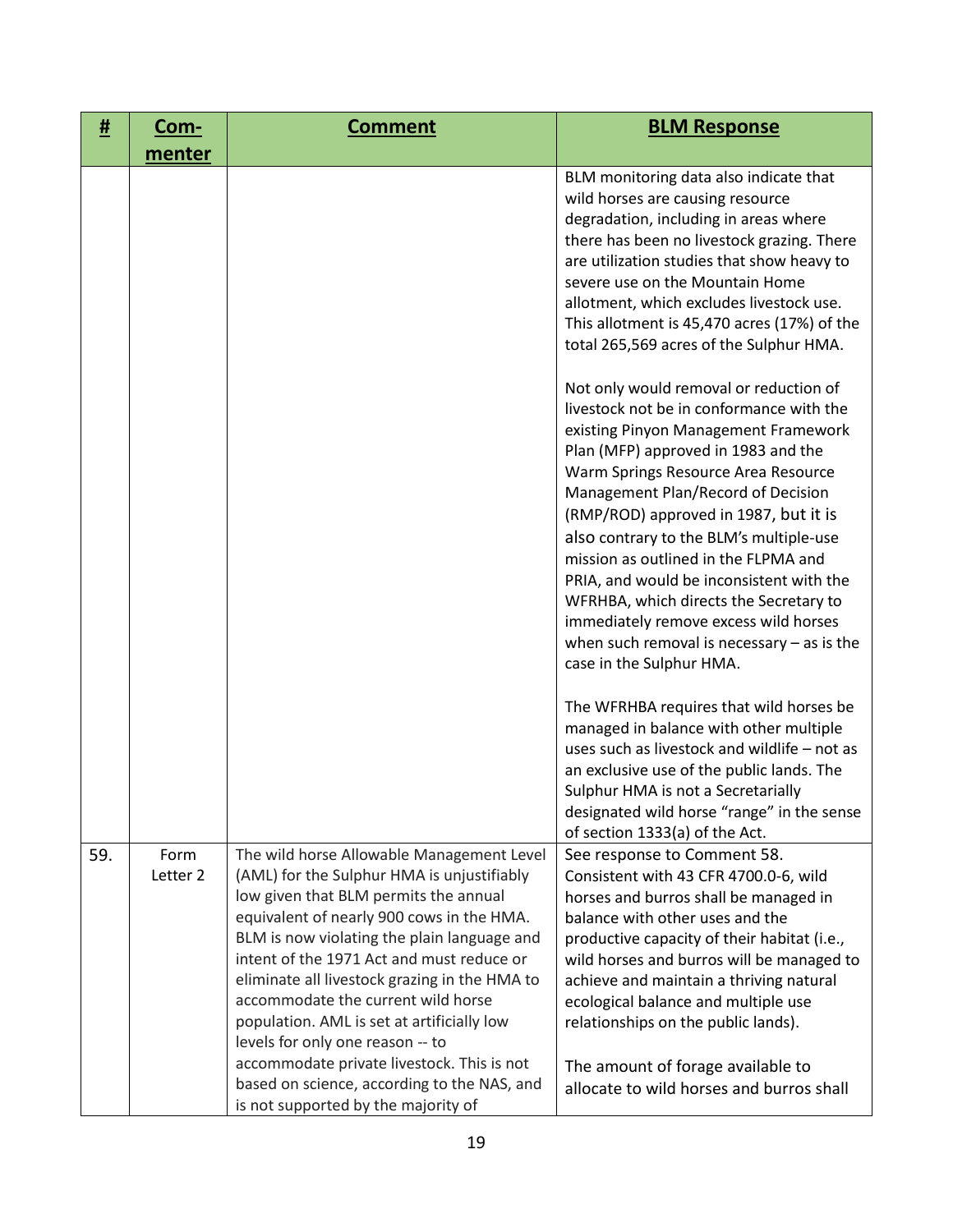| #   | <u>Com-</u> | <b>Comment</b>                                                                                                                                                                                                                                                                                                                                                                                                                                                                                                                                                                                                                                                                                                                                                                                                                                                                                          | <b>BLM Response</b>                                                                                                                                                                                                                                                                                                                                                |
|-----|-------------|---------------------------------------------------------------------------------------------------------------------------------------------------------------------------------------------------------------------------------------------------------------------------------------------------------------------------------------------------------------------------------------------------------------------------------------------------------------------------------------------------------------------------------------------------------------------------------------------------------------------------------------------------------------------------------------------------------------------------------------------------------------------------------------------------------------------------------------------------------------------------------------------------------|--------------------------------------------------------------------------------------------------------------------------------------------------------------------------------------------------------------------------------------------------------------------------------------------------------------------------------------------------------------------|
|     | menter      |                                                                                                                                                                                                                                                                                                                                                                                                                                                                                                                                                                                                                                                                                                                                                                                                                                                                                                         |                                                                                                                                                                                                                                                                                                                                                                    |
|     |             | Americans. We want our public lands<br>managed principally for wild horses. If the<br>Utah range is suffering, livestock must be<br>reduced or eliminated before wild horses.                                                                                                                                                                                                                                                                                                                                                                                                                                                                                                                                                                                                                                                                                                                           | be determined through in-depth<br>evaluation of resource monitoring data<br>and following a site-specific<br>environmental analysis and decision<br>process. Forage for wild horses and<br>burros calculated in animal unit months<br>(AUMs) is allocated based on the AML<br>upper limit.<br>BLM Handbook H-4700-1, Section 4.2<br>outlines establishing the AML. |
| 60. | Jane Marsh  | This habitat is not supposed to be overrun<br>by livestock. Livestock are not supposed to<br>be given top priority in the wild horses' legal<br>area! You never mention the gross and<br>massive NEGATIVE impacts of cattle on the<br>range and the negative impacts to climate<br>change. Why? You are biased in favor of<br>public lands ranchers who are literally eating<br>from the trough of taxpayer subsidies, who<br>destroy the land with impunity. Why should I<br>allow BLM to subsidize 94% of the cost to<br>feed their cow and at the same time destroy<br>the land and imperil the wildlife that lives<br>here? It's the definition of insanity.                                                                                                                                                                                                                                        | See response to comments 58 and 59.                                                                                                                                                                                                                                                                                                                                |
| 61. | Jane Marsh  | The EA fails to adequately consider the<br>following actions, which are supported by<br>the majority of Americans, to humanely<br>manage wild horses in Utah:<br>- The intent of Congress in the 1971 Wild<br>Free-Roaming Horses and Burros Act<br>(WFRHBA), which was for designated wild<br>horse habitat to be "devoted principally but<br>not necessarily exclusively to their [wild<br>horses'] welfare" - not primarily for the<br>livestock industry. We want our public lands<br>managed principally for wild horses.<br>- If the Utah range is suffering, livestock<br>must be reduced or eliminated before wild<br>horses. BLM regulation 43 C.F.R. 4710.5,<br>states that livestock can be temporarily or<br>permanently removed from public lands, "If<br>necessary to provide habitat for wild horses<br>or burros, to implement herd management<br>actions, or to protect wild horses or | See response to comments 58 and 59.                                                                                                                                                                                                                                                                                                                                |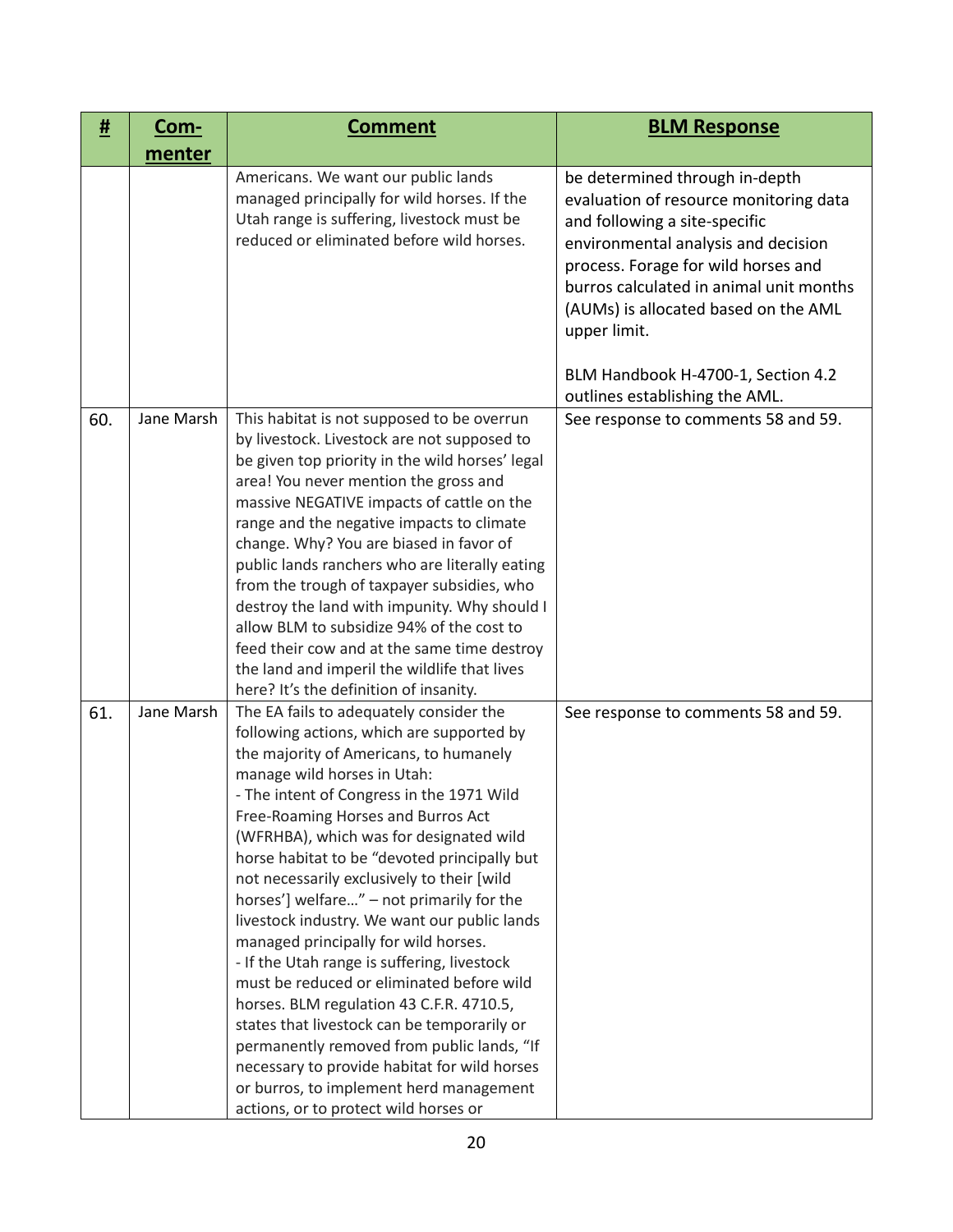| #   | <u>Com-</u>      | <b>Comment</b>                                                                                                                                                                                                                                                                                                                                                                                                                                                                                                                                                                                                                                                                                                                                                                                                                                                                                                                                                                                                     | <b>BLM Response</b>                                                                                                                                                                                                                                                                                                                                       |
|-----|------------------|--------------------------------------------------------------------------------------------------------------------------------------------------------------------------------------------------------------------------------------------------------------------------------------------------------------------------------------------------------------------------------------------------------------------------------------------------------------------------------------------------------------------------------------------------------------------------------------------------------------------------------------------------------------------------------------------------------------------------------------------------------------------------------------------------------------------------------------------------------------------------------------------------------------------------------------------------------------------------------------------------------------------|-----------------------------------------------------------------------------------------------------------------------------------------------------------------------------------------------------------------------------------------------------------------------------------------------------------------------------------------------------------|
|     | menter           |                                                                                                                                                                                                                                                                                                                                                                                                                                                                                                                                                                                                                                                                                                                                                                                                                                                                                                                                                                                                                    |                                                                                                                                                                                                                                                                                                                                                           |
|     |                  | burros " We fully support livestock grazing<br>reduction or elimination in the Sulphur<br>HMA.                                                                                                                                                                                                                                                                                                                                                                                                                                                                                                                                                                                                                                                                                                                                                                                                                                                                                                                     |                                                                                                                                                                                                                                                                                                                                                           |
| 62. | Mary E<br>Young  | Before any more of this herd is taken the<br>reduction of cattle has to be done. Leave the<br>horses alone for the next several years to<br>help regenerate the soils.                                                                                                                                                                                                                                                                                                                                                                                                                                                                                                                                                                                                                                                                                                                                                                                                                                             | See response to comments 58 and 59.                                                                                                                                                                                                                                                                                                                       |
| 63. | Kathleen<br>Greg | The EA lacks proof and examples of the<br>usage and methods to determine usage of<br>wild horses versus livestock usage. Per the<br>unanimously passed United States 1971<br>Congressional Wild Horse and Burro Act, the<br>land is to be "devoted principally although<br>not exclusively to the wild horses and wild<br>burros' welfare in keeping with the multiple-<br>use management concept of public lands."<br>The Sulpher wild horse proposal failed to be<br>consistent with the BLM's responsibilities<br>under the Wild Horse and Burro Act,<br>ensuring that the Sulpher wild horses are<br>considered as "an integral part of the natural<br>system of public lands" and prioritizing wild<br>horses, not private/corporate non-native<br>sheep and cattle, on this wild horse herd<br>area. In addition, grazing of livestock on<br>public lands is not a right - it is a privilege<br>whereas grazing of wild horses and burros<br>on public land herd areas is legally<br>designated by Congress. | See response to comments 58 and 59.<br>See the utilization studies (Appendix 11)<br>and the document titled "Sulphur<br>Monitoring Report May 2021, Fillmore<br>Data Summaries and Data on Allotments<br>outside HMA," which is available on the<br>ePlanning website for this project:<br>https://eplanning.blm.gov/eplanning-<br>ui/project/1505407/570 |
| 64. | Kathleen<br>Greg | The wild horse (and wild burro) lands and<br>resources are set aside for, and assigned and<br>authorized for, the use of wild horses (and<br>burros) whereas the livestock is only allowed<br>and tolerated and let to use the public range<br>resources. While commercial livestock<br>grazing is permitted on public lands, it is not<br>a requirement under the agency's multiple<br>use mandate as outlined in the Federal Land<br>Policy and Management Act of 1976<br>(FLPMA). Public land grazing clearly is a<br>privilege not a right, while the BLM is<br>mandated by law to protect wild horses (and<br>burros). "Wild free-roaming horses and<br>burros" means all unbranded and unclaimed                                                                                                                                                                                                                                                                                                             | See response to comments 58 and 59.                                                                                                                                                                                                                                                                                                                       |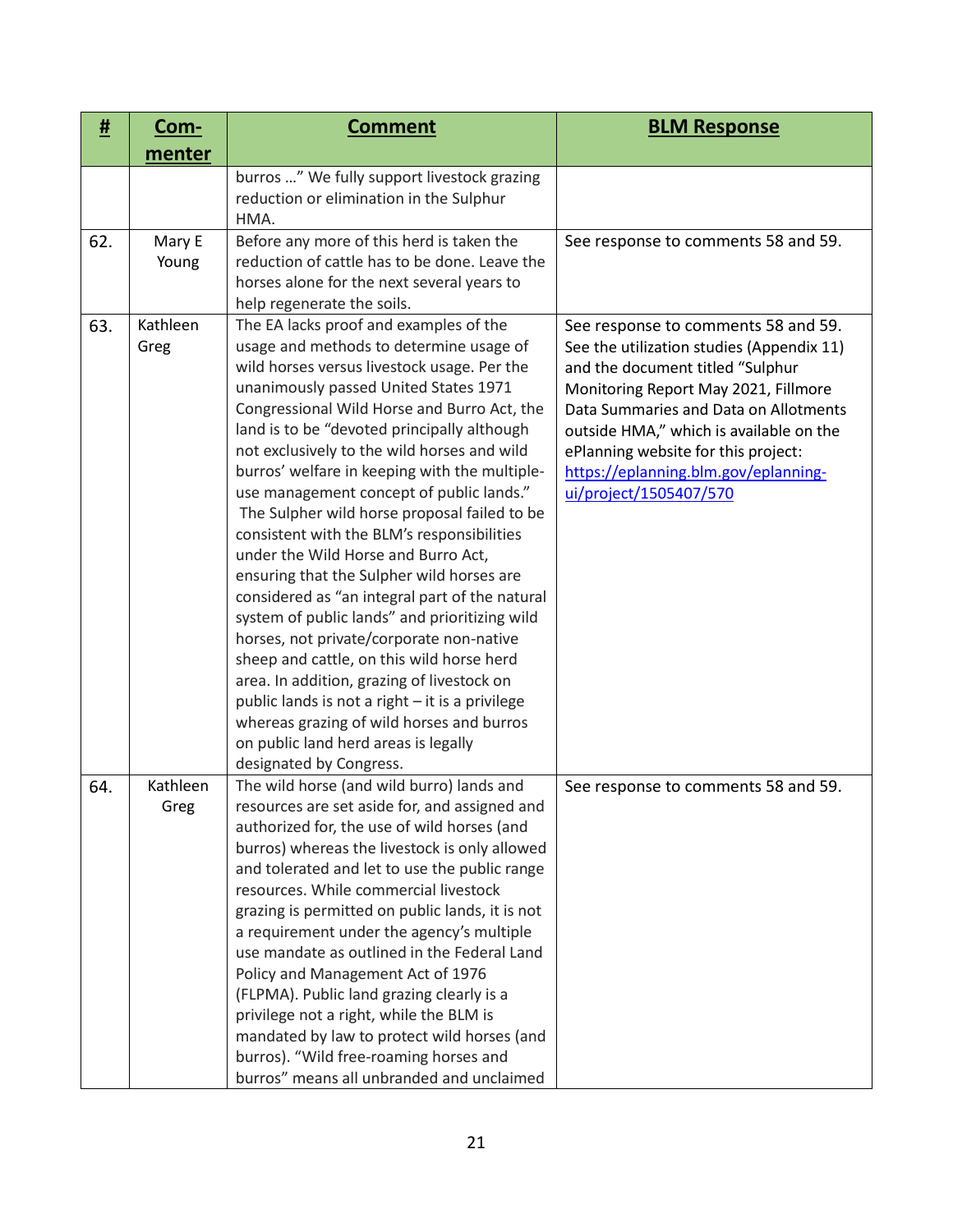| #   | <u>Com-</u> | <b>Comment</b>                                                                              | <b>BLM Response</b>                 |
|-----|-------------|---------------------------------------------------------------------------------------------|-------------------------------------|
|     | menter      |                                                                                             |                                     |
|     |             | horses and burros on public lands of the<br>United States.                                  |                                     |
| 65. | Kathleen    | The EA failed to include substantiated                                                      | See response to comments 58 and 59. |
|     | Greg        | data on any proposed reduction or                                                           |                                     |
|     |             |                                                                                             |                                     |
|     |             | termination of livestock grazing for the                                                    |                                     |
|     |             | next ten to twenty years or disclose                                                        |                                     |
|     |             | livestock grazing costs. The EA failed to                                                   |                                     |
|     |             | give a detailed explanation of any                                                          |                                     |
|     |             | inequitable allocation of resources in                                                      |                                     |
|     |             | these lands being reviewed in the EA                                                        |                                     |
|     |             | including livestock grazing.                                                                |                                     |
| 66. | Eileen      | The Sulphur HMA is meant to be a WILD<br>HORSE herd are where, according to the             | See response to comments 58 and 59. |
|     | Hennessy    | LAW, wild horses are meant to be the                                                        |                                     |
|     |             | PRINCIPAL users of their own habitat --                                                     |                                     |
|     |             | despite multiple use. It was NOT meant to                                                   |                                     |
|     |             | be turned into a giant feedlot for invasive                                                 |                                     |
|     |             | commercial livestock! The BLM plan for this                                                 |                                     |
|     |             | HMA would elevate private livestock over                                                    |                                     |
|     |             | the best interests of the Sulphur Herd wild                                                 |                                     |
|     |             | horses whom the agency has a statutory                                                      |                                     |
|     |             | mandate to PROTECT as well as manage as                                                     |                                     |
|     |             | the PRINCIPAL users of this legally                                                         |                                     |
|     |             | designated wild horse range by means of                                                     |                                     |
|     |             | helicopter stampedes to manage these                                                        |                                     |
|     |             | mustangs at a level that would endanger the                                                 |                                     |
|     |             | genetic health of the herd to pander to the<br>whims of special interests, namely livestock |                                     |
|     |             | ranchers. The Sulpher Herd wild horses                                                      |                                     |
|     |             | belong to ALL OF US - they are not for the                                                  |                                     |
|     |             | state of Utah or livestock ranchers to                                                      |                                     |
|     |             | annihilate at will.                                                                         |                                     |
| 67. | Eileen      | Restricting taxpayer subsidized commercial                                                  | See response to comments 58 and 59. |
|     | Hennessy    | livestock grazing in this legal wild horse                                                  |                                     |
|     |             | habitat is a far more cost-effective action                                                 |                                     |
|     |             | than conducting a massive roundup and                                                       |                                     |
|     |             | removal of wildhorses from the range. The                                                   |                                     |
|     |             | BLM must seriously consider                                                                 |                                     |
|     |             | accommodating the current population by                                                     |                                     |
|     |             |                                                                                             |                                     |
|     |             | improving the range and eliminating invasive                                                |                                     |
|     |             | livestock from this legal wild horse habitat,<br>pursuant to CFR 43 C.F.R. 4710.5(a), to    |                                     |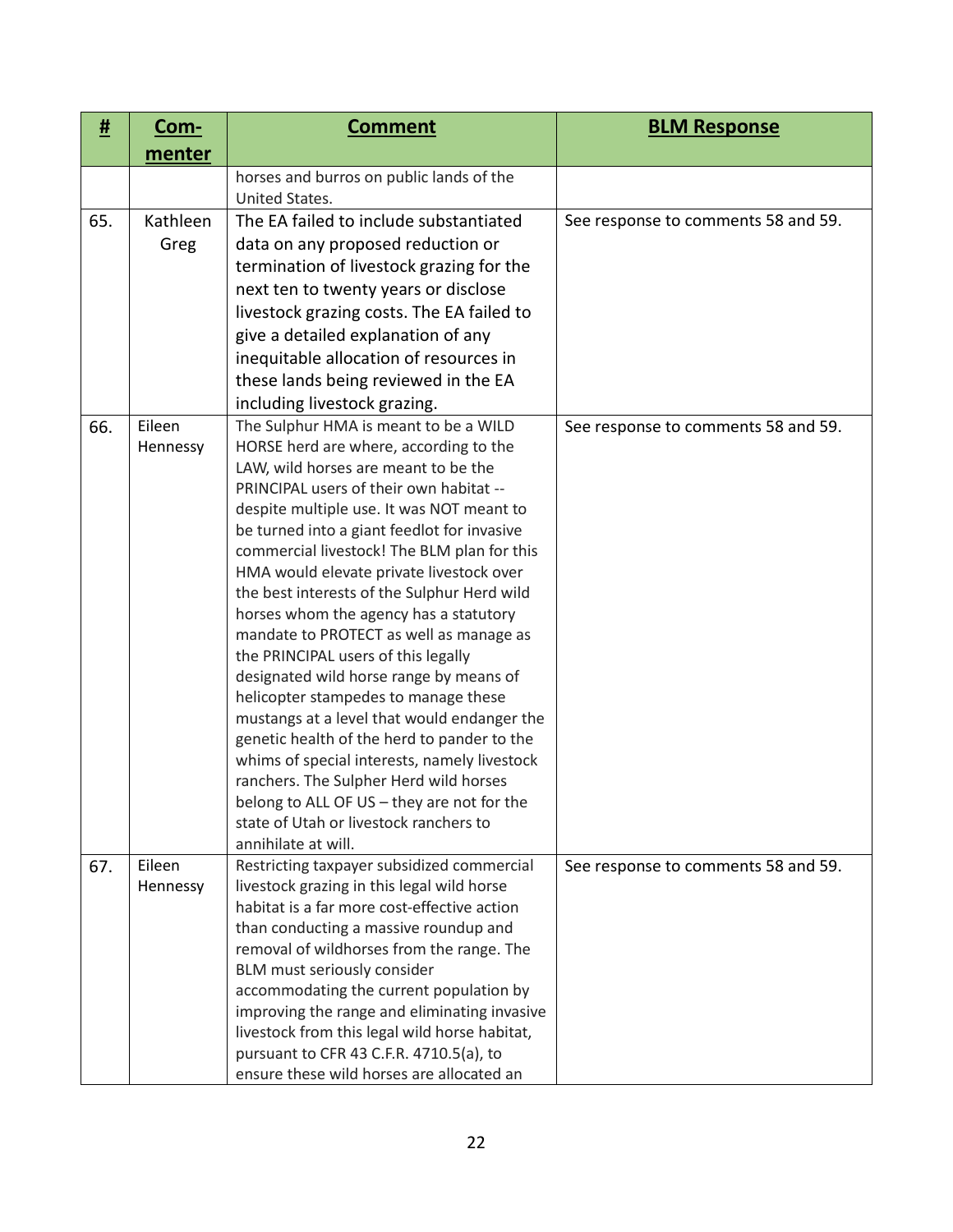| #   | <u>Com-</u> | <b>Comment</b>                                                                               | <b>BLM Response</b>                          |
|-----|-------------|----------------------------------------------------------------------------------------------|----------------------------------------------|
|     | menter      |                                                                                              |                                              |
|     |             | equitable portion of available water and                                                     |                                              |
|     |             | forage on OUR public lands.                                                                  |                                              |
| 68. | Bonnie      | The AUMs for livestock and wildlife, if they                                                 | See response to comments 58 and 59.          |
|     | Kohleriter  | were to be calculated, far outnumber the                                                     |                                              |
|     |             | AUMs for wild horses.                                                                        |                                              |
| 69. | American    | Any analysis of changes to GRSG                                                              | None of the Alternative propose a change     |
|     | Wild Horse  | conservation plans must rectify this                                                         | to the GRSG conservation plans. It is stated |
|     | Campaign    | shortcoming and must adequately assess                                                       | that Alternatives 1-3 are consistent with    |
|     |             | impacts of livestock vs. wild horses, taking                                                 | those plans. See Section 1.3 and Chapter 3   |
|     |             | into consideration these factors: (1)                                                        | of the EA.                                   |
|     |             | geographic overlap between actual areas of                                                   |                                              |
|     |             | use by horses and GRSG habitat; (2) actual                                                   |                                              |
|     |             | numbers of livestock vs. horses in GRSG                                                      |                                              |
|     |             | habitat areas; (3) differences in land use,                                                  |                                              |
|     |             | grazing patterns, and environmental impacts                                                  |                                              |
|     |             | between livestock and wild horses; and(4)                                                    |                                              |
|     |             | realistic assessment of threats and impacts                                                  |                                              |
|     |             | to GRSG from livestock grazing -particularly<br>the extensive livestock fencing that litters |                                              |
|     |             | the public landscape.                                                                        |                                              |
| 70. | American    | The EA must include a complete description                                                   | See response to Comment 69                   |
|     | Wild Horse  | of total acres and forage allocations (Animal                                                |                                              |
|     | Campaign    | Unit Months, or "AUMs") for all grazing                                                      |                                              |
|     |             | allotments (in acres) and HMA acres in GRSG                                                  |                                              |
|     |             | habitat; a chart that clearly delineates the                                                 |                                              |
|     |             | number of grazing allotments (in or                                                          |                                              |
|     |             | overlapping the HMA) in each category of                                                     |                                              |
|     |             | GRSG habitat, the acreage that lies within                                                   |                                              |
|     |             | <b>GRSG habitat for</b>                                                                      |                                              |
|     |             | each allotment, the percent of each                                                          |                                              |
|     |             | allotment that lies within each category of                                                  |                                              |
|     |             | GRSG habitat, and the AUM allocations for                                                    |                                              |
|     |             | each allotment that impacts GRSG habitat;                                                    |                                              |
|     |             | and a complete description of the number of                                                  |                                              |
|     |             | allotments (in or overlapping the HMA) that                                                  |                                              |
|     |             | lie within or partially within GRSG habitat                                                  |                                              |
|     |             | that are not meeting current rangeland                                                       |                                              |
|     |             | health standards.                                                                            |                                              |
| 71. | American    | If the BLM is considering reducing the                                                       | See response to comments 58 and 69.          |
|     | Wild Horse  | population of wild horses in the Sulphur                                                     |                                              |
|     | Campaign    | HMA because of the presence of GRSG, the                                                     |                                              |
|     |             | BLM must disclose range monitoring data of                                                   |                                              |
|     |             | the PHMA from the past 10 years, as                                                          |                                              |
|     |             | described above, including that which                                                        |                                              |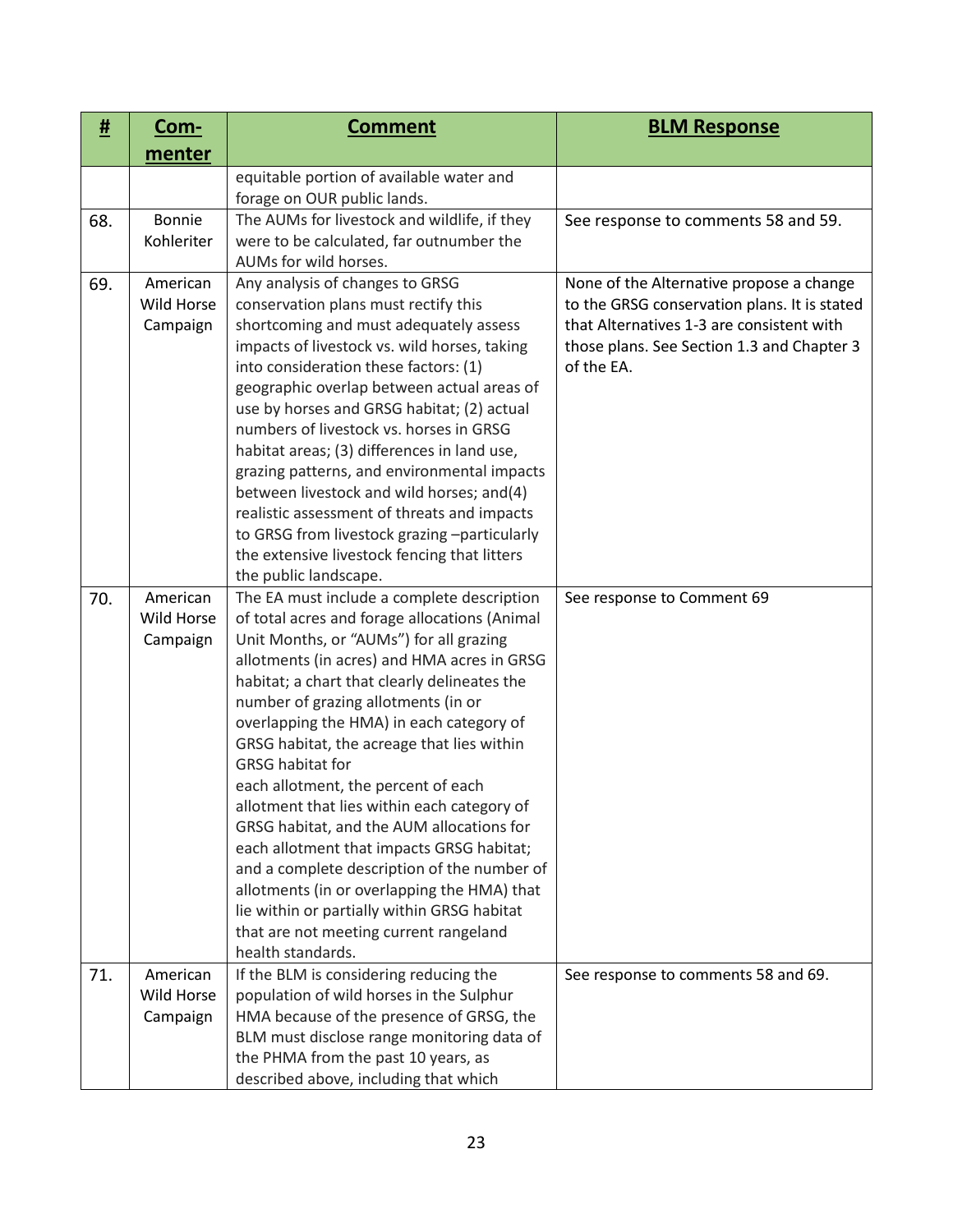| #   | <u>Com-</u>                        | <b>Comment</b>                                                                                                                                                                                                                                                                                                                                                                                                                                    | <b>BLM Response</b>                                                                                                                                                                                                                                                                               |
|-----|------------------------------------|---------------------------------------------------------------------------------------------------------------------------------------------------------------------------------------------------------------------------------------------------------------------------------------------------------------------------------------------------------------------------------------------------------------------------------------------------|---------------------------------------------------------------------------------------------------------------------------------------------------------------------------------------------------------------------------------------------------------------------------------------------------|
|     | menter                             |                                                                                                                                                                                                                                                                                                                                                                                                                                                   |                                                                                                                                                                                                                                                                                                   |
|     |                                    | delineates between the impacts from<br>livestock use and wild horse use.                                                                                                                                                                                                                                                                                                                                                                          |                                                                                                                                                                                                                                                                                                   |
| 72. | American<br>Wild Horse<br>Campaign | the BLM should pursue analysis of an<br>alternative that considers how the agency<br>could accommodate a larger wild horse<br>population through adjustments to livestock<br>stocking rates with options such as voluntary<br>grazing retirement opportunities. Such<br>options should be explored with permittees<br>in order to determine an equitable means to<br>achieve a fairer allocation of resources for<br>wild horses on public lands. | See response to comments 58 and 59.                                                                                                                                                                                                                                                               |
| 73. | American<br>Wild Horse<br>Campaign | the BLM should reallocate 50% of the<br>livestock AUMs overlapping with the Sulphur<br>HMA-35% to the wild horses and 15% to be<br>rested, thereby decreasing the overall<br>percent utilization. In doing so, the high AML<br>will increase from 250 to 588 ("AML-New"),<br>rendering the current population below<br>AML-New.                                                                                                                   | See response to comments 58 and 59.                                                                                                                                                                                                                                                               |
| 74. | Janet Lynch                        | The massive reduction in numbers of wild<br>horses in this popular and famous herd is<br>also bad land management and cannot<br>possibly achieve a "Thriving Natural<br>Ecological Balance", combined as it is with<br>land management policies which allow<br>thousands of livestock to graze the area at<br>levels far in excess of the land's<br>environmental carrying capacity.                                                              | See response to comments 58 and 59.                                                                                                                                                                                                                                                               |
| 75. | Janet Lynch                        | The Bureau must limit livestock grazing to<br>more sustainable levels. Forage-hungry,<br>water-guzzling cattle are ill-suited to the<br>semi-arid lands of the Sulphur HMA at the<br>levels currently allowed by the BLM. This is<br>not to say that commercial livestock grazing<br>should not be allowed at all, but it certainly<br>must be limited to environmentally<br>sustainable levels.                                                  | See response to comments 58 and 59.                                                                                                                                                                                                                                                               |
| 76. | Deb<br>McBride                     | Overgrazing is done by the cattle not the<br>wild horses. There are also many dead cattle<br>along Utah Highway 21 to the north of the<br>HMA.                                                                                                                                                                                                                                                                                                    | See response to comments 58 and 59.<br>Vehicle collisions with livestock along<br>Highway 21 are outside the scope of this<br>document. Under the action alternatives,<br>wild horses that have strayed to areas<br>along Highway 21 and have become a<br>public health and safety issue would be |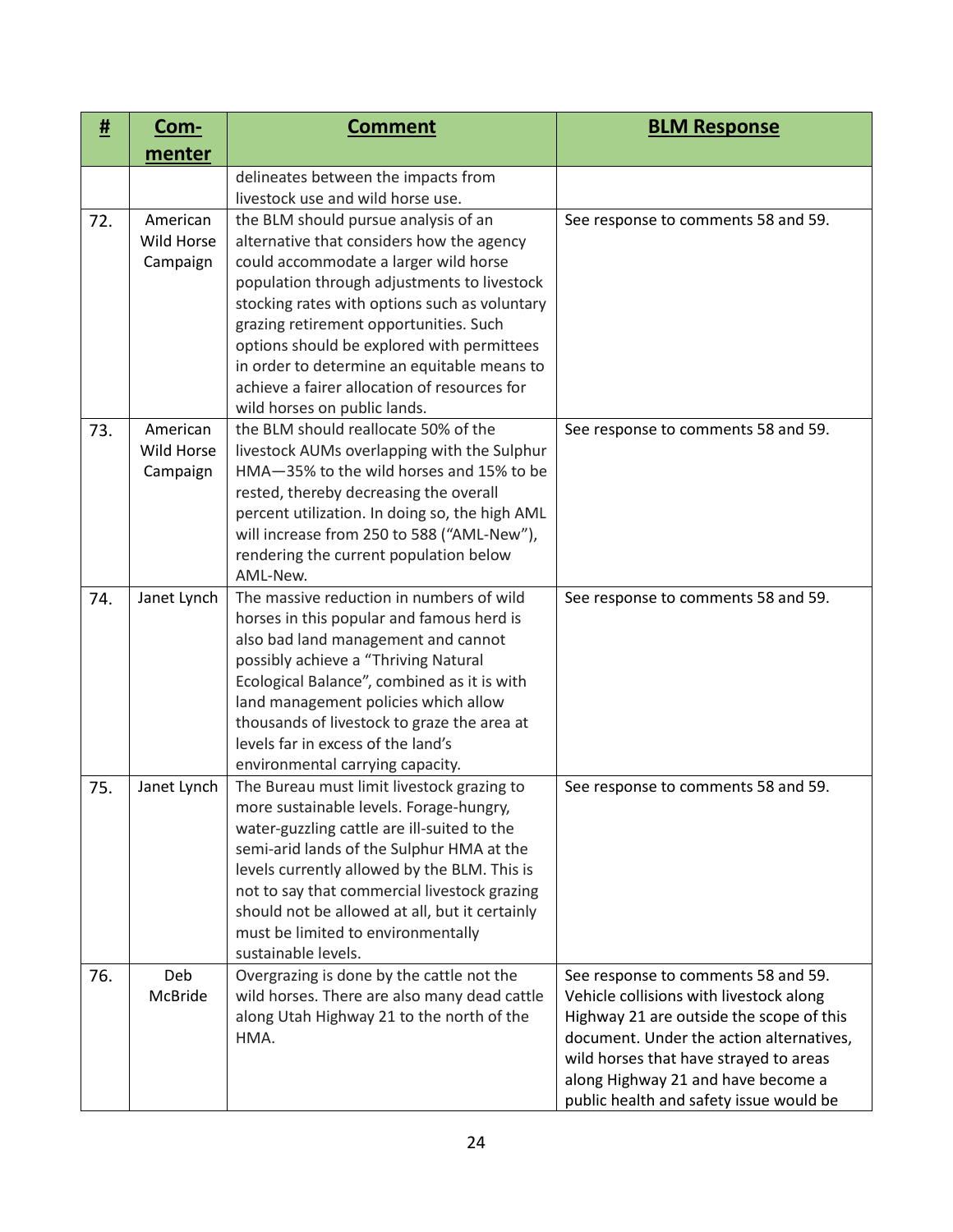| #   | <u>Com-</u>             | <b>Comment</b>                                                                                                                                                                                                                                                                                                                                                                                                                                                                                                                                                                                                                                                                                                | <b>BLM Response</b>                                                                                                                                                                                                                                                                                                                                                                                                                                                                                                                                                      |
|-----|-------------------------|---------------------------------------------------------------------------------------------------------------------------------------------------------------------------------------------------------------------------------------------------------------------------------------------------------------------------------------------------------------------------------------------------------------------------------------------------------------------------------------------------------------------------------------------------------------------------------------------------------------------------------------------------------------------------------------------------------------|--------------------------------------------------------------------------------------------------------------------------------------------------------------------------------------------------------------------------------------------------------------------------------------------------------------------------------------------------------------------------------------------------------------------------------------------------------------------------------------------------------------------------------------------------------------------------|
|     | menter                  |                                                                                                                                                                                                                                                                                                                                                                                                                                                                                                                                                                                                                                                                                                               |                                                                                                                                                                                                                                                                                                                                                                                                                                                                                                                                                                          |
|     |                         |                                                                                                                                                                                                                                                                                                                                                                                                                                                                                                                                                                                                                                                                                                               | gathered and removed. See section 2.2 of<br>the EA.                                                                                                                                                                                                                                                                                                                                                                                                                                                                                                                      |
| 77. | Craig<br>Downer         | You should be reducing livestock not wild<br>horses in this HMA and seeing to it that a<br>truly long-term viable population of wild<br>horses has all its survival needs and habitat<br>components available and treated as a top<br>priority within the herd's legal area. You<br>should give preference to the wild horses,<br>not public land ranchers!                                                                                                                                                                                                                                                                                                                                                   | See response to comments 58 and 59.                                                                                                                                                                                                                                                                                                                                                                                                                                                                                                                                      |
| 78. | Craig<br>Downer         | There are ca. 8,355 sheep AUMs (Animal<br>Unit Months) and 17,076 cattle AUMs on 9<br>allotments operating in at least some<br>portion of the Sulphur HMA. At the mean<br>AML level of 207.5 for wild horses, there<br>would be, 207.5 times 12 months, or 2,490<br>AUMs, so it appears the wild horses are<br>given a very minor portion of the forage<br>allocation in the area of the Sulphur HMA<br>compared to livestock.                                                                                                                                                                                                                                                                                | See response to comments 58 and 59.<br>The number of AUMs within the HMA<br>based on percentage of land mass of<br>allotment within the HMA is as follows:<br>5788 sheep AUMs, 4468 cattle AUMs with<br>250 wild horses using approximately 5400<br>AUMs (using standard Animal Unit<br>Equivalent of 1.8 for horses). Due to the<br>terrain, dietary needs and water<br>availability there are areas where there is<br>not competition between each of these<br>animals. Other areas, mainly in the lower<br>elevations, there is competition between<br>these animals. |
| 79. | Craig<br>Downer         | U.S. Drought Monitor West, 9/22/2020 &<br>3/16/2021. This situation looks very serious,<br>particularly for states such as Utah, including<br>western Utah. This is strong justification for<br>reducing livestock grazing in and around the<br>Sulphur HMA and other HMAs, including<br>Conger. America's wild horses are generally<br>better able to survive in drier conditions<br>than are cattle. They are more pre-adapted<br>to such in part due to their post-gastric cecal<br>digestion as well as their more mobile, semi-<br>nomadic lifestyle. And their greater presence<br>would be of great benefit because of their<br>role in mitigating and often even preventing<br>catastrophic wildfires | See response to comments 58 and 59. All<br>of the livestock permittees in this HMA<br>voluntary reduced livestock numbers due<br>to the drought. However, the drought also<br>reduced water availability for wild horses<br>in some areas because livestock water<br>sources weren't turned on or hauled to.<br>See Chapter 3 of the EA.                                                                                                                                                                                                                                 |
| 80. | The Cloud<br>Foundation | The EA fails to render a comparable<br>evaluation of wild horse use of these public<br>lands with that of privately-owned livestock<br>that use the same area-despite Congress'<br>clear intention that these public lands are to<br>be devoted principally to wild horses.                                                                                                                                                                                                                                                                                                                                                                                                                                   | See response to comments 58 and 59.                                                                                                                                                                                                                                                                                                                                                                                                                                                                                                                                      |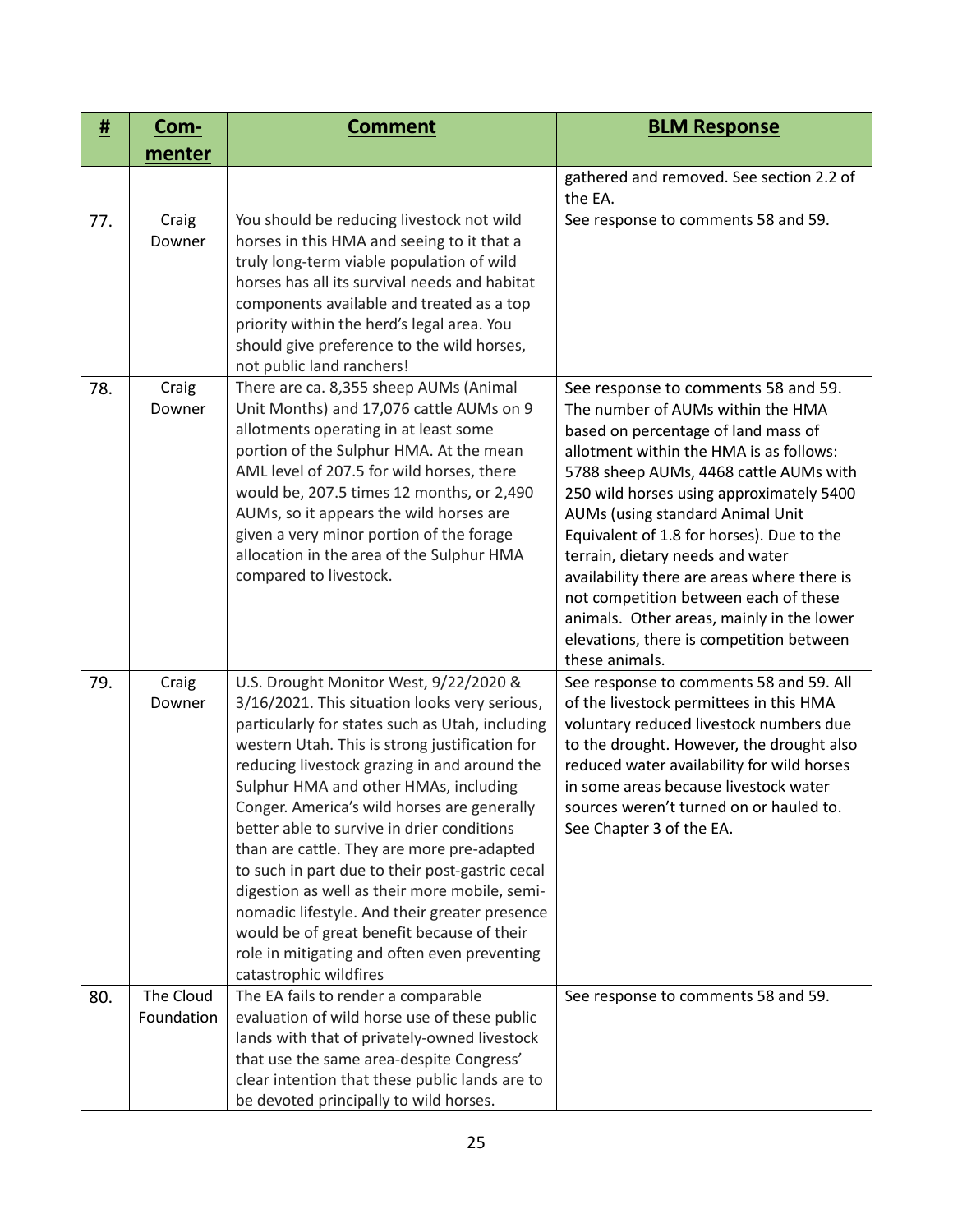| #   | <u>Com-</u>             | <b>Comment</b>                                                                                                                                                                                                                                                                                                                                                                                                                                                                                                                                                                                                                          | <b>BLM Response</b>                                                                                                                                                                                                                                                                                    |
|-----|-------------------------|-----------------------------------------------------------------------------------------------------------------------------------------------------------------------------------------------------------------------------------------------------------------------------------------------------------------------------------------------------------------------------------------------------------------------------------------------------------------------------------------------------------------------------------------------------------------------------------------------------------------------------------------|--------------------------------------------------------------------------------------------------------------------------------------------------------------------------------------------------------------------------------------------------------------------------------------------------------|
|     | menter                  |                                                                                                                                                                                                                                                                                                                                                                                                                                                                                                                                                                                                                                         |                                                                                                                                                                                                                                                                                                        |
| 81. | The Cloud<br>Foundation | The EA cites the land use plans which failed<br>to consider, analyze and authorize the AUM<br>resources "principally" or "comparably" for<br>wild horses and therefore they are not in<br>conformance with existing laws and statutes.<br>The Final EA cannot implement the<br>Proposed Action because it is not in<br>compliance with existing laws and statutes.<br>The EA fails to take a hard look at 43 CFR<br>4700.06(b), given the proposal to remove<br>wild horses to low AML while allowing<br>livestock grazing to continue.                                                                                                 | Amendments to the land use plan are<br>outside the scope of this EA. See response<br>to comments 58 and 59.                                                                                                                                                                                            |
| 82. | The Cloud<br>Foundation | The EA states that horses must be removed<br>to maintain a "thriving natural ecological<br>balance" (TNEB). The EA fails to provide<br>scientific data to support this claim; the EA<br>fails to provide scientific data that shows the<br>removal of livestock could not achieve the<br>same objective. It is established that the<br>BLM has no authority to remove horses<br>merely to achieve AML. Other<br>determinations must be made before wild<br>horses can be removed. It is well<br>documented that, there is no greater threat<br>to the TNEB than the extensive livestock<br>grazing authorized by BLM in this same area. | See response to comments 58 and 59. See<br>the utilization studies in Appendix 11 and<br>the document titled "Sulphur Monitoring<br>Report May 2021, Fillmore Data<br>Summaries and Data on Allotments<br>outside HMA" in ePlanning:<br>https://eplanning.blm.gov/eplanning-<br>ui/project/1505407/570 |
| 83. | The Cloud<br>Foundation | The EA fails to provide the actual use of<br>livestock AUMs for each of the past 5 to 10<br>years. Instead, the EA states, "In general,<br>actual livestock use within the HMA or in the<br>allotments has been substantially reduced<br>during the years of drought over the past<br>fifteen years." It is impossible for the public<br>to provide meaningful comments with such<br>ambiguous statements. We request that<br>information be provided in the final EA or as<br>an addendum.                                                                                                                                             | See response to Comment 82.                                                                                                                                                                                                                                                                            |
| 84. | The Cloud<br>Foundation | The artificially low wild horse "Allowable"<br>Management Level (AML) of just 165to 250<br>horses for the entire 230,157-acre HMA is<br>18% to 27% of the total AUMs allocated in<br>the HMA; the BLM allocates 3-4 times more<br>for privately-owned livestock than for wild<br>horses.                                                                                                                                                                                                                                                                                                                                                | Raising the appropriate management level<br>was addressed in Appendix 3. Alternatives<br>Considered but Not Analyzed in Detail.                                                                                                                                                                        |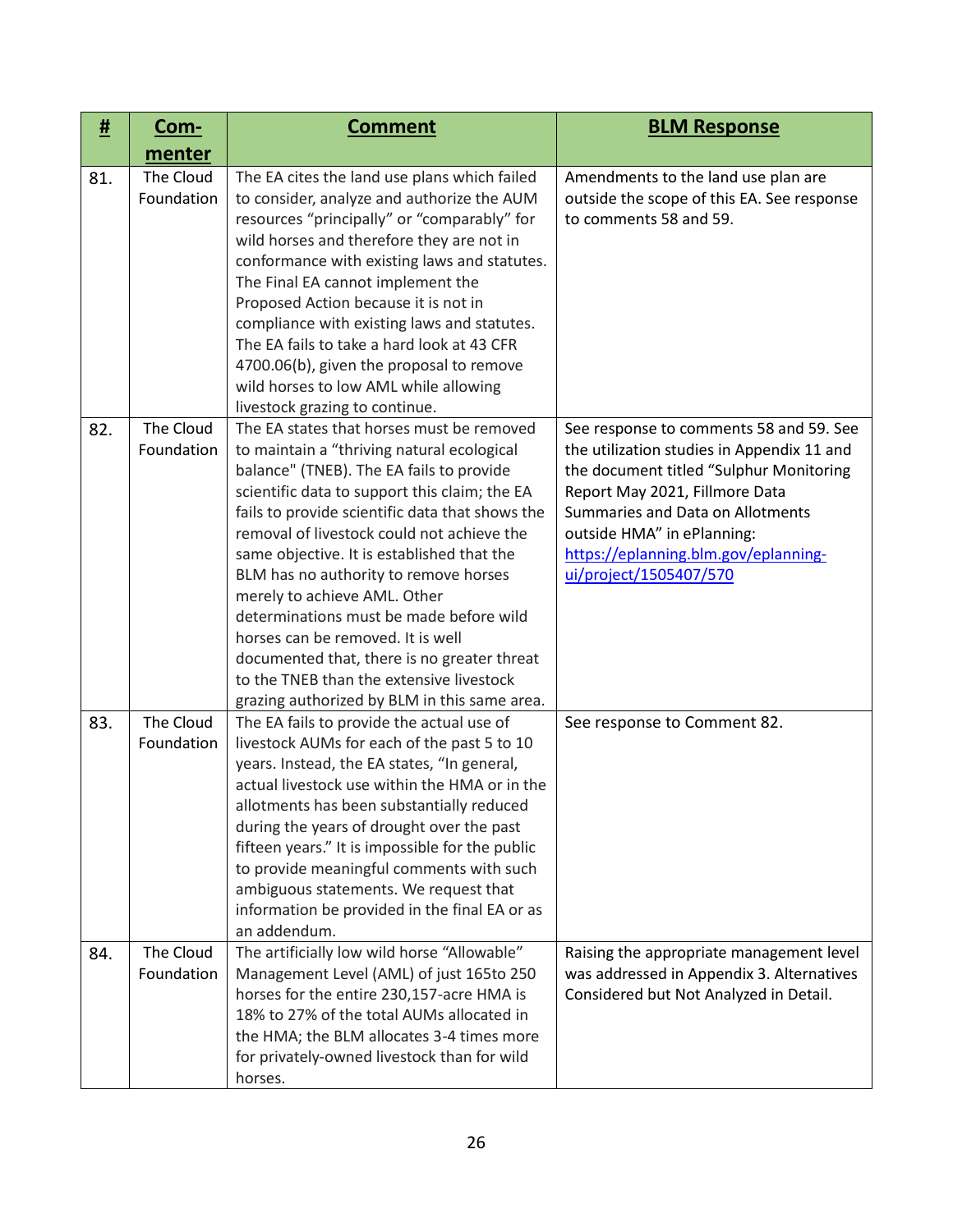| <u>#</u> | <u>Com-</u>             | <b>Comment</b>                                                                                                                                                                                                                                                                                                                                                                                                                                                                                                                                                                                                                                                                                                                                                                                                                                                                            | <b>BLM Response</b>                                                                                                                                                                                                                                                                    |
|----------|-------------------------|-------------------------------------------------------------------------------------------------------------------------------------------------------------------------------------------------------------------------------------------------------------------------------------------------------------------------------------------------------------------------------------------------------------------------------------------------------------------------------------------------------------------------------------------------------------------------------------------------------------------------------------------------------------------------------------------------------------------------------------------------------------------------------------------------------------------------------------------------------------------------------------------|----------------------------------------------------------------------------------------------------------------------------------------------------------------------------------------------------------------------------------------------------------------------------------------|
|          | menter                  |                                                                                                                                                                                                                                                                                                                                                                                                                                                                                                                                                                                                                                                                                                                                                                                                                                                                                           |                                                                                                                                                                                                                                                                                        |
| 85.      | The Cloud<br>Foundation | The EA fails to adequately disclose and<br>analyze current range conditions and the<br>contributing factors and the causation. The<br>EA fails to provide any specific information<br>indicating the criteria and science utilized by<br>the BLM to distinguish between the impacts<br>of wild horses and livestock. The EA fails to<br>provide any disclosure of data outlining<br>current conditions on the range, current<br>rangeland health assessments for each<br>allotment within the HMA, and any/all range<br>improvements or alterations made within<br>the allotment over the last 5 years. If TNEB is<br>BLM's objective and if, as the EA states, and<br>if this range is not meeting rangeland health<br>objectives in order for BLM to make an<br>excess determination for wild horses -the<br>agency must provide the data, science and<br>analysis behind its decision. | See response to Comment 82. See<br>Sulphur Monitoring Report May 2021<br>located in ePlanning<br>(https://eplanning.blm.gov/eplanning-<br>ui/project/1505407/570).The                                                                                                                  |
| 86.      | The Cloud<br>Foundation | The EA fails to take a hard look at the BLM<br>authority to temporarily or permanently<br>reduce or eliminate livestock grazing from<br>the public lands in the HMA pursuant to 43<br>C.F.R. 4710.5(a). This regulation allows the<br>BLM to temporarily or permanently close a<br>public land area to livestock grazing, "If<br>necessary to provide habitat for wild horses<br>or burros" The BLM has the discretion to<br>implement this policy either temporarily or<br>permanently and this action is available<br>whether or not there is an emergency.                                                                                                                                                                                                                                                                                                                             | See response to comments 58 and 59.<br>Even in areas where there has been no<br>livestock grazing, wild horses are<br>causing resource damage which<br>confirms that their numbers are above<br>the level that the range can sustain,<br>even in the absence of any cattle<br>grazing. |
| 87.      | The Cloud<br>Foundation | There is nothing in part 43 CFR part 1600,<br>nor any BLM regulation, that prohibits the<br>BLM from amending the LUP or delaying the<br>Proposed Action until such amending could<br>be implemented. The EA must consider and<br>take a hard look at using adaptive<br>management and, through the LUP process,<br>amending the RMP.                                                                                                                                                                                                                                                                                                                                                                                                                                                                                                                                                     | Amending the land use plan is outside the<br>scope of this EA. BLM cannot modify a<br>land use plan without following<br>regulations at 43 CFR Part 1600, which<br>process is separate and distinct from that<br>required for issuance of a gather decision.                           |
| 88.      | The Cloud<br>Foundation | The EA fails to consider utilizing the agency's<br>Adaptive Management mandate and its<br>discretion under 43 C.F.R. 4710.3-2 and 43<br>C.F.R. 4710.5(a), which allows for the<br>reduction or elimination of grazing for<br>privately-held animals in order to improve                                                                                                                                                                                                                                                                                                                                                                                                                                                                                                                                                                                                                   | See response to comments 58 and 59.                                                                                                                                                                                                                                                    |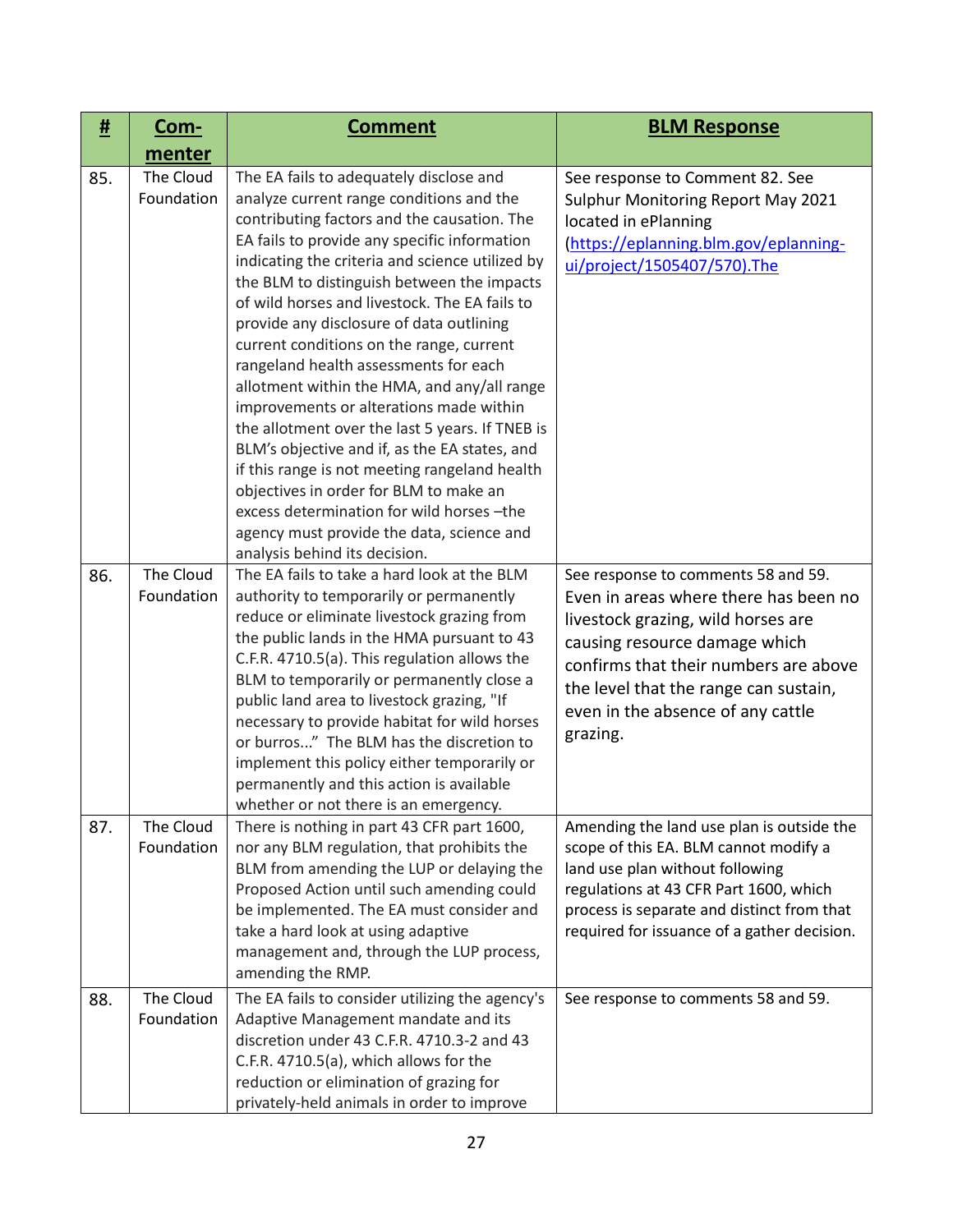| #   | <u>Com-</u>             | <b>Comment</b>                                                                                                                                                                                                                                                                                                                                                                                                                                                                                                                                                                  | <b>BLM Response</b>                                                                                                                       |
|-----|-------------------------|---------------------------------------------------------------------------------------------------------------------------------------------------------------------------------------------------------------------------------------------------------------------------------------------------------------------------------------------------------------------------------------------------------------------------------------------------------------------------------------------------------------------------------------------------------------------------------|-------------------------------------------------------------------------------------------------------------------------------------------|
|     | menter                  |                                                                                                                                                                                                                                                                                                                                                                                                                                                                                                                                                                                 |                                                                                                                                           |
|     |                         | conditions and forage availability for<br>federally-protected wild horses or burros.                                                                                                                                                                                                                                                                                                                                                                                                                                                                                            |                                                                                                                                           |
| 89. | The Cloud<br>Foundation | FLPMA requires that BLM "balance" wild<br>horse and burro use with other uses which<br>equates at minimum to a 50-50 allocation of<br>available forage between horses and<br>livestock on HMAs. The EA fails to address<br>this. By allowing livestock to continue to<br>graze and instead of reducing or eliminating<br>livestock, which is far more pervasive across<br>BLM-managed public lands, the agency has<br>instead chosen to target wild horses for<br>elimination and removal on the small 11% of<br>public lands authorized for their use and as<br>their habitat. | See response to comments 58 and 59.<br>BLM is not aware of any laws, regulations,<br>or policies requiring a minimum 50-50<br>allocation. |
| 90. | The Cloud<br>Foundation | While commercial livestock grazing is<br>permitted on public lands it is not a<br>requirement under the agency's multiple use<br>mandate as outlined in the Federal Land<br>Policy and Management Act of 1976<br>(FLPMA). Indeed, public land grazing is a<br>privilege and not a right, and the BLM is<br>mandated by law to protect wild horses and<br>burros.                                                                                                                                                                                                                | See response to comments 58 and 59.                                                                                                       |
| 91. | The Cloud<br>Foundation | The EA fails to provide hard data that shows<br>there is a need to remove "excess" horses<br>that cannot be fulfilled by reducing or<br>eliminating livestock grazing. In fact, the EA<br>states, "This analysis assumes that livestock<br>use would continue at levels as established<br>by grazing permit renewal decisions " Yet,<br>the EA fails to provide any information<br>regarding the grazing permit renewals,<br>allotment rangeland health assessments or<br>livestock actual use in the HMA.                                                                      | See response to Comment 82.                                                                                                               |
| 92. | The Cloud<br>Foundation | Despite the range conditions cited in the EA,<br>the BLM is maintaining the current<br>permitted livestock grazing levels. On one<br>hand the BLM claims that removing horses is<br>needed because the range is suffering due to<br>horses and that if the removal doesn't take<br>place the environment will suffer. Yet, on the<br>other hand, BLM continues the same<br>number of livestock grazing and claims that<br>does not have a negative impact on the                                                                                                                | See response to Comment 82.                                                                                                               |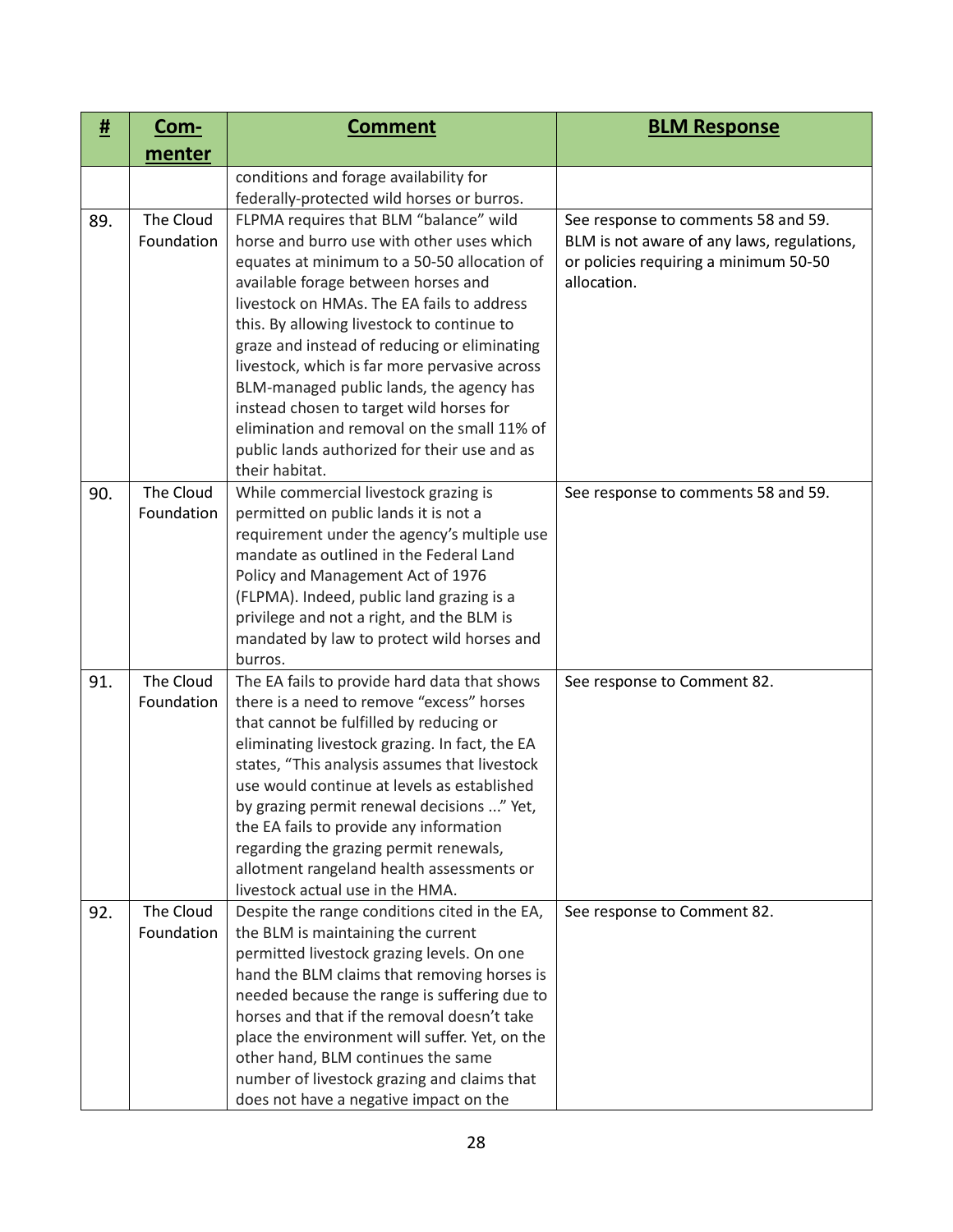| #   | <u>Com-</u>             | <b>Comment</b>                                                                                                                                                                                                                                                                                                                                                                                                                                                                                                                                             | <b>BLM Response</b>                                                                                                                                                                                                                                                                                                                                                                                                                                                                                                                                            |
|-----|-------------------------|------------------------------------------------------------------------------------------------------------------------------------------------------------------------------------------------------------------------------------------------------------------------------------------------------------------------------------------------------------------------------------------------------------------------------------------------------------------------------------------------------------------------------------------------------------|----------------------------------------------------------------------------------------------------------------------------------------------------------------------------------------------------------------------------------------------------------------------------------------------------------------------------------------------------------------------------------------------------------------------------------------------------------------------------------------------------------------------------------------------------------------|
|     | menter                  |                                                                                                                                                                                                                                                                                                                                                                                                                                                                                                                                                            |                                                                                                                                                                                                                                                                                                                                                                                                                                                                                                                                                                |
|     |                         | range and endangered species and,<br>accordingly, BLM land health assessments do<br>not indicate a need to reduce livestock.                                                                                                                                                                                                                                                                                                                                                                                                                               |                                                                                                                                                                                                                                                                                                                                                                                                                                                                                                                                                                |
| 93. | The Cloud<br>Foundation | The EA fails to provide Rangeland Health<br>Assessments for the allotments not meeting<br>standards in the HMA. The EA also fails to<br>indicate when the livestock allotment<br>permits, within the HMA, were renewed.                                                                                                                                                                                                                                                                                                                                    | See response to Comment 82. See Sulphur<br>Monitoring Report May 2021<br>(https://eplanning.blm.gov/eplanning-<br>ui/project/1505407/570).                                                                                                                                                                                                                                                                                                                                                                                                                     |
| 94. | The Cloud<br>Foundation | The EA lacks hard monitoring data, including<br>data that support the claim that horses and<br>not livestock are overpopulating the range<br>and/or causing damage for the range. The<br>EA is deficient of monitoring data that<br>clearly separates the impacts of livestock<br>and wild horse use.                                                                                                                                                                                                                                                      | See response to comments 58 and 59.                                                                                                                                                                                                                                                                                                                                                                                                                                                                                                                            |
| 95. | The Cloud<br>Foundation | The EA fails to consider the fact that horses<br>utilize the environment, including stream<br>riparian areas, very differently from cattle.                                                                                                                                                                                                                                                                                                                                                                                                                | See response to comments 58 and 59. A<br>riparian analysis has been added to<br>Chapter 3.                                                                                                                                                                                                                                                                                                                                                                                                                                                                     |
| 96. | The Cloud<br>Foundation | The EA fails to provide adequate information<br>about water sources (and fences) on the<br>range, mapping of these water sources; data<br>regarding how fencing and engineering of<br>wells and springs for livestock grazing has<br>impacted water availability for wild horses<br>and other wildlife species, how fencing may<br>or may not be negatively impacting the<br>ability of horses to access water throughout<br>the HMA or during dry summer months, and<br>other pertinent data necessary for managing<br>range conditions for multiple use. | A map of range developments that<br>includes fences and most water sources<br>has been added to the document.<br>Development of springs, water sources<br>and fences are outside the scope of this<br>document. However, several water sources<br>including springs, well, pipelines, troughs,<br>and catchments have been developed and<br>maintained for the use of wild horses,<br>wildlife, and livestock. Water resources will<br>continue to be developed and maintained<br>within the HMA. These actions are and will<br>be covered in other documents. |
|     |                         | <b>Impacts to Gathered Wild Horses</b>                                                                                                                                                                                                                                                                                                                                                                                                                                                                                                                     |                                                                                                                                                                                                                                                                                                                                                                                                                                                                                                                                                                |
| 97. | Deb<br>McBride          | Filth is present from the moment they arrive<br>to the trap and brutality.<br>There is nothing gentling here, no voluntary<br>loading into trailers, only force. Those that<br>cannot keep themselves upright are shot<br>and the old, lame, the young barely walking,<br>the mares pregnant, the mares who have<br>aborted by now or will, are all forced with<br>waving flags on long sticks, loud shouts,<br>prodding, and onto the trailers. The mares                                                                                                 | Gathers would be conducted in<br>accordance with Comprehensive Animal<br>Welfare Program (CAWP)<br>https://eplanning.blm.gov/eplanning-<br>ui/project/1505407/570 and/or Standard<br><b>Operating Procedures for Wild Horse</b><br>Gathers (Appendix 4).<br>BLM doesn't send wild horses to "kill<br>pens." Section 1333(b)(1) of the WFRHBA                                                                                                                                                                                                                   |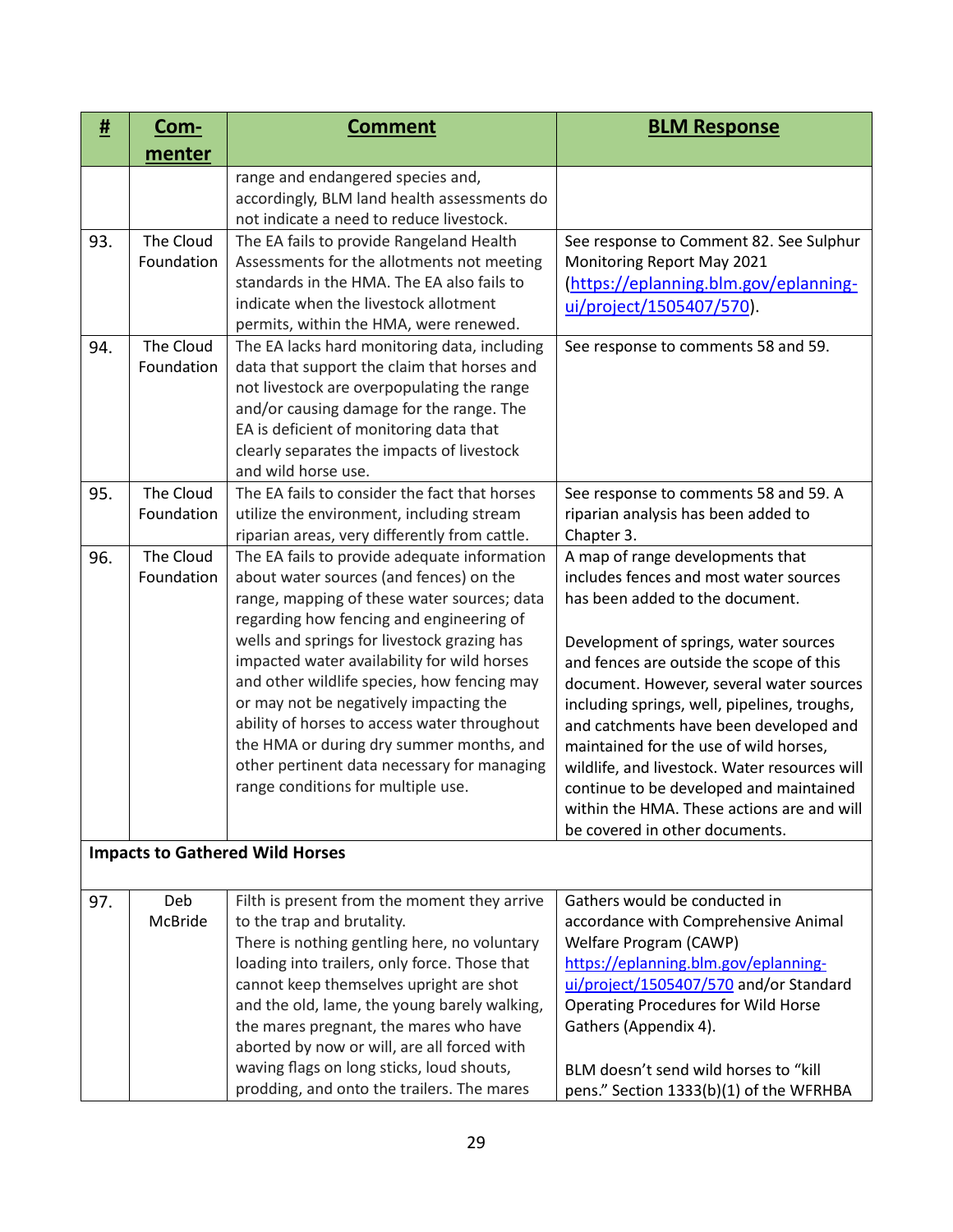| <u>#</u> | <u>Com-</u>      | <b>Comment</b>                                                                                                                                                                                                                                                                                                                                                                                                                                                                                                                                                                                                                                                                                                                                                 | <b>BLM Response</b>                                                                                                                                                                                                                                                                                                                                                                                              |
|----------|------------------|----------------------------------------------------------------------------------------------------------------------------------------------------------------------------------------------------------------------------------------------------------------------------------------------------------------------------------------------------------------------------------------------------------------------------------------------------------------------------------------------------------------------------------------------------------------------------------------------------------------------------------------------------------------------------------------------------------------------------------------------------------------|------------------------------------------------------------------------------------------------------------------------------------------------------------------------------------------------------------------------------------------------------------------------------------------------------------------------------------------------------------------------------------------------------------------|
|          | menter           |                                                                                                                                                                                                                                                                                                                                                                                                                                                                                                                                                                                                                                                                                                                                                                |                                                                                                                                                                                                                                                                                                                                                                                                                  |
|          |                  | and yearlings and foals arrive at the kill pens<br>extremely emaciated. Hooves overgrown,<br>infested with lice, fleas, ticks and matted<br>with burrs, filthy. Sickness is usually<br>respiratory. Some are lame.                                                                                                                                                                                                                                                                                                                                                                                                                                                                                                                                             | authorizes the Secretary to humanely<br>destroy excess animals for which there is<br>insufficient adoption demand. A long-<br>standing congressional appropriations<br>rider prohibits BLM from destroying<br>healthy excess wild horses. Adopters or<br>purchasers must sign to attest that they<br>have no intention to knowingly sell any<br>wild horse to slaughter.                                         |
| 98.      | Craig<br>Downer  | Your report of gathered wild horse mortality<br>of between 0.5 and 1% during a typical<br>gather does not take into account<br>subsequent deaths and the terrible<br>aftermath of being rounded up that causes<br>untold suffering, subsequent decline and<br>man yearly deaths in the victimized horses<br>following their roundup.                                                                                                                                                                                                                                                                                                                                                                                                                           | The scope of this document is what occurs<br>during the gather operations, population<br>growth suppression, and transport to<br>short-term holding facilities. Mortality to<br>individuals from gather operations is less<br>than 1%, and mortality to horses once at<br>short-term holding facilities is still very low<br>(approximately 5%). See Section 3.3.4<br>(Impacts from Alternatives 1-3) of the EA. |
| 99.      | Craig<br>Downer  | Again, I feel you very much underestimate<br>the serious trauma, injuries and death that<br>occur during transport. I have observed<br>powerful stallions going utterly berserk and<br>badly harming themselves and other horses<br>at helicopter roundups.                                                                                                                                                                                                                                                                                                                                                                                                                                                                                                    | See response to comments 36, 97, and 98.<br>Hundreds of thousands of wild horses and<br>burros have been gathered through this<br>process and have been gentled without<br>any signs of "serious trauma." Impacts to<br>the horses are described in Chapter 3.                                                                                                                                                   |
| 100.     | Craig<br>Downer  | Short-term Holding and Adoption<br>Preparation: Concerning 5% annual<br>mortality of wild horses held and need to<br>euthanize gathered wild horses and burros,<br>many of these would be fine and could live<br>years more. After all, they were surviving at<br>the time of capture. Also, if they had been<br>left to pass on in Nature, they would have<br>contributed their mortal remains to the<br>ecosystem that sustained them all their lives.<br>By removing them, BLM is depriving the<br>other species, including predators,<br>scavengers and soil microorganisms, andall<br>the many plants that spring therefrom.<br>Taking them away from their natural homeis<br>a major diminishment of the ecosystem, in<br>my estimation as an ecologist. | Wild Horses and burros in short-term and<br>long-term holding facilities regularly live<br>well into their 20s. In the wild only a few<br>live into their 20s.<br>There is no evidence that the removal of<br>wild horses has diminished the ecosystem.<br>A more complete review of ecological<br>effects of wild horses and burros on the<br>environment is now included in Chapter 3<br>of the EA.            |
| General  |                  |                                                                                                                                                                                                                                                                                                                                                                                                                                                                                                                                                                                                                                                                                                                                                                |                                                                                                                                                                                                                                                                                                                                                                                                                  |
| 101.     | Form<br>Letter 1 | There should be an alternative that<br>prioritizes the management of the                                                                                                                                                                                                                                                                                                                                                                                                                                                                                                                                                                                                                                                                                       | See response to Comments 11 and 16.                                                                                                                                                                                                                                                                                                                                                                              |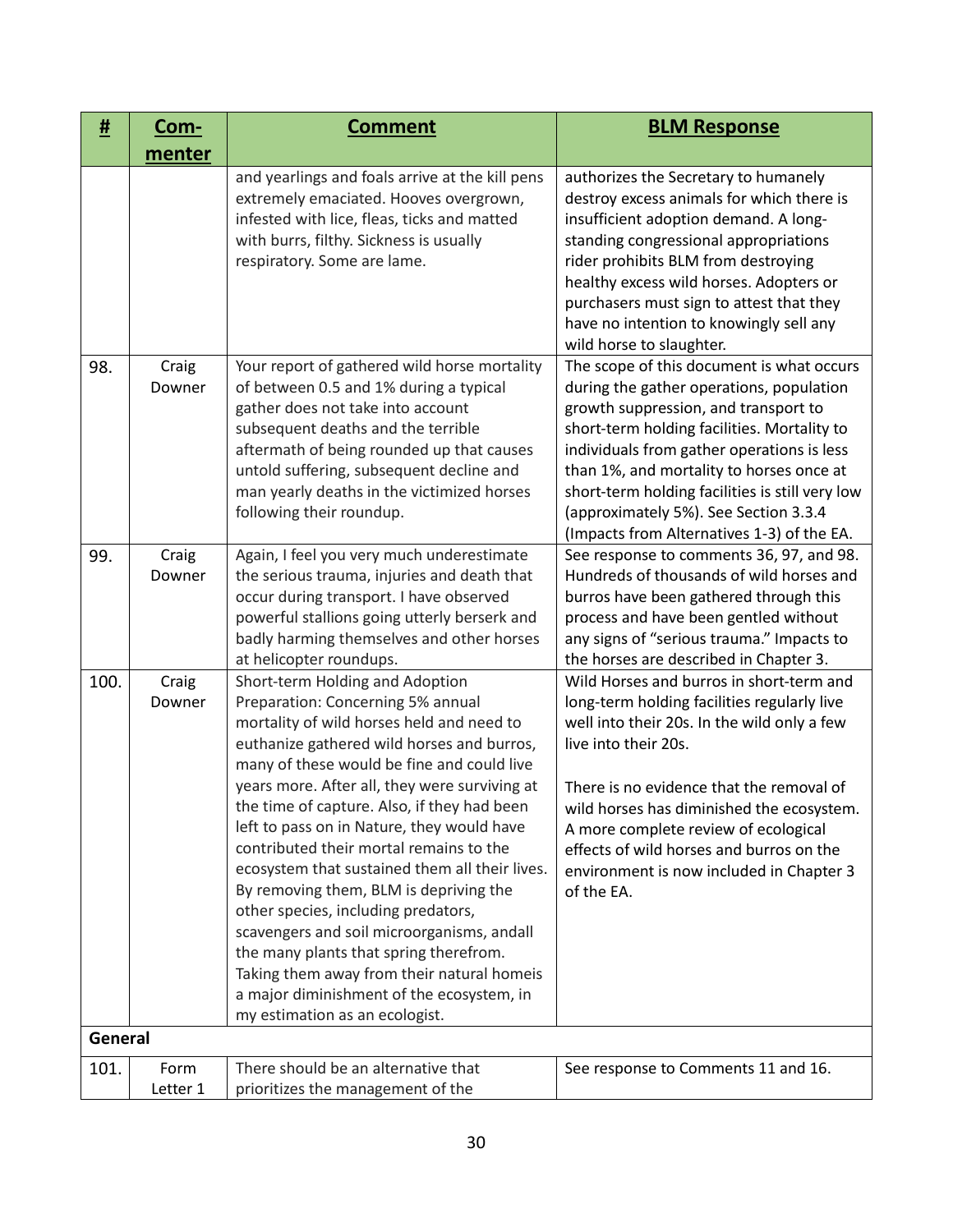| #    | <u>Com-</u>      | <b>Comment</b>                                                                                                                                                                                                                                                                                                                                                                                                                                                                                                                                                                                                                                                                                                                                                                                                                                                                                                                                                                                                                                                 | <b>BLM Response</b>                                                                                                                                                                                                                                 |
|------|------------------|----------------------------------------------------------------------------------------------------------------------------------------------------------------------------------------------------------------------------------------------------------------------------------------------------------------------------------------------------------------------------------------------------------------------------------------------------------------------------------------------------------------------------------------------------------------------------------------------------------------------------------------------------------------------------------------------------------------------------------------------------------------------------------------------------------------------------------------------------------------------------------------------------------------------------------------------------------------------------------------------------------------------------------------------------------------|-----------------------------------------------------------------------------------------------------------------------------------------------------------------------------------------------------------------------------------------------------|
|      | menter           |                                                                                                                                                                                                                                                                                                                                                                                                                                                                                                                                                                                                                                                                                                                                                                                                                                                                                                                                                                                                                                                                |                                                                                                                                                                                                                                                     |
|      |                  | population with fertility control, not<br>removals in accordance with the<br>recommendations of the NAS in its 2013<br>report. Immediately vaccinate a sufficient<br>number of mares yearly to attain zero<br>population growth in the shortest amount of<br>time.                                                                                                                                                                                                                                                                                                                                                                                                                                                                                                                                                                                                                                                                                                                                                                                             |                                                                                                                                                                                                                                                     |
| 102. | Kathleen<br>Greg | The Interior Board of Land Appeals (IBLA)<br>ruled that the term "appropriate<br>management level" is "synonymous with<br>restoring the range to a thriving natural<br>ecological balance and protecting the range<br>from deterioration." The IBLA concluded that<br>"section 3(b) of the Act does not authorize<br>the removal of wild horses in order to<br>achieve an AML which has been established<br>for administrative reasons, rather than in<br>terms of the optimum number which results<br>in a thriving natural ecological balance and<br>avoids a deterioration of the range."                                                                                                                                                                                                                                                                                                                                                                                                                                                                   | See response to Comment 82.                                                                                                                                                                                                                         |
| 103. | Kathleen<br>Greg | The EA did not include A full disclosure of<br>whether any member of the BLM<br>management team for this project has any<br>personal or financial interest (including but<br>not limited to any interest in any grazing<br>allotment within the Sulpher wild horse area<br>in the proposed plan. It is imperative that<br>the BLM ensure that there are no conflicts of<br>interest and that it has established high<br>scientific standards before spending<br>hundreds of thousands of taxpayer dollars<br>on this proposal. (see regulatory captured<br>agency)<br>"Regulatory Capture" is a form of political<br>corruption that occurs when a regulatory<br>agency, created to act in the public interest,<br>instead advances the commercial or special<br>concerns of interest groups that dominate<br>the industry or sector it is charged with<br>regulating. Regulatory capture is a form of<br>government failure; it creates an opening for<br>firms to behave in ways injurious to the<br>public. The agencies are called "captured<br>agencies". | A disclosure of this type is not required in<br>the NEPA process for the action<br>alternatives.<br>No member of the BLM management<br>team has any personal or financial interest<br>in the grazing allotments associated with<br>the Sulphur HMA. |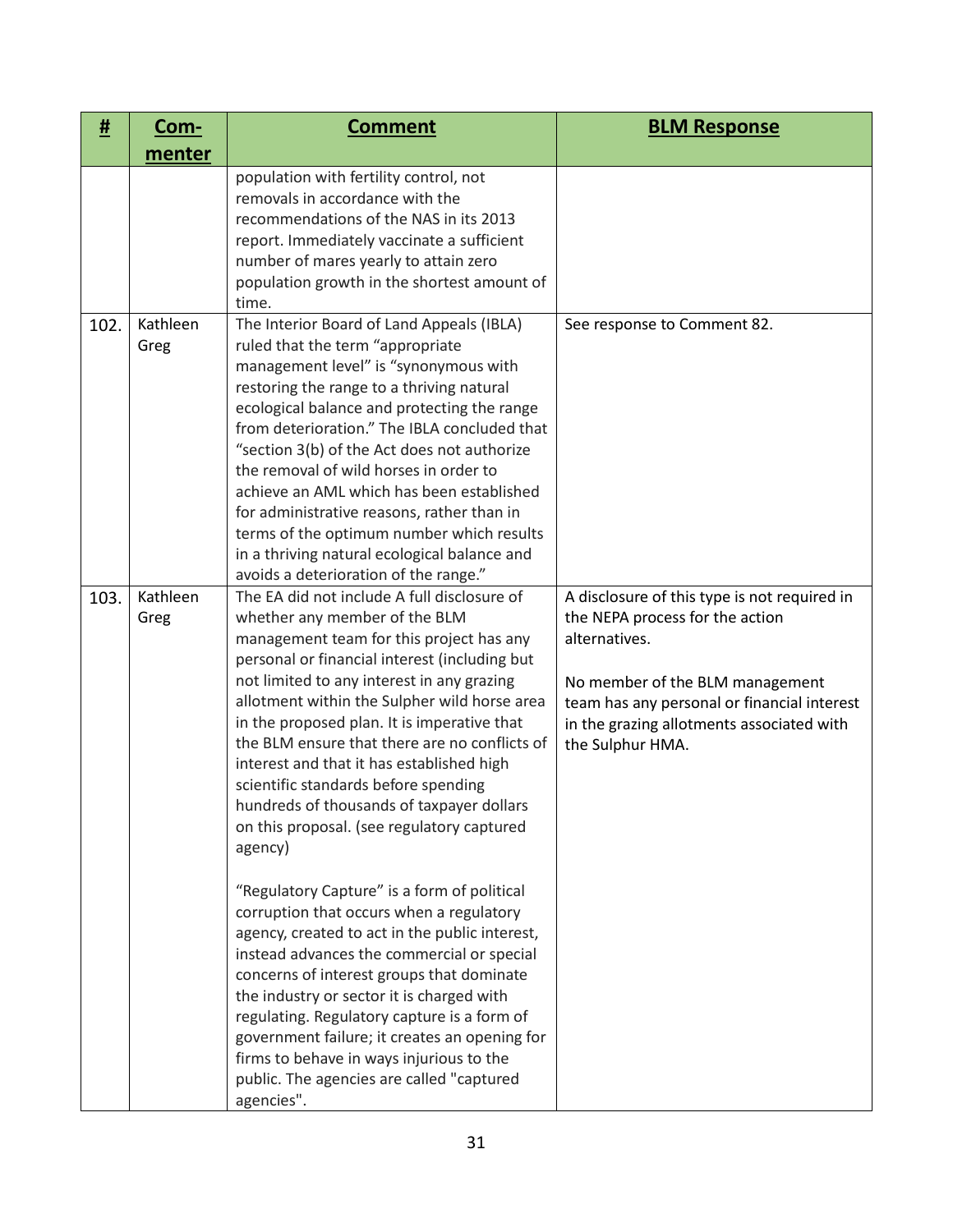| #    | <u>Com-</u>          | <b>Comment</b>                                                                                                                                                                                                                                                                                                                                                                                                                                                                                                                                                                                                                                                                                                                    | <b>BLM Response</b>                                                                                                                                                                                                                                                                                                                                                                                                                                                                                                                                |
|------|----------------------|-----------------------------------------------------------------------------------------------------------------------------------------------------------------------------------------------------------------------------------------------------------------------------------------------------------------------------------------------------------------------------------------------------------------------------------------------------------------------------------------------------------------------------------------------------------------------------------------------------------------------------------------------------------------------------------------------------------------------------------|----------------------------------------------------------------------------------------------------------------------------------------------------------------------------------------------------------------------------------------------------------------------------------------------------------------------------------------------------------------------------------------------------------------------------------------------------------------------------------------------------------------------------------------------------|
|      | menter               |                                                                                                                                                                                                                                                                                                                                                                                                                                                                                                                                                                                                                                                                                                                                   |                                                                                                                                                                                                                                                                                                                                                                                                                                                                                                                                                    |
| 104. | Kathleen<br>Greg     | The federal government does not own land<br>in the West and the federal government<br>does not own these wild horses. These are<br>not "state lands" and not "federal lands" and<br>not even "government lands". They are<br>public lands. The American people own the<br>public lands in the West and they are to be<br>administered on our behalf by the national<br>government under laws and regulations.<br>This land and its resources, including the<br>wild horses and burros belong to all citizens<br>of the United States, not the federal<br>government and certainly not to the Bureau<br>of Land Management (BLM).                                                                                                  | This is outside the scope of this document.<br>Congress has placed the public lands<br>under the administration of the<br>Secretaries of the Interior and Agriculture.<br>The Wild Free-Roaming Horses and Burros<br>Act of 1971 (WFRHBA, Public Law 92-195)<br>states: "All wild free-roaming horses and<br>burros are hereby declared to be under<br>the jurisdiction of the Secretary [acting<br>through BLM and the U.S. Forest Service]<br>for the purpose of management and<br>protection in accordance with the<br>provisions of this Act." |
| 105. | Bonnie<br>Kohleriter | Wild horses are social animals. They form<br>bonds. They have particular roles for<br>survival. The stallion protects, the mare<br>leads the band toward its resources and<br>educates its young. The bachelor bands also<br>work together for protection. Last<br>September, 2020, a gather was completed.<br>Undoubtedly, the wild horses' social<br>structures were shattered and the wild<br>horses were traumatized. Now they are<br>slowly regrouping establishing their roles<br>again. And you are what? •.• proposing to<br>do it again and whenever the ranchers,<br>commissioners and BLM govn. officials want<br>to do it again for the next 10 years. This is<br>animal welfare abuse threatening their<br>survival. | See response to comments 27, 29, 33, and<br>42.                                                                                                                                                                                                                                                                                                                                                                                                                                                                                                    |
| 106. | Bonnie<br>Kohleriter | This EA speaks about soil and vegetation. It<br>suggests "observation," not scientific<br>investigation, concluding, if wild horses were<br>gathered and removed by some 200 to 300<br>wild horses, then soils and vegetation would<br>improve for the livestock and wildlife. In this<br>time of drought it is proposed a scientific<br>study of the Sulphur HMA habitat be done<br>to assess the fences, the water piping and<br>sources, the forage, the HMA boundaries,<br>and the axpayers contribution to the public<br>land livestock and wild horses in the Sulphur<br>HMA with a view of reconfiguring numbers<br>and resources equitably and justly. This                                                               | Additional sections have been added to<br>Chapter 3 which discuss soil, vegetation,<br>and wildlife. These discussions include the<br>latest evaluation of vegetative studies,<br>rangeland health, and associated facilities.<br>HMA boundary adjustments and forage<br>allocations to livestock, wildlife, and other<br>resources are outside the scope of this<br>document. Chapter 3 of the EA also states<br>that it may take 5-15 years for key forage<br>species to recover from drought and over<br>population of wild horses.             |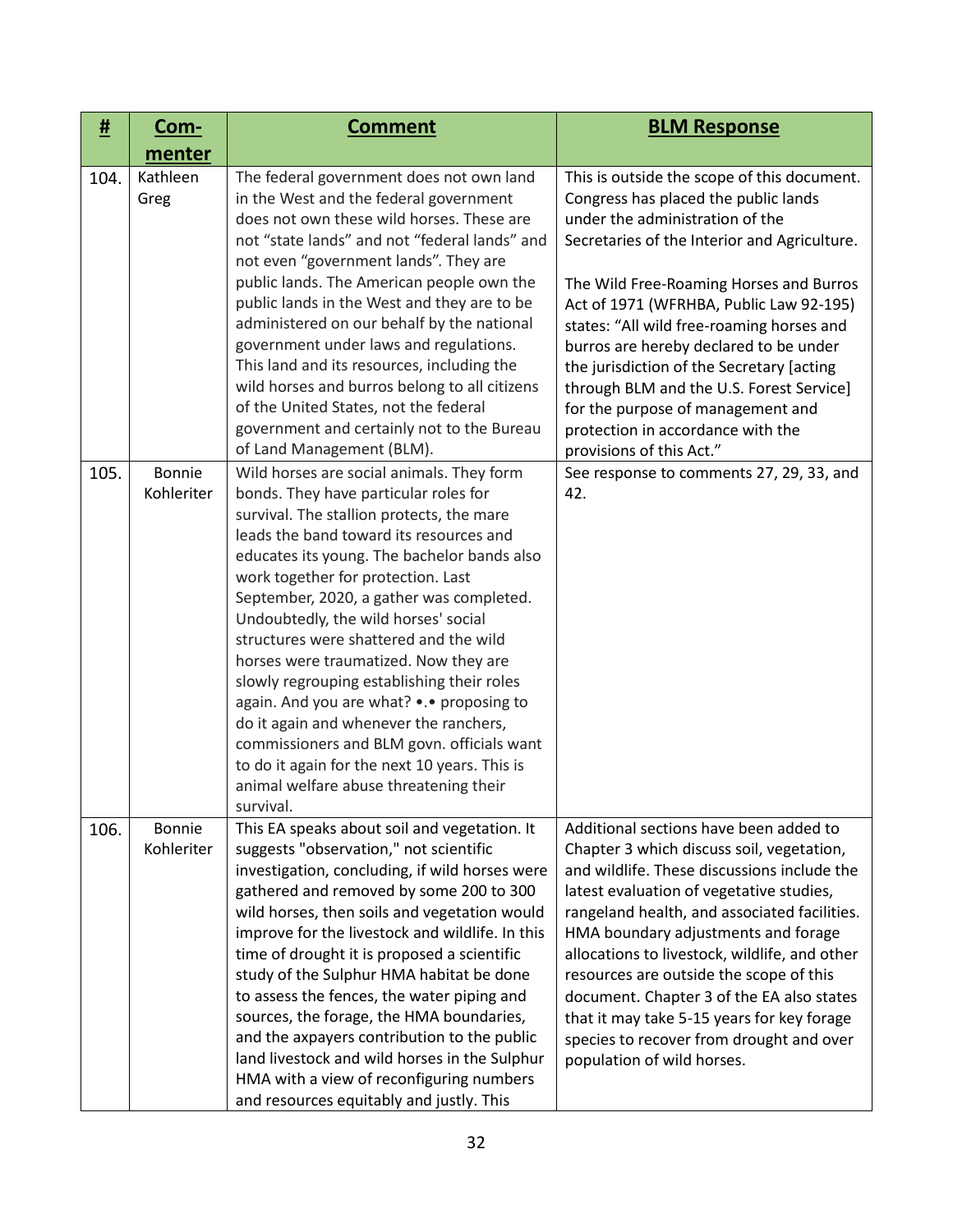| #    | <u>Com-</u>                               | <b>Comment</b>                                                                                                                                                                                                                                                                                                                                                                                                                                                                                                                                                                                          | <b>BLM Response</b>                                                                                                                                                                                                                                                                             |
|------|-------------------------------------------|---------------------------------------------------------------------------------------------------------------------------------------------------------------------------------------------------------------------------------------------------------------------------------------------------------------------------------------------------------------------------------------------------------------------------------------------------------------------------------------------------------------------------------------------------------------------------------------------------------|-------------------------------------------------------------------------------------------------------------------------------------------------------------------------------------------------------------------------------------------------------------------------------------------------|
|      | menter                                    |                                                                                                                                                                                                                                                                                                                                                                                                                                                                                                                                                                                                         |                                                                                                                                                                                                                                                                                                 |
|      |                                           | scientific inquiry should be done by<br>independent scientists.                                                                                                                                                                                                                                                                                                                                                                                                                                                                                                                                         |                                                                                                                                                                                                                                                                                                 |
| 107. | <b>Bonnie</b><br>Kohleriter               | This EA suggests wild horses are impacting<br>sage grouse habitat again with no scientific<br>evidence. In meetings with BLM government<br>employees present It rs always livestock,<br>ravens and homeowners vacation<br>encroachment that is cited as culprits to<br>sage grouse survival. Suggested is stop<br>blaming the wild horse to justify your gather<br>and removal of the wild horses to benefit<br>the ranchers in this time of drought.                                                                                                                                                   | A section on greater sage-grouse has been<br>added to Chapter 3.                                                                                                                                                                                                                                |
| 108. | <b>Bonnie</b><br>Kohleriter               | This EA seems to seek money to erect fences<br>along the highway to evade danger to wild<br>horses. More cattle than wild horses killed<br>are seen on this highway. Perhaps ranchers<br>should be held responsible to do the fencing.                                                                                                                                                                                                                                                                                                                                                                  | A fence that was built in 2018 along<br>Highway 21 to reduce vehicle collisions is<br>mentioned in Chapter 3. Funding sources<br>for construction of additional fencing<br>along Highway 21 is outside the scope of<br>this document.                                                           |
| 109. | American<br><b>Wild Horse</b><br>Campaign | The BLM must pursue a proposed action<br>that includes implementation of range<br>improvements to ensure adequate water<br>and forage resources are available for wild<br>horses within the HMA.                                                                                                                                                                                                                                                                                                                                                                                                        | Range improvements continue to be<br>constructed and maintained within the<br>Sulphur HMA for the benefit of wild<br>horses. There are multiple NEPA<br>documents that cover these<br>improvements. Range improvements will<br>continue to be constructed and<br>maintained in the Sulphur HMA. |
| 110. | American<br><b>Wild Horse</b><br>Campaign | The BLM must analyze economic and social<br>impacts in this analysis. For example, the<br>BLM's decision to roundup and permanently<br>remove wild horses from this area vs. the<br>more cost-effective options of reducing<br>livestock grazing and managing herds on the<br>range with PZP fertility control is<br>irresponsible. Additionally, this analysis must<br>not ignore the social impacts at a time when<br>most Americans support protecting wild<br>horses on our public lands and oppose horse<br>slaughter, while a small minority want our<br>public lands used for livestock grazing. | See response to comments 11 and 58.                                                                                                                                                                                                                                                             |
| 111. | American<br>Wild Horse<br>Campaign        | The proposed roundup and removal will add<br>wild horses and burros to taxpayer-funded<br>holding facilities. Instead, a comprehensive<br>field-darting fertility control program will<br>save the agency, and taxpayers, money while<br>managing the horses humanely.                                                                                                                                                                                                                                                                                                                                  | See response to comments 11 and 58.                                                                                                                                                                                                                                                             |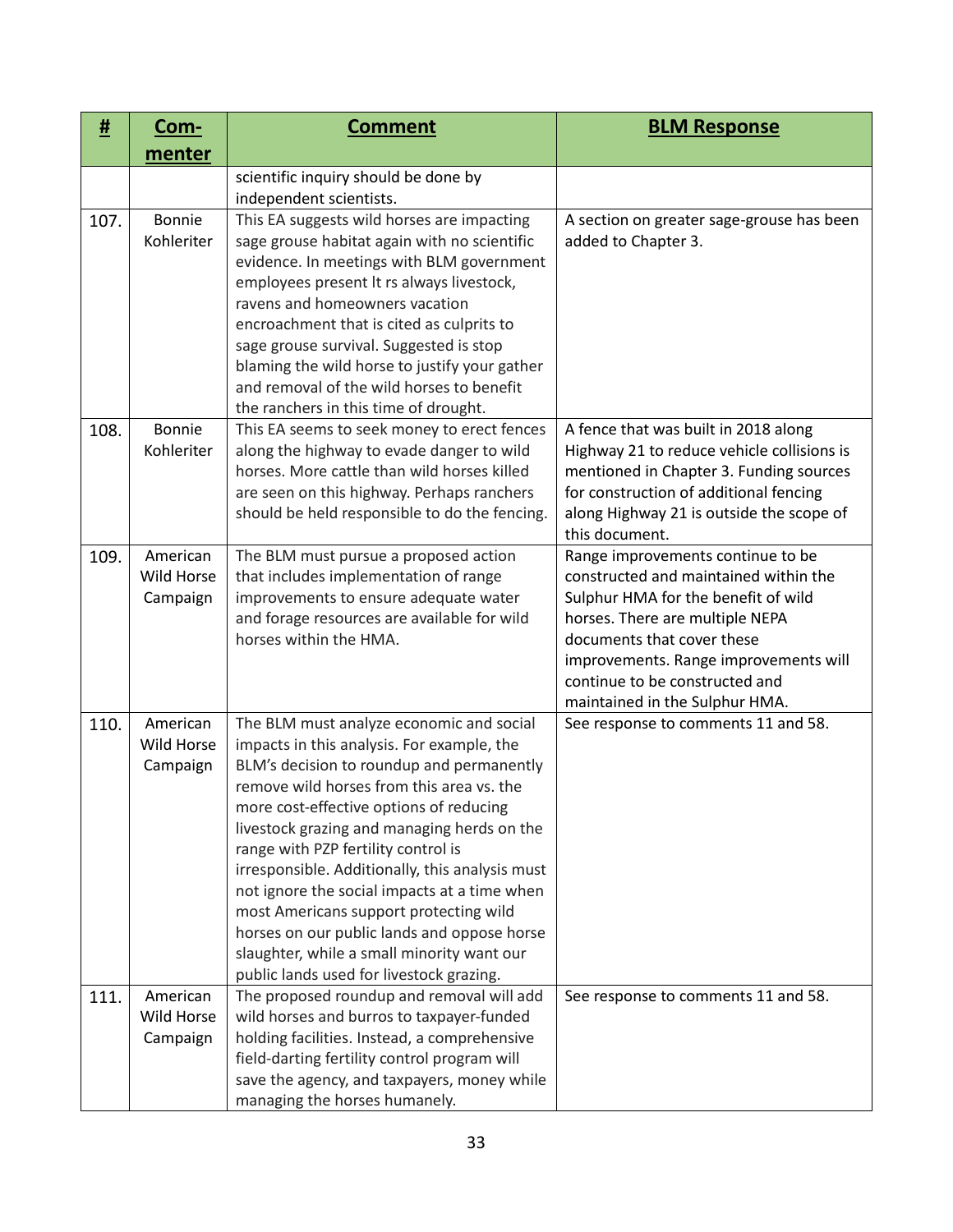| #    | <u>Com-</u>     | <b>Comment</b>                                                                                                                                                                                                                                                                                                                                                                                   | <b>BLM Response</b>                                                                                                                                                                                                                                                                                                                                                                                                                                                                                                                                                                    |
|------|-----------------|--------------------------------------------------------------------------------------------------------------------------------------------------------------------------------------------------------------------------------------------------------------------------------------------------------------------------------------------------------------------------------------------------|----------------------------------------------------------------------------------------------------------------------------------------------------------------------------------------------------------------------------------------------------------------------------------------------------------------------------------------------------------------------------------------------------------------------------------------------------------------------------------------------------------------------------------------------------------------------------------------|
|      | menter          |                                                                                                                                                                                                                                                                                                                                                                                                  |                                                                                                                                                                                                                                                                                                                                                                                                                                                                                                                                                                                        |
| 112. | Deb<br>McBride  | Your proposal runs contrary to the core<br>intent of the WFHBA, which in its Section 2 c<br>states that wild horses are to be given<br>"principal" survival resources within their<br>own legal areas.                                                                                                                                                                                           | The Sulphur HMA was designated in the<br>Pinyon Management Framework Plan<br>(MFP) approved in 1983 and the Warm<br>Springs Resource Area Resource<br>Management Plan/Record of Decision<br>(RMP/ROD) approved in 1987 as an area<br>for the management of wild horses in<br>accordance with the WFHBA. These land<br>use plans identify the multiple uses in the<br>Sulphur HMA in accordance with the<br>multiple laws and acts to which BLM must<br>adhere. The Sulphur HMA is not a<br>Secretarially designated wild horse<br>"range" as defined in section 1333(a) of<br>the Act. |
| 113. | Deb<br>McBride  | Consider using satellites for counting<br>animals.                                                                                                                                                                                                                                                                                                                                               | This is outside scope of this document.<br>Use of satellites for counting wild horses<br>has not been demonstrated to be accurate<br>and precise enough for use in<br>management applications and, as such, is<br>not currently an approved method for<br>estimating wild horse herd sizes.                                                                                                                                                                                                                                                                                            |
| 114. | Deb<br>McBride  | Horses should be left in the wild to graze the<br>fuel for fire. Areas where the horses don't<br>graze look like an extreme fire hazard. When<br>the mega-fauna are removed, the flora and<br>fauna are left to die off.                                                                                                                                                                         | Wild horses are to be managed for a<br>thriving natural ecological balance. The<br>overuse of key forage species to reduce<br>fuel for fires is not in accordance with the<br>BLM's land use plans or the BLM's fire<br>management plans. See the response to<br>Comment 112.                                                                                                                                                                                                                                                                                                          |
| 115. | Craig<br>Downer | You should be reducing livestock not wild<br>horses and you should also be restricting<br>Off-Highway Vehicles (OHVs), for these are<br>causing much damage to the habitat, as I<br>observed last June. This would help the<br>Greater Sage Grouse (GSG) in its Priority<br>Habitat Management Area, but merely<br>taking it all out on scapegoated wild horses<br>would not solve save the GSG. | This is outside of the scope of this<br>document, and it would not meet the<br>purpose and need for the proposed action<br>or alternatives. Pointing out the positive<br>contributions of wild horses isn't needed<br>to determine if there are excess wild<br>horses on the HMA. See response to<br>Comment 59.                                                                                                                                                                                                                                                                       |
| 116. | Craig<br>Downer | It appears you inadequately announced this<br>EA gather proposal to the public and that<br>the main public sectors you involved in<br>giving input were traditional enemies of the<br>wild horses, particularly the public land<br>ranchers. Those among the public who<br>greatly appreciate and would defend the                                                                               | The public was provided with several<br>opportunities to provide input into the EA.<br>See Chapter 5. Consultation and<br>Coordination.                                                                                                                                                                                                                                                                                                                                                                                                                                                |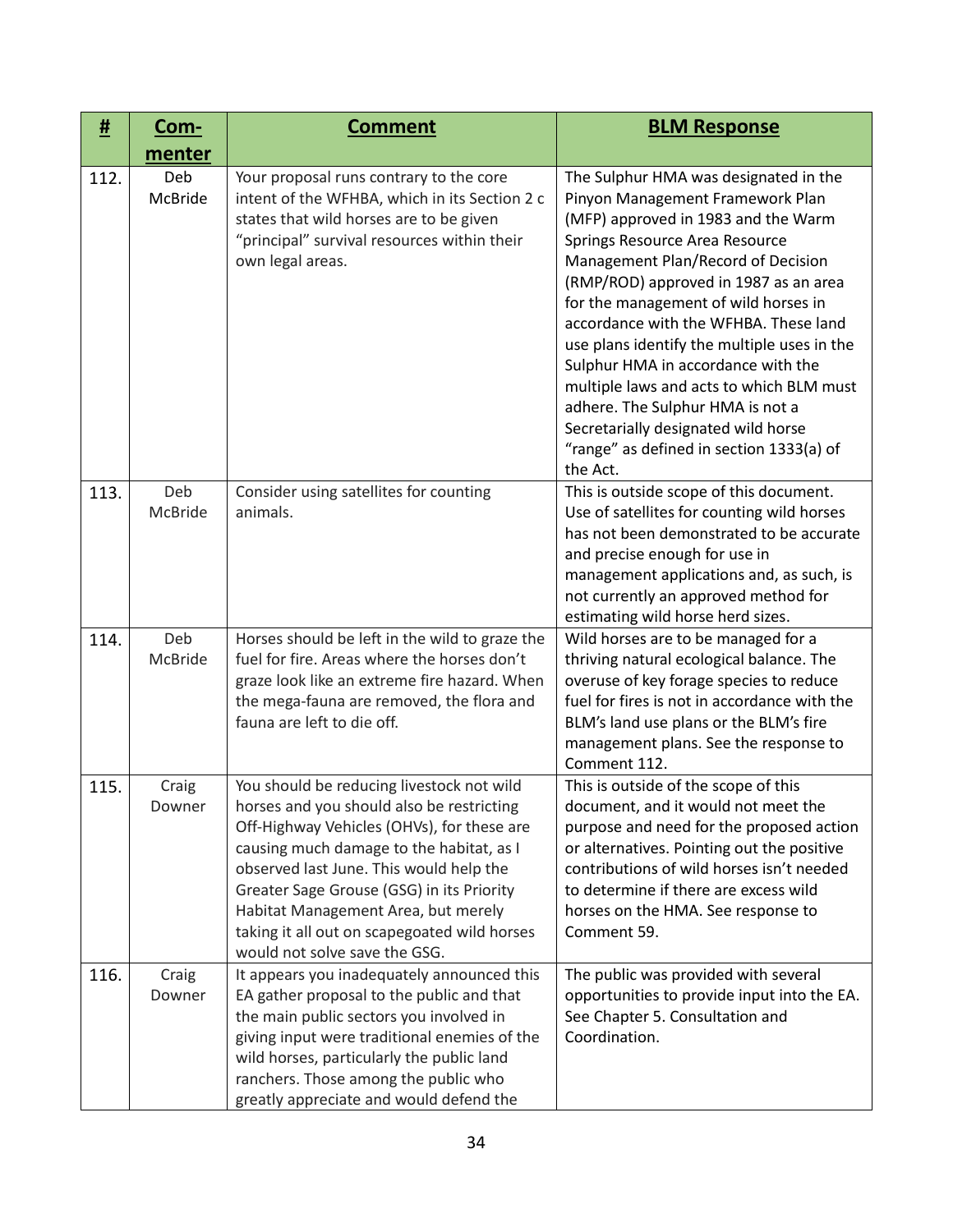| #    | <u>Com-</u>     | <b>Comment</b>                                                                                                                                                                                                                                                                                                                                                                                                                                                                              | <b>BLM Response</b>                                                                                                                                                                                                                                                                                                                                                                                                                                          |
|------|-----------------|---------------------------------------------------------------------------------------------------------------------------------------------------------------------------------------------------------------------------------------------------------------------------------------------------------------------------------------------------------------------------------------------------------------------------------------------------------------------------------------------|--------------------------------------------------------------------------------------------------------------------------------------------------------------------------------------------------------------------------------------------------------------------------------------------------------------------------------------------------------------------------------------------------------------------------------------------------------------|
|      | menter          |                                                                                                                                                                                                                                                                                                                                                                                                                                                                                             |                                                                                                                                                                                                                                                                                                                                                                                                                                                              |
|      |                 | legal rights of the wild horses and their<br>adequate habitat appear to have been<br>scarcely involved in the past.                                                                                                                                                                                                                                                                                                                                                                         |                                                                                                                                                                                                                                                                                                                                                                                                                                                              |
| 117. | Craig<br>Downer | There should have been an alternative for<br>reducing livestock, OHV impacts and fencing<br>within the HMA, as well as setting up<br>Cooperative Agreements under Sections 4 &<br>6 of the WFHBA. These would allow a<br>greater, more truly viable wild horse<br>population.                                                                                                                                                                                                               | See response to Comment 115.                                                                                                                                                                                                                                                                                                                                                                                                                                 |
| 118. | Craig<br>Downer | I recommend that you follow the sound<br>principles involving a Reserve Design<br>approach to wild horse conservation in the<br>Sulphur HMA and elsewhere. This would be<br>in conformance with the true spirit and<br>intent of the WFHBA, as it would honor the<br>horses' natural lifestyle and provide for their<br>long-term viability by providing them with a<br>commensurate long-term habitat and the<br>resources that are required for true thriving<br>and long-term viability. | Habitat is adequate for wild horses in the<br>Sulphur HMA when the population is<br>within AML. A thriving natural ecological<br>balance can be maintained when wild<br>horse populations are within AML.                                                                                                                                                                                                                                                    |
| 119. | Craig<br>Downer | There is no mention of the need to reduce<br>livestock, OHVs, water pumping and piping,<br>interior fences within the HMA and other<br>harmful factors present and impacting the<br>wild horses as well as the rest of the natural<br>life community in which wild horses are a<br>positive and enhancing component.                                                                                                                                                                        | See response to Comment 115.                                                                                                                                                                                                                                                                                                                                                                                                                                 |
| 120. | Craig<br>Downer | There is no mention of the positive<br>contributions by wild horses.                                                                                                                                                                                                                                                                                                                                                                                                                        | This is not the purpose and need for the<br>proposed action or alternatives. Pointing<br>out the positive contributions of wild<br>horses aren't needed to determine if there<br>are excess wild horses on the HMA and<br>whether action is necessary to remove the<br>horses.<br>Chapter 3 of the EA discloses the current<br>conditions and expected impacts from the<br>action alternatives. The commenter does<br>not suggest any specific conditions or |
| 121. | Craig<br>Downer | Though you state that 'currently there are<br>ca. 150 wild horses within 6 miles of<br>Highway 21 and that they tend to graze in<br>the rumble strip and that some have been                                                                                                                                                                                                                                                                                                                | impacts that should be added.<br>Once a wild horse is reported to have been<br>injured or killed along Highway 21, the<br>BLM investigates the report. If a dead<br>horse is found, the BLM removes it. When                                                                                                                                                                                                                                                 |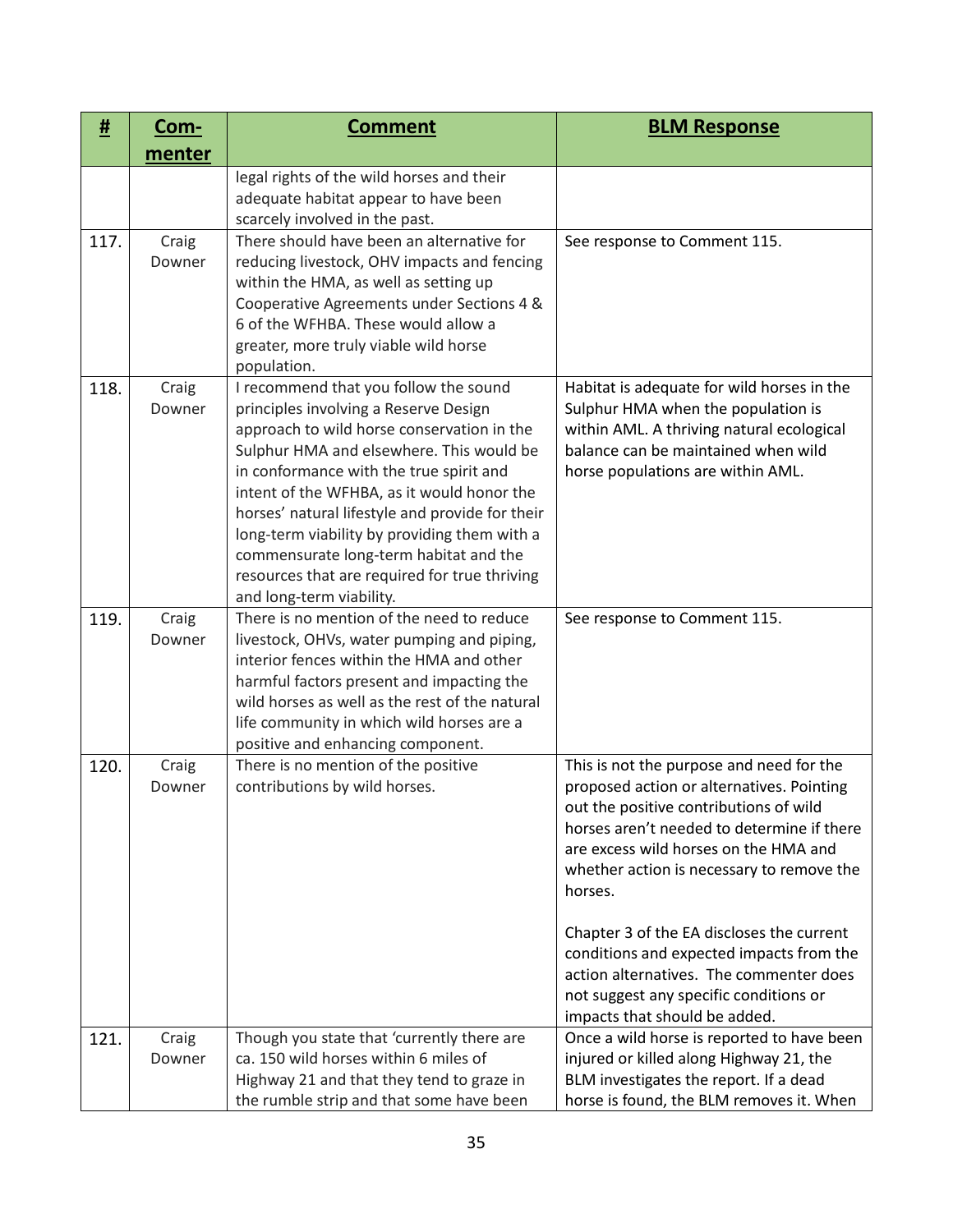| #    | <u>Com-</u>     | <b>Comment</b>                                                                                                                                                                                                                                                                                                                                                                                                                   | <b>BLM Response</b>                                                                                                                                                                                                                                                                                                                                                                                                                                                                                                                                                                                                                                                     |
|------|-----------------|----------------------------------------------------------------------------------------------------------------------------------------------------------------------------------------------------------------------------------------------------------------------------------------------------------------------------------------------------------------------------------------------------------------------------------|-------------------------------------------------------------------------------------------------------------------------------------------------------------------------------------------------------------------------------------------------------------------------------------------------------------------------------------------------------------------------------------------------------------------------------------------------------------------------------------------------------------------------------------------------------------------------------------------------------------------------------------------------------------------------|
|      | menter          |                                                                                                                                                                                                                                                                                                                                                                                                                                  |                                                                                                                                                                                                                                                                                                                                                                                                                                                                                                                                                                                                                                                                         |
|      |                 | killed by vehicle collisions, in June of 2020 I<br>did not notice any dead wild horses along<br>this highway, but did observe ca. 20 dead<br>cattle who obviously died from vehicle<br>collisions                                                                                                                                                                                                                                | livestock collisions occur, the dead<br>livestock is the responsibility of the<br>livestock owner and may or may not be<br>removed.                                                                                                                                                                                                                                                                                                                                                                                                                                                                                                                                     |
| 122. | Craig<br>Downer | I disagree that the No Action Alternative<br>would violate the WFHBA, etc. BLM is<br>skewing this law's interpretation in order to<br>justify a terrible suppression of the wild<br>horses in their own legal area where they<br>have a right to be the "principal" recipient of<br>resources. Again, Reserve Design is the<br>solution.                                                                                         | Thank you for the comment.                                                                                                                                                                                                                                                                                                                                                                                                                                                                                                                                                                                                                                              |
| 123. | Craig<br>Downer | I recommend you more greatly value the<br>high degree of Spanish Colonial Mustang<br>heritage that is present in the Sulphur HMA<br>herd and do a lot more to perpetuate this by<br>increasing the AML population level and<br>corresponding viable habitat resources.                                                                                                                                                           | An increase in population size doesn't<br>equate to a greater value of the high<br>degree of Spanish Colonial Mustang<br>heritage. Chapter 3 now includes more<br>specific language about the genetic<br>background of this herd. Although an early<br>monitoring report suggested that there<br>was a particularly high degree of Spanish<br>ancestry, the more recent genetic<br>monitoring from this area led Cothran to<br>conclude that the herd is of mixed<br>ancestry, with highest similarity to " Light<br>Racing and Riding breeds, followed closely<br>by the North American Gaited breeds."<br>See Appendix 13. Genetic Analysis of the<br>Sulphur, UT448. |
| 124. | Craig<br>Downer | I object to the Fuels/Fire Management<br>judgement by BLM official M. Esplin that<br>states that there will be "no impacts " I do<br>this because by removing the great majority<br>of the wild horses, a much heavier fuel load<br>would result that would exacerbate the risk<br>of catastrophic wildfires.                                                                                                                    | See response to Comment 114.                                                                                                                                                                                                                                                                                                                                                                                                                                                                                                                                                                                                                                            |
| 125. | Craig<br>Downer | By removing the great majority of the wild<br>horses from the Sulphur HMA and taking<br>them down to a level of ca. one individual<br>wild horse per 2 square miles, you will be<br>counteracting the very important role that<br>wild horses play in sequestering Carbon. This<br>is due to their different post-gastric digestive<br>system (as contrasted to the ruminant one<br>of cows, deer, sheep, etc.). Their droppings | The sequestering of carbon is outside the<br>scope of this document. However, to<br>provide a more complete review of<br>available evidence, a literature review on<br>ecological effects of wild horses and<br>burros is now included in Appendix 5. That<br>review does note some general<br>observations about effects of herbivory on<br>potential carbon flux in rangeland                                                                                                                                                                                                                                                                                         |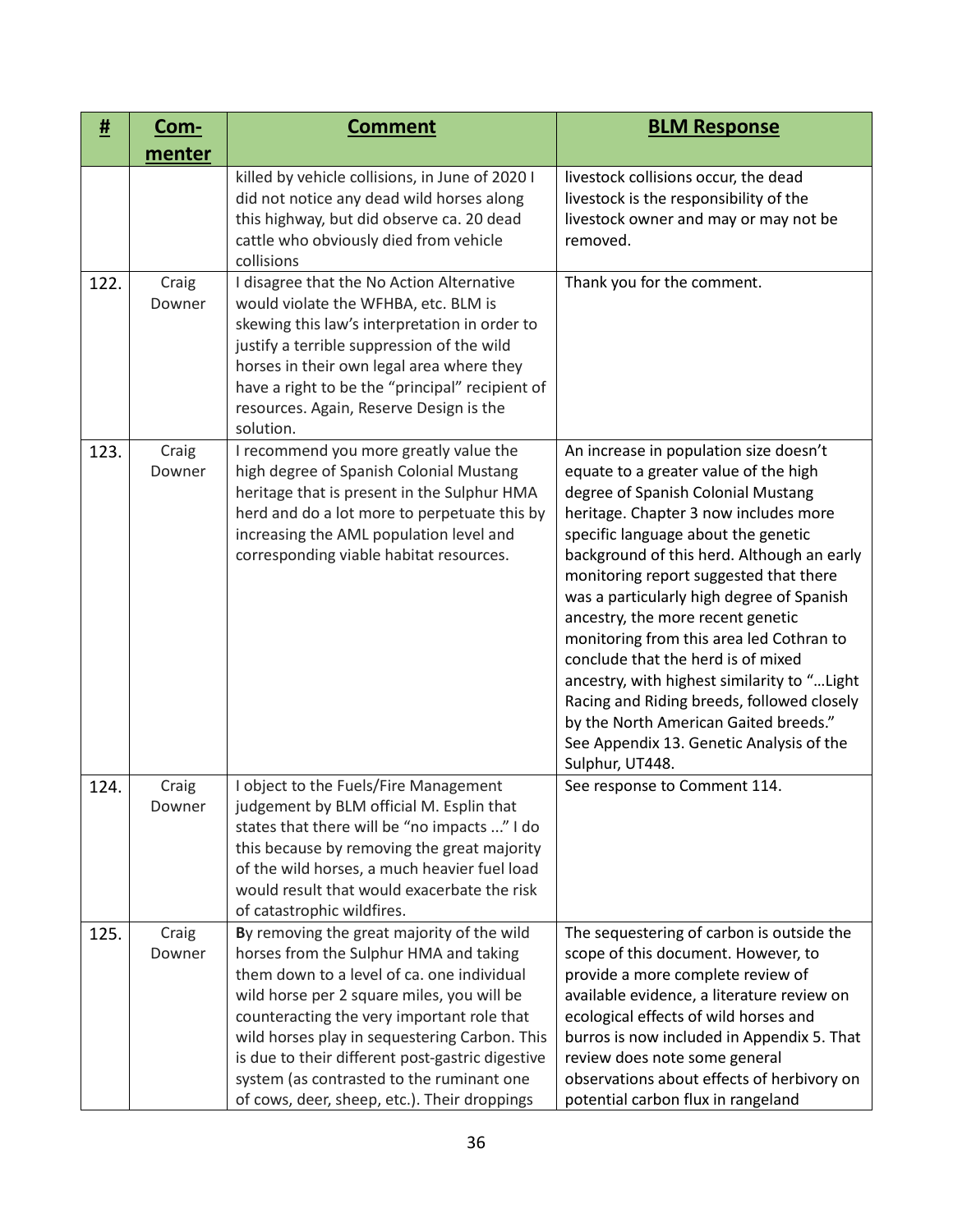| <u>#</u> | <u>Com-</u>     | <b>Comment</b>                                                                                                                                                                                                                                                                                                                                                                                                               | <b>BLM Response</b>                                                                                                                                                                                                                                                                                                                                                                                                                                                                                                                                                                                                                                                                                                                                                                                                                              |
|----------|-----------------|------------------------------------------------------------------------------------------------------------------------------------------------------------------------------------------------------------------------------------------------------------------------------------------------------------------------------------------------------------------------------------------------------------------------------|--------------------------------------------------------------------------------------------------------------------------------------------------------------------------------------------------------------------------------------------------------------------------------------------------------------------------------------------------------------------------------------------------------------------------------------------------------------------------------------------------------------------------------------------------------------------------------------------------------------------------------------------------------------------------------------------------------------------------------------------------------------------------------------------------------------------------------------------------|
|          | menter          |                                                                                                                                                                                                                                                                                                                                                                                                                              |                                                                                                                                                                                                                                                                                                                                                                                                                                                                                                                                                                                                                                                                                                                                                                                                                                                  |
|          |                 | are not as decomposed, hence, they<br>sequester much more Carbon within the<br>vital Humus component of soils and keep it<br>from going into the atmosphere. You need to<br>connect horse droppings with increased N in<br>soil, increased humic acid, healthier soil,<br>higher Carbon sequestration, nutrient<br>capture, moisture retention and,<br>consequently, ecosystem resilience in face of<br>rising temperatures. | ecosystems, in particular with reference to<br>effects of overpopulated (high-density)<br>herds: "As is true of herbivory by any<br>grazing animals, light grazing can increase<br>rates of nutrient cycling (Manley et al.<br>1995) and foster compensatory growth in<br>grazed plants which may stimulate root<br>growth (Osterheld and McNaughton,<br>1991; Schuman, et al., 1999) and,<br>potentially, an increase in carbon<br>sequestration in the soil (i.e., Derner and<br>Schuman, 2007; He, et al., 2011). However,<br>when grazer density is high relative to<br>available forage resources, overgrazing by<br>any species can lead to long-term<br>reductions in plant productivity, including<br>decreased root biomass (Herbel, 1982;<br>Williams, et al., 1968) and potential<br>reduction of stored carbon in soil<br>horizons." |
| 126.     | Craig<br>Downer | Hydrologic Conditions: This assessment<br>ignores the positive contributions that wild<br>horses make by building healthier, more<br>nutrient-rich and water-retaining soils and,<br>hence, augmenting aquifers where they<br>occur.                                                                                                                                                                                         | These impacts are now discussed in<br>Chapter 3. Also see response to Comment<br>125.                                                                                                                                                                                                                                                                                                                                                                                                                                                                                                                                                                                                                                                                                                                                                            |
| 127.     | Craig<br>Downer | I am very surprised that you state horses are<br>contributing to the spread of Houndstongue<br>within the HMA! According to Nevada<br>Noxious Weed Field Guide(2010, E. Creech<br>et al. Univ. Nevada Coop. Ext.)<br>Houndstongue (Cynoglossum officinale) is<br>"toxic to livestock, especially horses [and it]<br>has a distinctive odor that may cause<br>animals to avoid [it]."                                         | The ground disturbance of horse trailing<br>and heavy/severe grazing has opened up<br>areas for invasive weeds. The horses then<br>carry the seeds on their feet and hair<br>allowing the weeds to spread to areas with<br>ground disturbance.                                                                                                                                                                                                                                                                                                                                                                                                                                                                                                                                                                                                   |
| 128.     | Craig<br>Downer | Recreation: This assessment totally ignores<br>the substantial negative impact upon wild<br>horse viewing opportunities by the public.                                                                                                                                                                                                                                                                                       | Nothing in the proposed action or<br>alternatives prevents the public from<br>viewing wild horses. The public may see<br>fewer wild horses after the population is<br>within AML, but the opportunity will not<br>be restricted by the action alternatives.                                                                                                                                                                                                                                                                                                                                                                                                                                                                                                                                                                                      |
| 129.     | Craig<br>Downer | Soils: This evaluation ignores the negative<br>effect of livestock, OHVs, roads and even<br>hunter and other vehicles and also that the<br>livestock impact is much greater than that of                                                                                                                                                                                                                                     | See response to comments 58 and 115.                                                                                                                                                                                                                                                                                                                                                                                                                                                                                                                                                                                                                                                                                                                                                                                                             |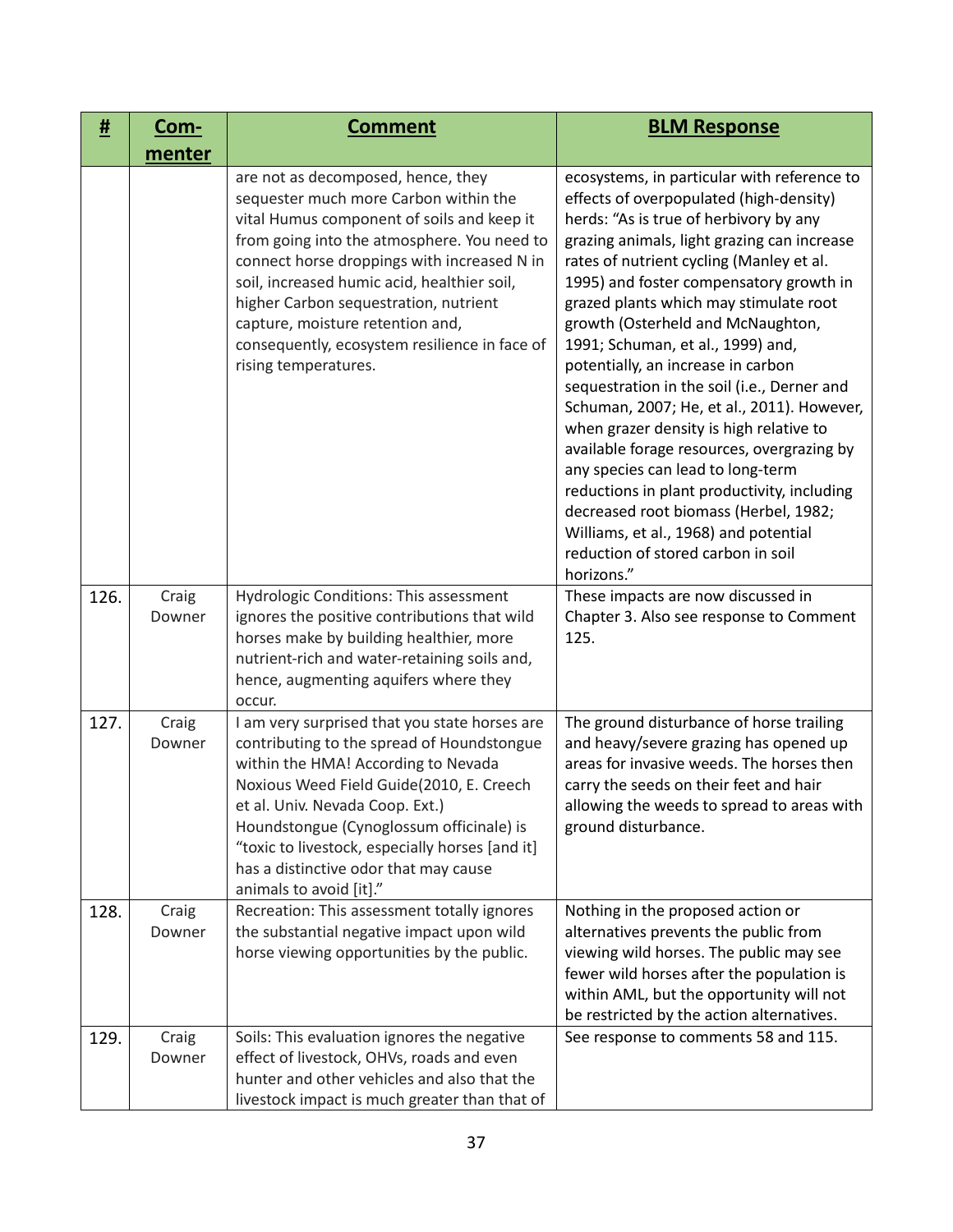| #    | Com-            | <b>Comment</b>                                                                                                                                                                                                                                                                                                                                                                                                                                                                                                                                                                                                                                 | <b>BLM Response</b>                                                                                                                                                                                                                                                                                                                                                                                                                   |
|------|-----------------|------------------------------------------------------------------------------------------------------------------------------------------------------------------------------------------------------------------------------------------------------------------------------------------------------------------------------------------------------------------------------------------------------------------------------------------------------------------------------------------------------------------------------------------------------------------------------------------------------------------------------------------------|---------------------------------------------------------------------------------------------------------------------------------------------------------------------------------------------------------------------------------------------------------------------------------------------------------------------------------------------------------------------------------------------------------------------------------------|
|      | menter          |                                                                                                                                                                                                                                                                                                                                                                                                                                                                                                                                                                                                                                                |                                                                                                                                                                                                                                                                                                                                                                                                                                       |
|      |                 | the wild horses. It also totally ignores the<br>positive contributions horses make to<br>building healthier soils.                                                                                                                                                                                                                                                                                                                                                                                                                                                                                                                             |                                                                                                                                                                                                                                                                                                                                                                                                                                       |
| 130. | Craig<br>Downer | Vegetation: This simplistic statement that<br>the major reduction of the wild horses by<br>the gather would benefit vegetation ignores<br>so much concerning how naturally living<br>horses actually benefit many plant species,<br>as for example by building richer soils,<br>seeding more intact, germinative seeds and<br>of a greater variety, etc., and how this then<br>benefits many animals who eat, shelter in or<br>otherwise derive benefit from these plants.                                                                                                                                                                     | See response to comments 106 and 126.                                                                                                                                                                                                                                                                                                                                                                                                 |
| 131. | Craig<br>Downer | Visual Resources: Again, this statement<br>totally ignores the wonderful beauty of the<br>wild horses out in nature and the very<br>negative impact that gutting the wild horse<br>herd would have on the visual aesthetics<br>that so many non-biased people greatly<br>enjoy and benefit from while observing<br>"wild horses in the wild".                                                                                                                                                                                                                                                                                                  | See response to Comment 128.<br>The proposed management and removal<br>of excess wild horses would not negatively<br>impact the visual quality of the landscape<br>and would conform to VRM objectives.                                                                                                                                                                                                                               |
| 132. | Craig<br>Downer | Wetlands / Riparian Zones: This overly<br>simplistic statement fails to carefully analyze<br>all the factors contributing to riparian<br>impacts, especially livestock, OHVs, etc., and<br>merely blames the wild horses. It also<br>ignores that wild horses do not camp on<br>riparian habitat as do cattle, but are highly<br>mobile, dispersing their foraging pressure<br>over broad areas, unless overly restricted by<br>fences, or harassment.                                                                                                                                                                                         | See response to comments 58, 106 and<br>115. Chapter 3 contains new sections<br>discussing riparian resources and wildlife.                                                                                                                                                                                                                                                                                                           |
| 133. | Craig<br>Downer | Controlling Wild Horse Numbers by Natural<br>Means: This statement is extremely<br>tendentious and is very deceptive and<br>misleading. So much of what is stated here is<br>based on a very warped view of the wild<br>horses and their ability to harmonize with<br>the ecosystem, naturally adapt and self-<br>stabilize their numbers. As an ecologist who<br>has studied wild horses in depth and<br>observed them extensively in the field, I<br>believe this statement is very wrong. I<br>seriously question the 95% survival of foals,<br>though their greater survival could well be<br>related to BLM's frequent major reduction of | See the response to Comment 13. There<br>are multiple studies and management<br>examples from around the world that<br>show Equine populations don't self-<br>regulate. A thorough scientific review of<br>the matter was conducted by the National<br>Academies of Sciences, in their 2013<br>report, whose conclusions based on<br>available scientific literature were not in<br>line with the views reflected in this<br>comment. |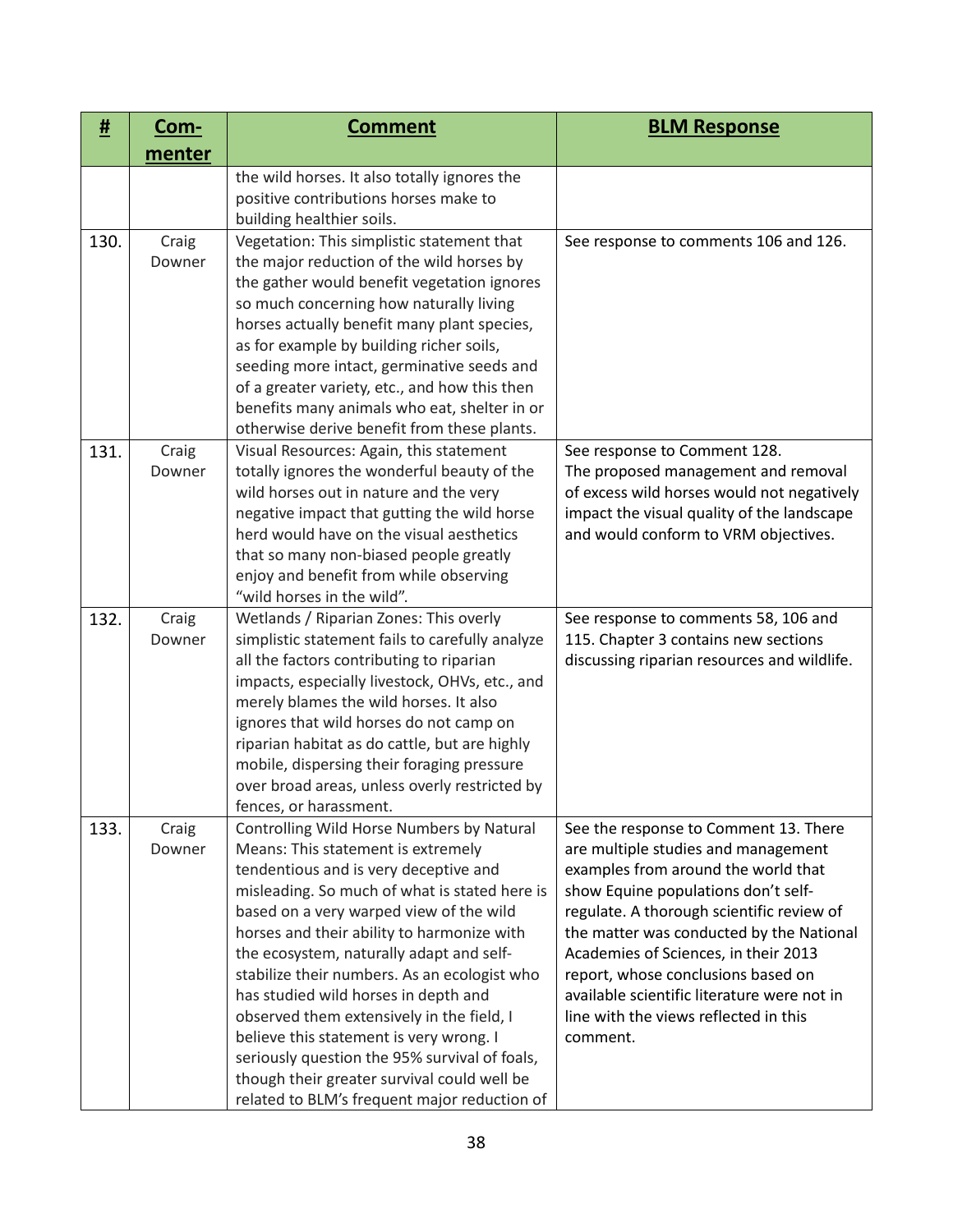| #    | <u>Com-</u>             | <b>Comment</b>                                                                                                                                                                                                                                                                                                                                                                                                                                                                                                         | <b>BLM Response</b>                                                                                                                                                                                                                                                                                                                                                                                                                                                            |
|------|-------------------------|------------------------------------------------------------------------------------------------------------------------------------------------------------------------------------------------------------------------------------------------------------------------------------------------------------------------------------------------------------------------------------------------------------------------------------------------------------------------------------------------------------------------|--------------------------------------------------------------------------------------------------------------------------------------------------------------------------------------------------------------------------------------------------------------------------------------------------------------------------------------------------------------------------------------------------------------------------------------------------------------------------------|
|      | menter                  |                                                                                                                                                                                                                                                                                                                                                                                                                                                                                                                        |                                                                                                                                                                                                                                                                                                                                                                                                                                                                                |
|      |                         | the herd and the consequent opening up of<br>habitat and wild horse niche space.                                                                                                                                                                                                                                                                                                                                                                                                                                       |                                                                                                                                                                                                                                                                                                                                                                                                                                                                                |
| 134. | The Cloud<br>Foundation | The EA fails to adequately analyze important<br>issues and consider the prevailing public<br>sentiment in the Proposed Action.                                                                                                                                                                                                                                                                                                                                                                                         | No specific issues are identified in this<br>comment.                                                                                                                                                                                                                                                                                                                                                                                                                          |
| 135. | The Cloud<br>Foundation | 43 CFR § 1610.5-3 states, "Any person<br>adversely affected by a specific action being<br>proposed to implement some portion of a<br>resource management plan or amendment<br>may appeal such action pursuant to 43 CFR<br>4.400 at the time the action is proposed for<br>implementation." We are therefore<br>appealing this Proposed Action and the RMP<br>which authorizes it.                                                                                                                                     | This EA does not represent an appealable<br>final agency action. If a decision is signed,<br>the appropriate appeal process will be<br>included. Appealing the MFP or RMP/ROD<br>is no longer timely.                                                                                                                                                                                                                                                                          |
| 136. | The Cloud<br>Foundation | The EA fails to address that FLPMA highlights<br>the importance of the non-market value<br>within its definition of the term "multiple-<br>use." The intrinsic value of wild horses and<br>burros falls under the non-market definition<br>specified by both laws.                                                                                                                                                                                                                                                     | The introduction (Chapter 1) quotes the<br>WFRHBA, which states that the BLM is to<br>"manage wild free-roaming horses and<br>burros in a manner that is designed to<br>achieve and maintain a thriving natural<br>ecological balance on the public<br>lands." The introduction also states that<br>"Wild horses are living symbols of the<br>pioneer spirit of the West." These<br>statements illustrate the non-market<br>value of wild horses in a multiple use<br>setting. |
| 137. | The Cloud<br>Foundation | The EA fails to consider the interests of<br>those who cherish the opportunity to<br>observe, photograph, and otherwise enjoy<br>wild horses and their natural behaviors<br>these are the very horses which Congress<br>declared to be "national esthetic<br>treasure[s]" when it enacted the Wild Free-<br>Roaming Horses and Burros Act of 1971.                                                                                                                                                                     | This is outside the scope of this document.<br>See response to Comment 128. The public<br>will still be able to observe, photograph,<br>and otherwise enjoy wild horses within<br>the Sulphur HMA.                                                                                                                                                                                                                                                                             |
| 138. | The Cloud<br>Foundation | The EA fails to provide any scientific<br>information or data to support the artificial<br>skewing of the sex ratio. While the Proposed<br>Action does not outline plans to skew sex<br>ratio-we are responding to this point given it<br>is included in the materials included in the<br>EA. Creating unnatural sex ratios increases<br>aggression among males and causes stress<br>and social disruption; it would create<br>dangerous situations for females, who are<br>subject to repeated rape by stallions as a | Skewing of sex ratios is not included as<br>part of the Proposed Action or action<br>alternatives.                                                                                                                                                                                                                                                                                                                                                                             |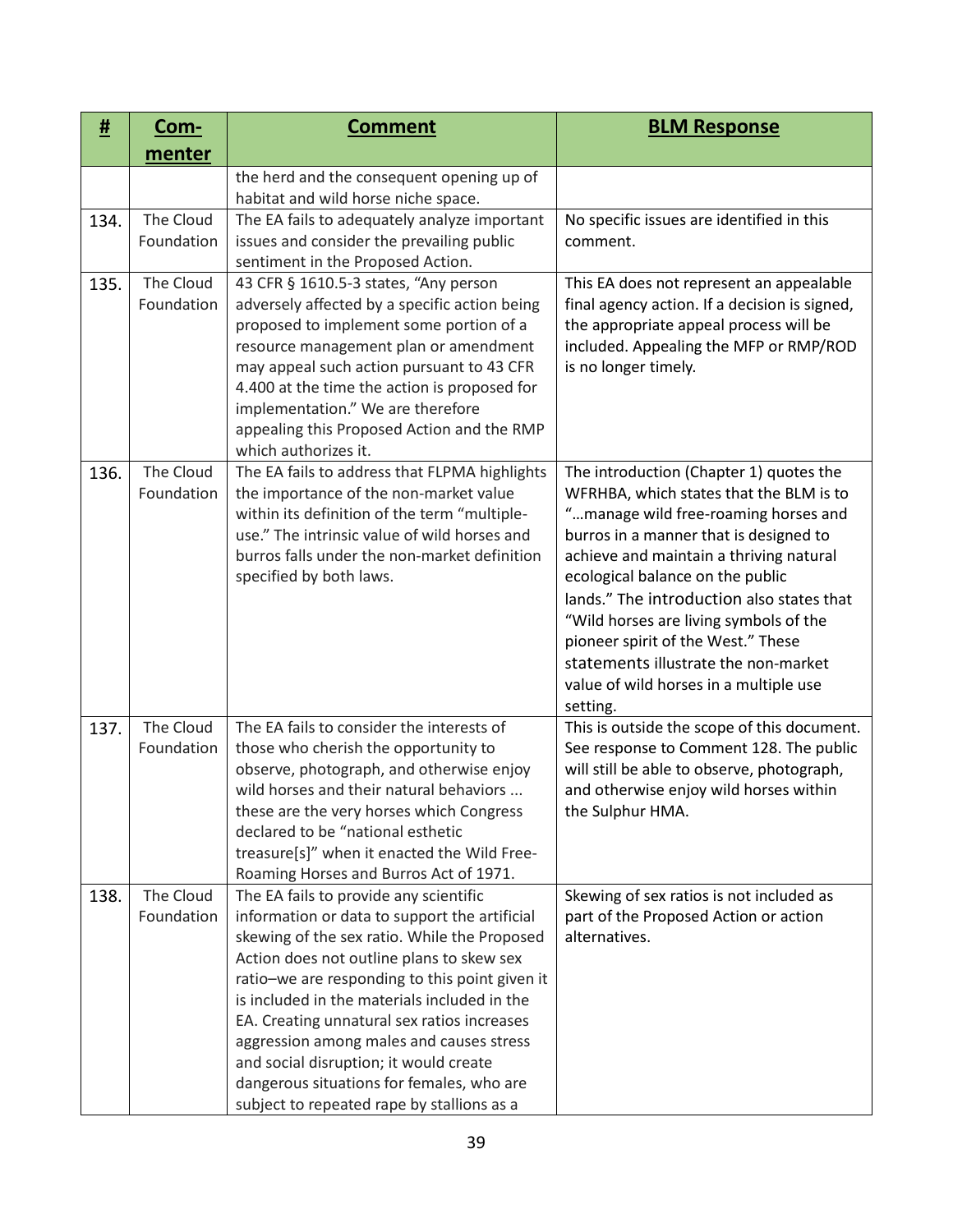| #    | <u>Com-</u>             | <b>Comment</b>                                                                                                                                                                                                                                                                                                                                                                                                                                                                                                                                                                               | <b>BLM Response</b>                                                                                                                                                                                                                                                                                                                                                                                                                                                                                                                                                                                                                                                                                                                                                                                                                                                                                                                                                                          |
|------|-------------------------|----------------------------------------------------------------------------------------------------------------------------------------------------------------------------------------------------------------------------------------------------------------------------------------------------------------------------------------------------------------------------------------------------------------------------------------------------------------------------------------------------------------------------------------------------------------------------------------------|----------------------------------------------------------------------------------------------------------------------------------------------------------------------------------------------------------------------------------------------------------------------------------------------------------------------------------------------------------------------------------------------------------------------------------------------------------------------------------------------------------------------------------------------------------------------------------------------------------------------------------------------------------------------------------------------------------------------------------------------------------------------------------------------------------------------------------------------------------------------------------------------------------------------------------------------------------------------------------------------|
|      | menter                  |                                                                                                                                                                                                                                                                                                                                                                                                                                                                                                                                                                                              |                                                                                                                                                                                                                                                                                                                                                                                                                                                                                                                                                                                                                                                                                                                                                                                                                                                                                                                                                                                              |
|      |                         | result of the lack of mares. Additionally, this<br>increased aggression between stallions and<br>against mares puts foals at great risk of<br>injury and death. Such an ill-conceived<br>management strategy has no basis in science<br>and would have a devastating impact on<br>both individual horses and family bands.                                                                                                                                                                                                                                                                   |                                                                                                                                                                                                                                                                                                                                                                                                                                                                                                                                                                                                                                                                                                                                                                                                                                                                                                                                                                                              |
| 139. | The Cloud<br>Foundation | The EA fails to take a hard look at fully<br>implementing a humane PZP fertility control<br>program and reducing livestock grazing as an<br>alternative to the removal of wild horses.<br>The EA fails to consider as an alternative<br>partnering with a bonafide wild horse<br>advocacy organization, such as The Cloud<br>Foundation, to implement a humane PZP<br>fertility control program. While we do not<br>believe any wild horses should be removed<br>from the Sulphur HMA, we do believe a PZP<br>fertility control program should be started<br>now to prevent future removals. | See response to Comment 58.<br>Alternatives 1 and 2 indicate that the<br>primary use of population growth<br>suppression would be to maintain the<br>population within AML once achieved.<br>The proposed use of fertility controls in<br>Alternatives 1 and 2 are in accordance<br>with the recommendations included in<br>NAS (2013) report. The use of fertility<br>controls as the sole method of managing<br>the wild horse population is discussed<br>under Appendix 3. Alternatives Considered<br>but Not Analyzed in Detail.<br>As noted in Chapter 2 (Section 2.2.2),<br>GonaCon-Equine is also an approved<br>fertility control method that has been<br>identified as a preferred method in the<br>NAS (2013) report. Chapter 3 of the EA<br>analyzes potential impacts associated with<br>fertility control vaccines on wild horses.<br>See Appendix 5 for a more detailed<br>scientific literature review of potential<br>effects associated with fertility control<br>vaccines. |
| 140. | The Cloud<br>Foundation | By issuing a 10-year Decision Record, the<br>public's ability to take legal action may be<br>constrained. It is our right to oppose actions<br>covered by the DR within the 10-year period<br>as more information becomes available.<br>Given that the Proposed Action includes<br>vague and expansive terminology to include<br>and implement currently untested fertility<br>control methods, citizens would have no<br>legal recourse to object to actions which<br>may be taken in the future that would not be                                                                          | If a decision is signed, the public has the<br>chance to appeal the decision that is<br>made. Any population growth suppression<br>methods that are not analyzed in detail in<br>this EA would require additional NEPA<br>analysis and an additional decision before<br>they could be used.                                                                                                                                                                                                                                                                                                                                                                                                                                                                                                                                                                                                                                                                                                  |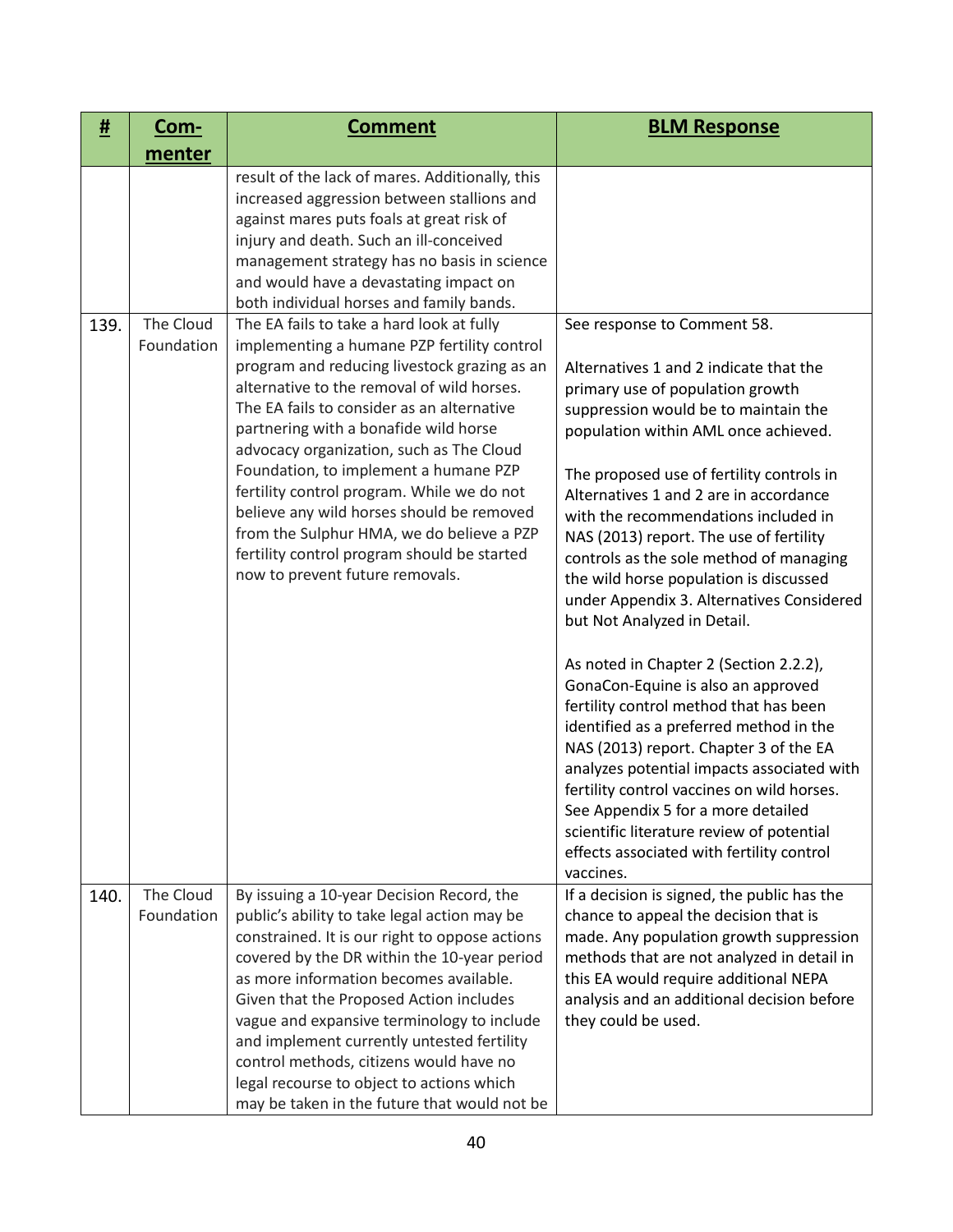| #    | Com-                    | <b>Comment</b>                                                                                                                                                                                                                                                         | <b>BLM Response</b>                                                                                                                                                                                                                                                                                                                                                                                                                                                                                                                                                                                                                                                                                                                                                                                                                                                                                                              |
|------|-------------------------|------------------------------------------------------------------------------------------------------------------------------------------------------------------------------------------------------------------------------------------------------------------------|----------------------------------------------------------------------------------------------------------------------------------------------------------------------------------------------------------------------------------------------------------------------------------------------------------------------------------------------------------------------------------------------------------------------------------------------------------------------------------------------------------------------------------------------------------------------------------------------------------------------------------------------------------------------------------------------------------------------------------------------------------------------------------------------------------------------------------------------------------------------------------------------------------------------------------|
|      | menter                  |                                                                                                                                                                                                                                                                        |                                                                                                                                                                                                                                                                                                                                                                                                                                                                                                                                                                                                                                                                                                                                                                                                                                                                                                                                  |
|      |                         | disclosed to the public. Due to changing<br>environmental conditions, a blanket, 10-year<br>EA cannot be considered sufficient under<br>NEPA.                                                                                                                          |                                                                                                                                                                                                                                                                                                                                                                                                                                                                                                                                                                                                                                                                                                                                                                                                                                                                                                                                  |
| 141. | The Cloud<br>Foundation | The BLM must pursue completing the<br>necessary fencing along Highway 21 and the<br>BLM must relocated horses outside the HMA<br>to the HMA.                                                                                                                           | Additional construction of fencing along<br>Highway 21 is outside the scope of this<br>document. However, it may be proposed<br>and analyzed under NEPA in the future.<br>BLM Manual 4720 states that excess<br>animals are defined as those animals<br>which must be removed from an area to<br>preserve and maintain a thriving natural<br>ecological balance and multiple-use<br>relationship in that area. This definition<br>includes wild horses located outside the<br>HMA in areas not designated for their<br>long-term maintenance.<br>The proposed action (Alternative 1) and<br>the other action alternatives would<br>remove excess wild horses within and<br>outside of the Sulphur HMA. By managing<br>wild horses within the HMA at AML, there<br>will be sufficient forage and water for the<br>wild horses such that they do not take up<br>residence outside the HMA in areas not<br>managed for wild horses. |
| 142. | The Cloud<br>Foundation | BLM must also develop year-round water<br>sources to accommodate the wild horses on<br>the range, just as is regularly done for<br>privately-owned livestock on public lands.                                                                                          | Development of springs and water sources<br>are outside the scope of this document.<br>However, several water sources including<br>springs, well, pipelines, troughs, and<br>catchments have previously been<br>developed and maintained for the use of<br>wild horses, wildlife, and livestock. Water<br>resources will continue to be developed<br>and maintained within the HMA. These<br>actions are and will be covered in other<br>documents.                                                                                                                                                                                                                                                                                                                                                                                                                                                                              |
| 143. | The Cloud<br>Foundation | These mares may be permanently sterilized<br>and their ovaries destroyed with the second<br>injection of Gonacon. Dr. Baker's data<br>highlights that BLM's assertion that Gonacon<br>is reversible is not based on a second<br>application; therefore differentiation | Please see added information on Page 11<br>of the EA. Also see Appendix 5. SOPs for<br><b>Population Growth Suppression Methods</b><br>and Scientific Literature Review.                                                                                                                                                                                                                                                                                                                                                                                                                                                                                                                                                                                                                                                                                                                                                         |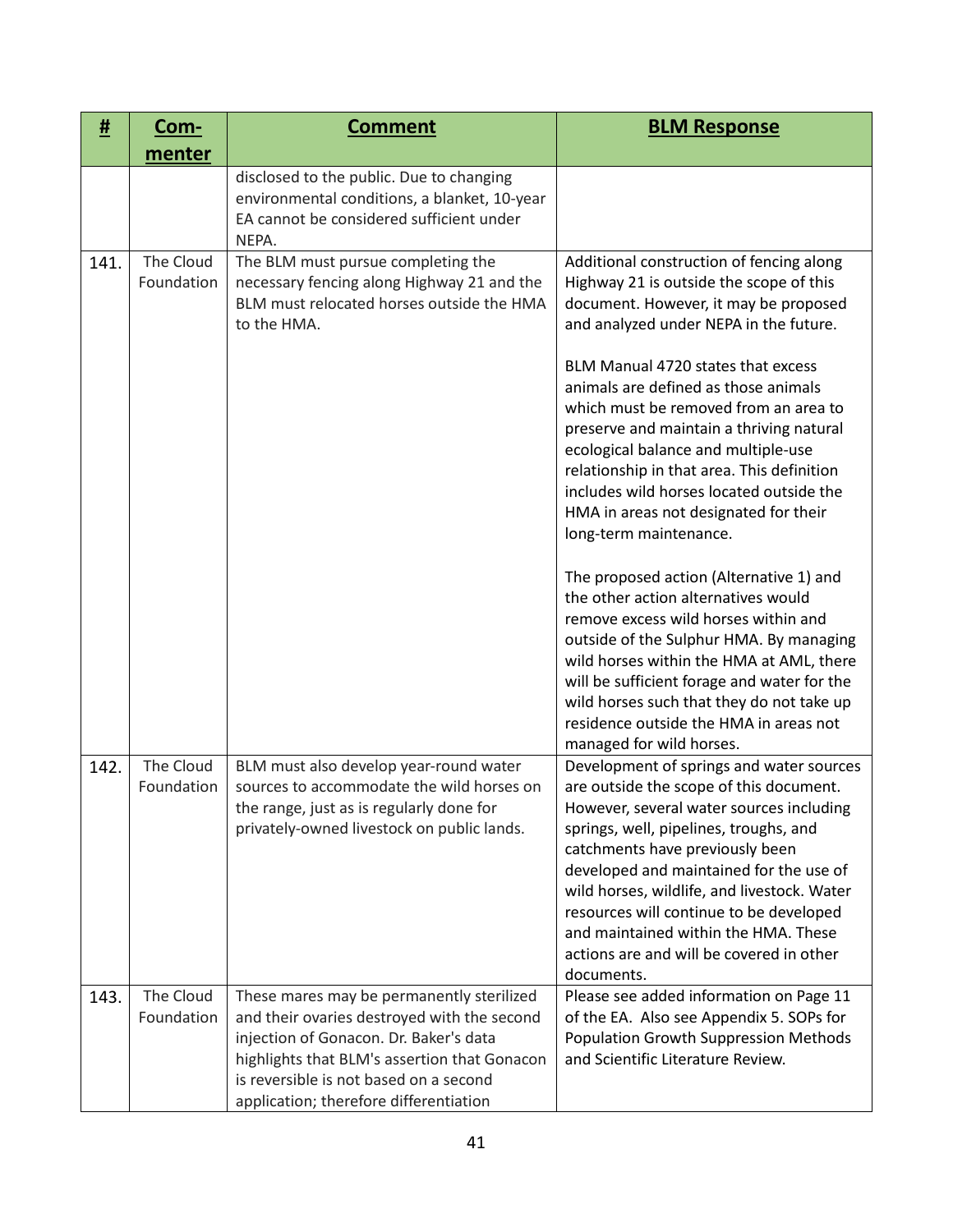| # | <u>Com-</u> | <b>Comment</b>                                                                             | <b>BLM Response</b> |
|---|-------------|--------------------------------------------------------------------------------------------|---------------------|
|   | menter      |                                                                                            |                     |
|   |             | between the impacts of one and two                                                         |                     |
|   |             | applications should be addressed in the                                                    |                     |
|   |             | environmental assessment process that for                                                  |                     |
|   |             | allows public input. Additionally, there is no                                             |                     |
|   |             | data on the effects that three applications of                                             |                     |
|   |             | Gonacon may have on mares. Clarification                                                   |                     |
|   |             | from BLM on the number of Gonacon                                                          |                     |
|   |             | applications is critical to ensure                                                         |                     |
|   |             | management actions are based on science,                                                   |                     |
|   |             | provide transparency on government actions                                                 |                     |
|   |             | and allow the public to provide meaningful                                                 |                     |
|   |             | comments. We urge BLM to exclude                                                           |                     |
|   |             | Gonacon from its population management.                                                    |                     |
|   |             | Short of that, we urge BLM to either state<br>that only one application of Gonacon will be |                     |
|   |             | administered to mares (and continue to cite                                                |                     |
|   |             | the reversibility claim) or acknowledge that                                               |                     |
|   |             | current data shows Gonacon may not be                                                      |                     |
|   |             | reversible after just two applications. For                                                |                     |
|   |             | transparency, and it would be helpful to the                                               |                     |
|   |             | commenting public, we urge BLM to clarify if                                               |                     |
|   |             | it plans to administer two applications of                                                 |                     |
|   |             | Gonacon to mares and if more than two                                                      |                     |
|   |             | applications are intended (over the life of                                                |                     |
|   |             | the DR/EA) include clarification that there is                                             |                     |
|   |             | no scientific data to support such usage. If                                               |                     |
|   |             | the BLM plans to use Gonacon - beyond an                                                   |                     |
|   |             | initial application - we urge the agency to                                                |                     |
|   |             | outline how the agency will not permanently                                                |                     |
|   |             | sterilize mares (and destroy their ovaries)                                                |                     |
|   |             | after two applications. We request the BLM                                                 |                     |
|   |             | outline the criteria utilized by the agency to                                             |                     |
|   |             | determine usage of Gonacon versus PZP.                                                     |                     |
|   |             | Also, it is of public interest to understand                                               |                     |
|   |             | any criteria the agency utilizes when                                                      |                     |
|   |             | determining when/where to utilize Gonacon                                                  |                     |
|   |             | (location, age, number of mares and how                                                    |                     |
|   |             | they were chosen). We remain adamantly                                                     |                     |
|   |             | opposed to the application of Gonacon on                                                   |                     |
|   |             | wild horses. Aside from basic living                                                       |                     |
|   |             | behaviors (eating, moving, sleeping,                                                       |                     |
|   |             | drinking, grooming), there is no scientific                                                |                     |
|   |             | data that suggests natural wild behaviors --                                               |                     |
|   |             | the only thing that differentiates wild horses                                             |                     |